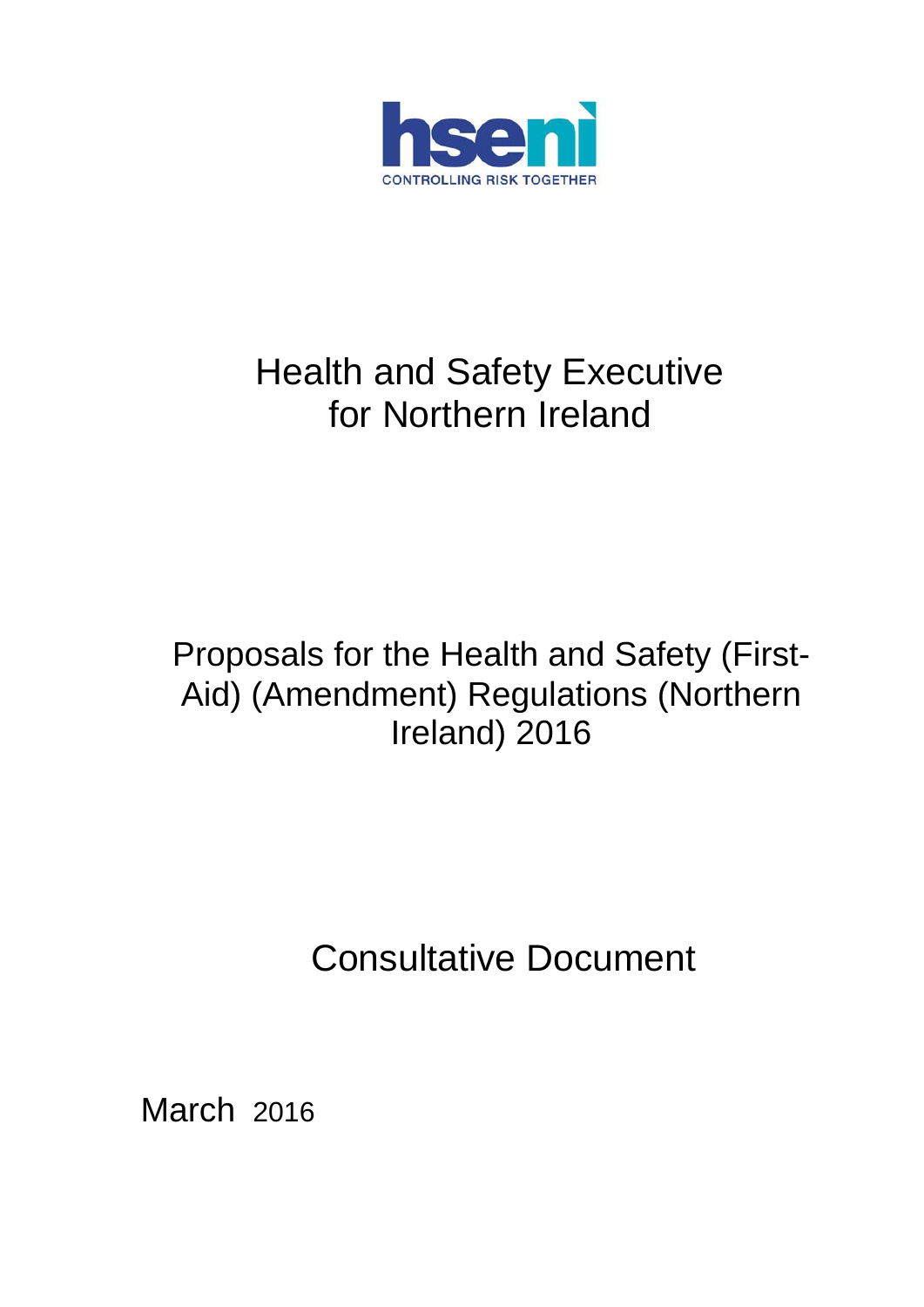## **Proposals for the Health and Safety (First-Aid) (Amendment) Regulations (Northern Ireland) 2016**

| <b>Contents</b>                    |                                                                                        | Page           |
|------------------------------------|----------------------------------------------------------------------------------------|----------------|
| <b>INTRODUCTION</b>                |                                                                                        | 4              |
| <b>BACKGROUND</b>                  |                                                                                        | 4              |
|                                    | <b>RATIONALE FOR INTERVENTION</b>                                                      | 5              |
|                                    | PROPOSED OPTIONS                                                                       | 6              |
|                                    | PREFERRED OPTION                                                                       | $\overline{7}$ |
|                                    | <b>GREAT BRITAIN POSITION</b>                                                          | 9              |
| <b>COSTS AND BENEFITS</b>          |                                                                                        |                |
| <b>EQUALITY IMPACT</b>             |                                                                                        |                |
| <b>INVITATION TO COMMENT</b><br>10 |                                                                                        |                |
| <b>Annexes</b>                     |                                                                                        |                |
| Annex 1                            | Draft Health and Safety (First-Aid) (Amendment)<br>Regulations (Northern Ireland) 2016 | 11             |
| Annex 2                            | Assessment of costs and benefits                                                       | 13             |
| Annex <sub>3</sub>                 | Equality impact screening document                                                     | 24             |
| Annex 4                            | List of consultees                                                                     | 38             |

**This Consultative Document is based on the Consultative Document "Proposals to revise the Health and Safety (First-Aid) Regulations 1981 (as amended)" issued by the Health and Safety Executive in Great Britain, whose assistance is gratefully acknowledged.**

**If you are reading this document on a computer screen and would prefer a printed version, it can be obtained on request. Furthermore, if you require a more accessible format an Executive Summary is available in Braille, large print, on disc or audiocassette, or in Irish, Ulster Scots and other languages of the minority ethnic communities in Northern Ireland. To obtain a summary in**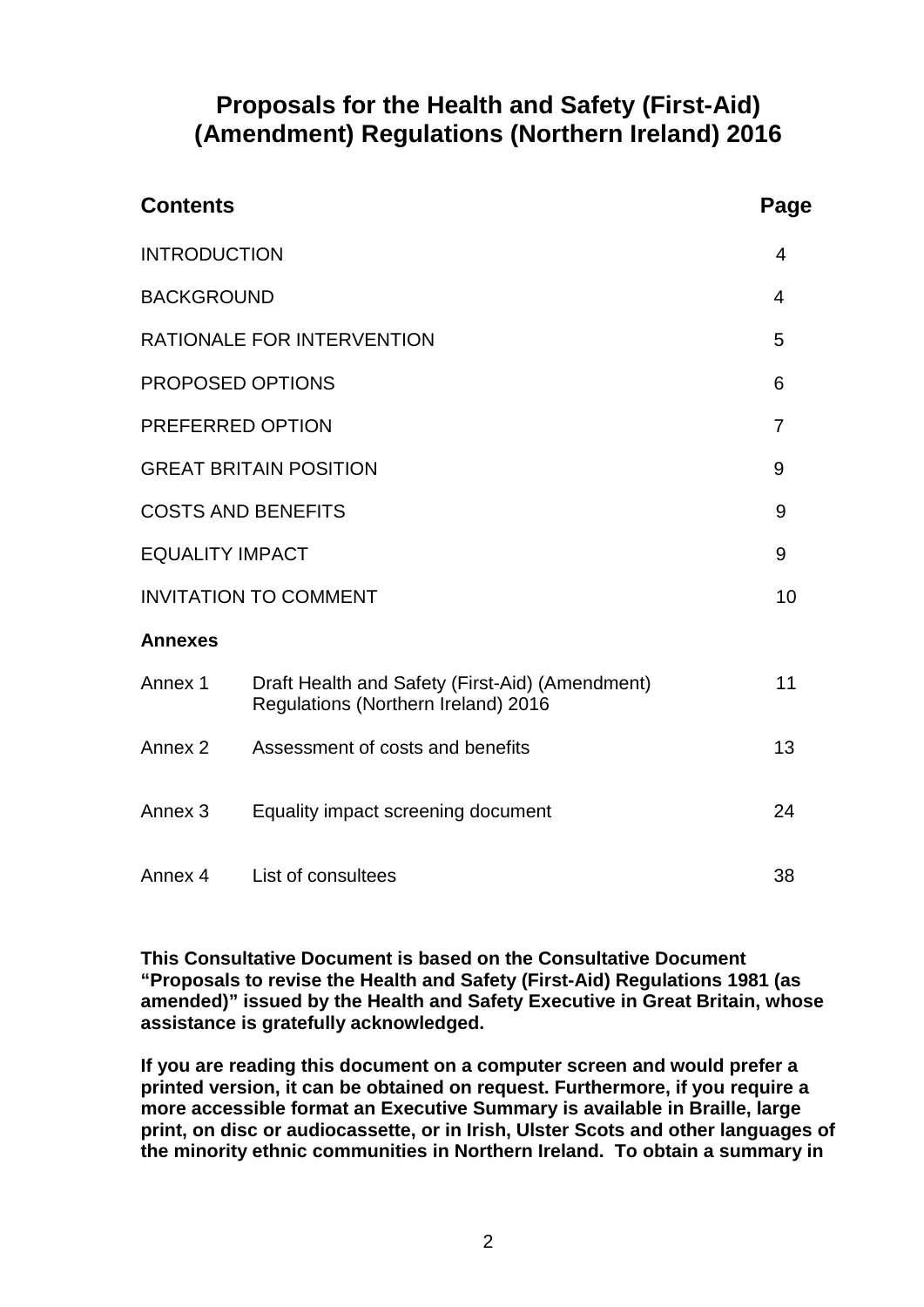**one of these formats, please contact David Beck at the address shown at paragraph 37.**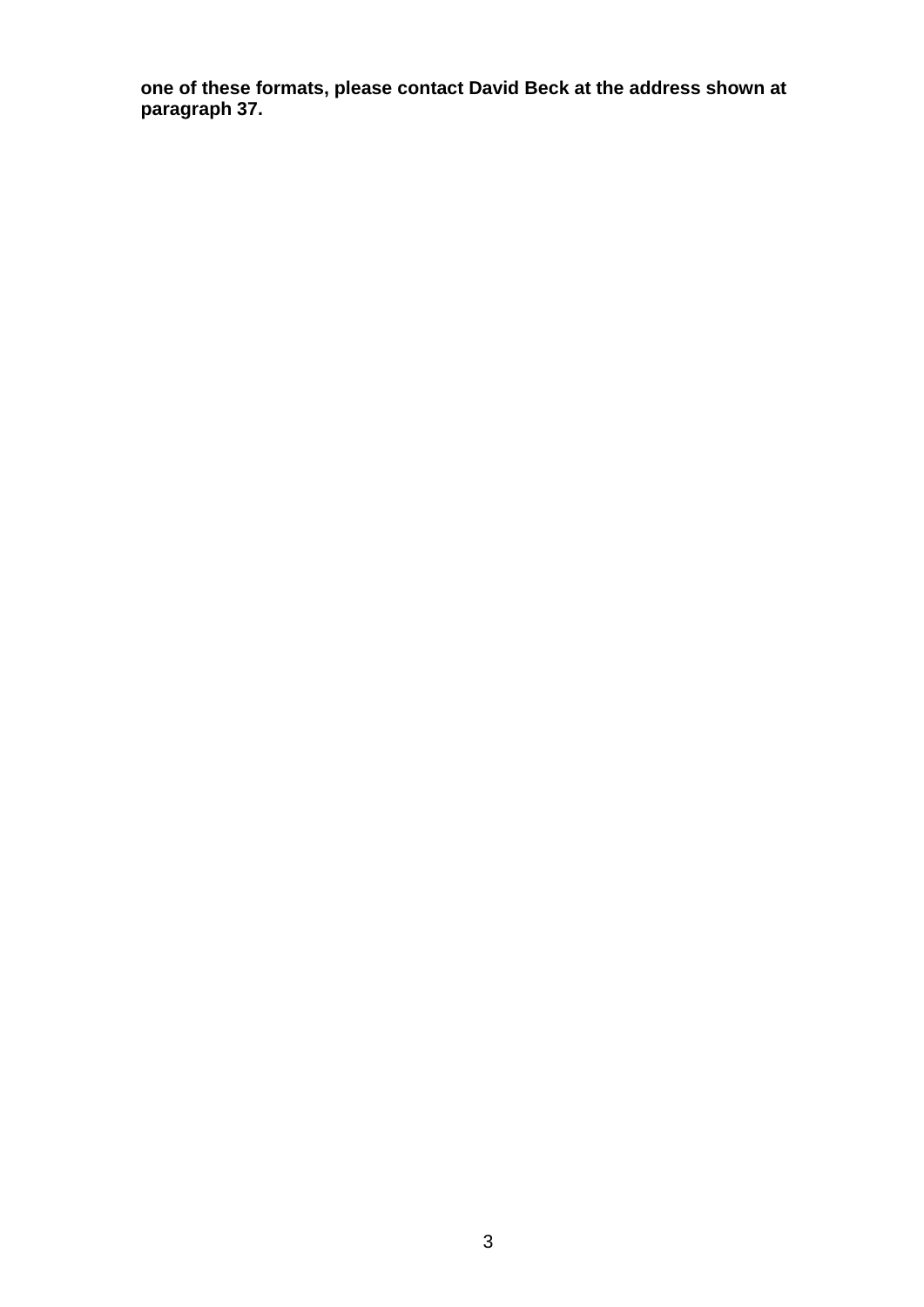#### **Introduction**

1. This Consultative Document (CD) sets out proposals from the Health and Safety Executive for Northern Ireland (HSENI) to introduce a new set of Regulations, entitled 'The Health and Safety (First-Aid) (Amendment) Regulations (Northern Ireland) 2016'. The proposed Regulations will remove the requirement for HSENI to approve first-aid training and qualifications. This consultation also invites comments on the proposal to withdraw the existing Approved Code of Practice (ACOP) and to replace this with guidance on the Regulations published by the Health and Safety Executive in Great Britain (HSE).

#### **Background**

-

- 2. The EU Framework Directive ([1](#page-3-0)989)  $<sup>1</sup>$  contains requirements relating to first-</sup> aid at work. At the time of its introduction, the existing domestic legislation – namely, in GB, the Health and Safety (First-Aid) Regulations 1981 (SI 1981/917) and their equivalents in Northern Ireland, the Health and Safety (First Aid) Regulations (Northern Ireland) 1982 (S.R. 1982/429) ("the 1982 Regulations") were deemed sufficient to implement the Directive's provisions in the UK.
- 3. The 1982 Regulations place a requirement on employers in Northern Ireland to make arrangements to ensure that their employees receive attention if they are injured or taken ill at work. The Regulations address first-aid equipment and facilities, numbers of first aiders and training of first aiders. Regulation 3 provides for the duty on employers to make provision for first-aid, and also requires an employer to ensure that, as appropriate, they provide a suitable number of first-aiders who hold adequate training and qualifications approved by HSENI. In practice, this has been effected through HSENI's direct approval of training providers and, more latterly, also through endorsement of the Office of Qualifications and Examinations Regulation (Ofqual) recognised Awarding Organisations (AOs).
- 4. The 1982 Regulations are supplemented by an HSENI ACOP and guidance that aims to help employers understand and comply with the Regulations by setting out the aspects of first-aid that employers need to address and providing practical advice on what they need to do. The publication contains the 1982 Regulations (in *italics*); the ACOP and supporting guidance. An ACOP has a special legal status. If you are prosecuted for breach of health and safety law, and it is proved that you did not follow the relevant provisions of the Code, you will need to show that you have complied with the law in some other way or a Court will find you at fault.
- 5. A 2003 HSE research report in GB examined many aspects of first-aid provision in the workplace. One key finding was that the existing four day training courses might not meet the first-aid needs of all businesses, due to workplace changes.

<span id="page-3-0"></span><sup>1</sup> <http://eur-lex.europa.eu/legal-content/EN/TXT/?uri=celex:31989L0391>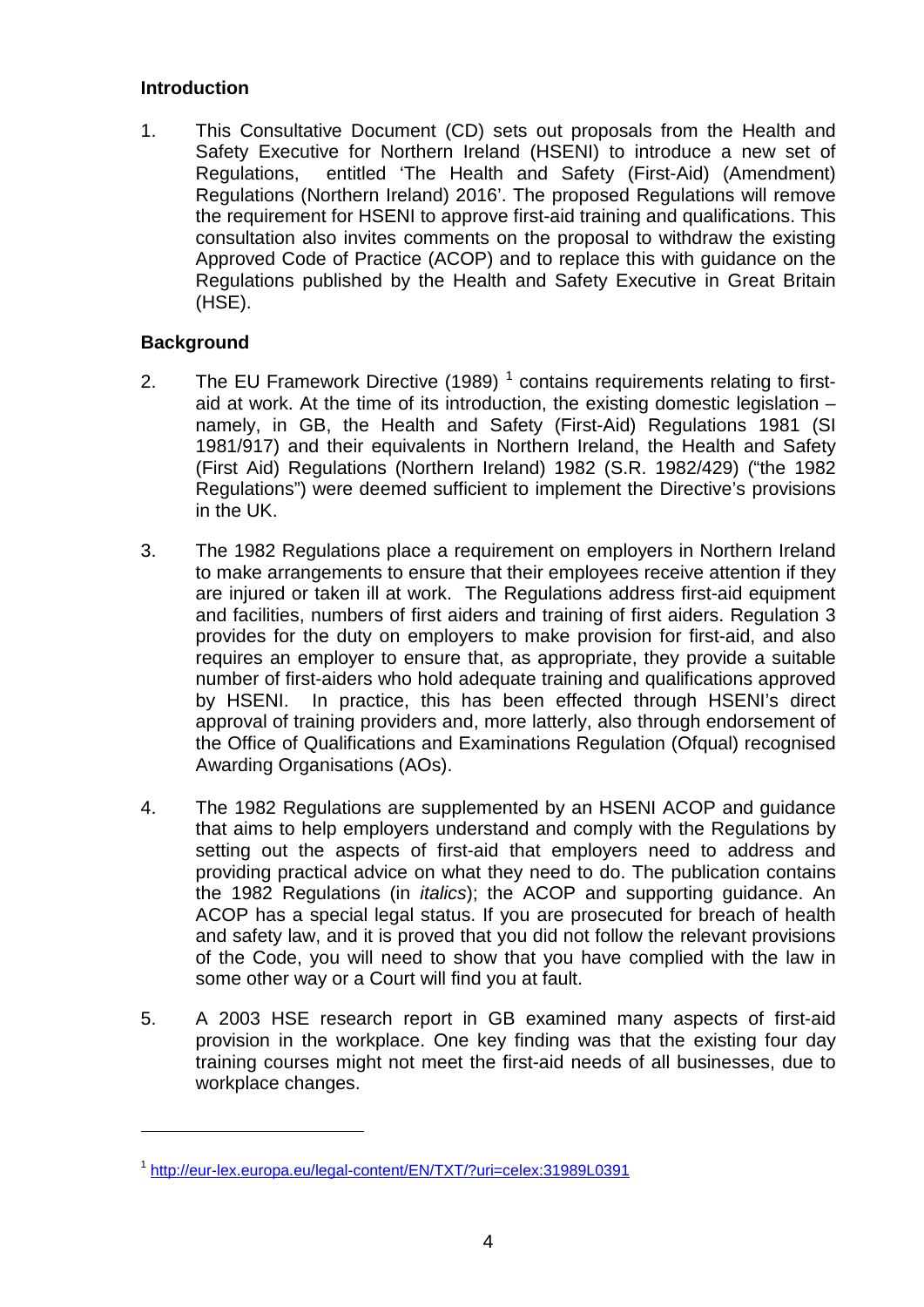- 6. Consequently, in 2009, the structure of the training regime in GB was changed to a 3-day First-Aid at Work (FAW) course and 1 day Emergency First-Aid at Work (EFAW) course. This reflected changes in the business landscape and a move from manufacturing to lower risk service industries; and from employers with large workforces to many employers with less than ten employees.
- 7. HSE worked with the Office of Qualifications and Examinations Regulation (Ofqual) and the Scottish Qualifications Authority (SQA) to make EFAW a nationally accredited qualification that could be delivered by training centres registered with Ofqual/SQA recognised AOs. This was aimed at training organisations who did not want HSE approval, or to deliver the full 3 day FAW course. From 2013 onwards, both HSE training providers and Ofqual have been able to deliver the FAW and EFAW courses.
- 8. HSENI has traditionally followed HSE in relation to the structure and syllabus of first-aid training provision. Since 2013, HSENI has also approved FAW and EFAW qualifications for delivery in Northern Ireland through endorsement of a declaration by an Ofqual recognised AO that it will comply with the current HSENI training standard. This is in addition to HSENI's direct approval of training providers.
- 9. In Northern Ireland, Ofqual regulates vocational qualifications. It ensures that all qualifications and assessment meet high quality standards by monitoring AOs, assessments and examinations and takes the necessary action to ensure that the qualifications meet the needs of learners, higher education institutions and employers.

#### **Rationale for intervention**

- 10. Directive 89/391 requires employers to make provision for first-aid, but HSENI's approval of training and qualifications goes beyond the requirements of the Directive and, given developments in Great Britain (see para 30), has little justification or added value. It is anticipated that removal of HSENI's approval role will benefit businesses by allowing them greater flexibility to decide on the most appropriate training to suit their specific workplace needs and may bring greater opportunity for innovation and adaptation to be made to courses to suit particular workplaces.
- 11. HSENI's statutory approval role for first-aid training is inconsistent with its approach in other areas of health & safety legislation which involves standard-setting, provision of advice and enforcement, with the onus being on employers to ensure standards are met. There are several sets of health and safety regulations where training is referred to, but there is no legislative requirement for HSENI to approve the training or qualifications. For example, the COSHH regulations require employers to ensure that certain employees are provided with "suitable and sufficient information, instruction and training", going on to say that these should be "provided in a manner appropriate to the level, type and duration of exposure identified by the risk assessment". However, HSENI does not have a role in approving, nor in monitoring the delivery of, this training.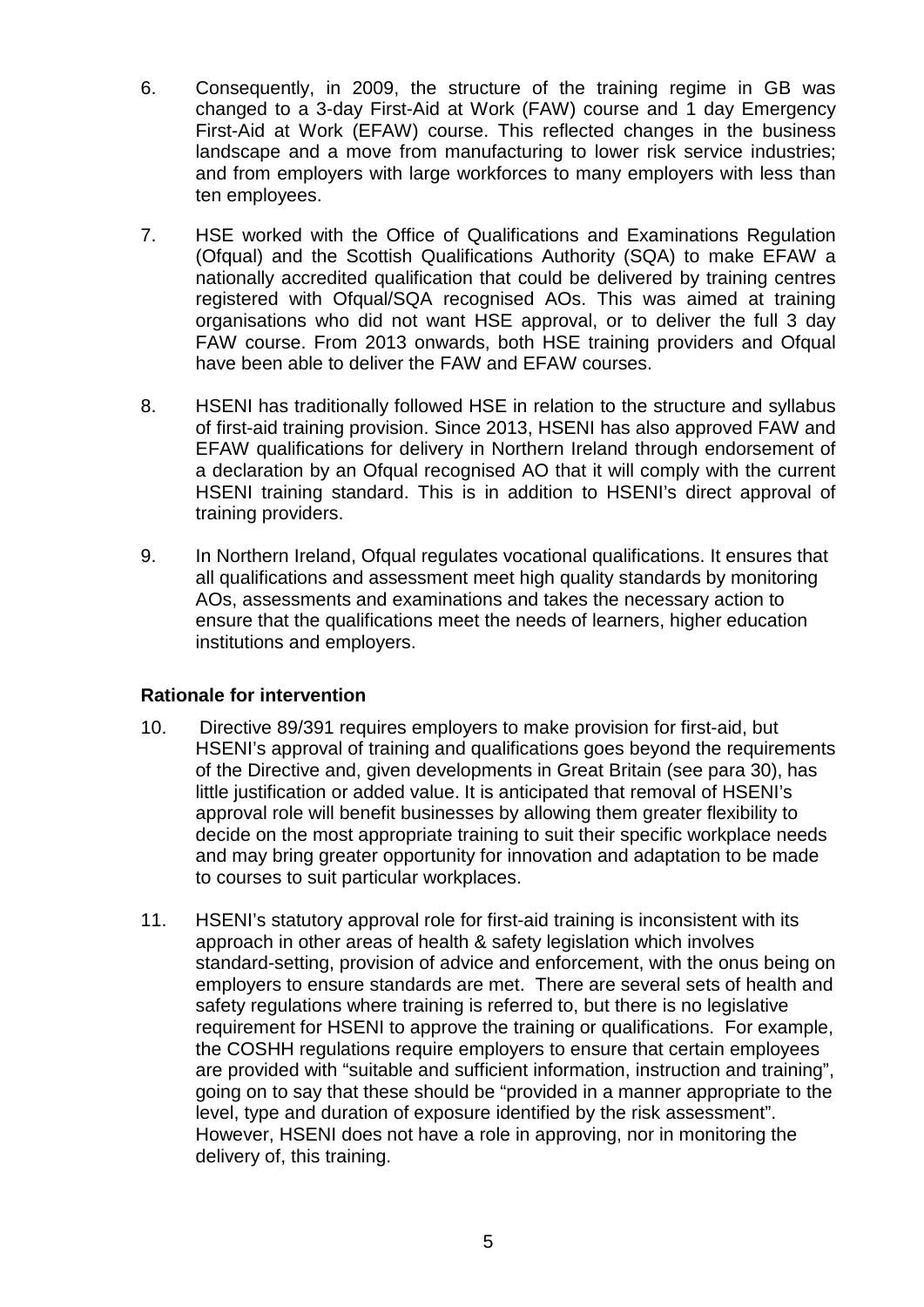- 12. Regulated first-aid qualifications, which were designed to include excellent teaching and assessment standards and the appropriate syllabus, have been developed and are now available in Northern Ireland. By virtue of the Apprenticeships, Skills, Children and Learning Act 2011, Ofqual is the regulator for such qualifications where they are awarded or authenticated in Northern Ireland. HSENI needs to ensure that it does not duplicate, or obstruct, Ofqual's role.
- 13. There has already been significant 'market penetration' in Northern Ireland by those who provide regulated qualifications. This has led to a two tier system, since HSENI does not monitor Ofqual AOs or their training centres (except those HSENI-approved training organisations which are also accepted by AOs as their training centres).
- 14. Reduced budgets (year-on-year) and reductions in staff numbers and expertise require HSENI to strategically review the delivery of its functions, including this statutory approval role.
- 15. Following the loss of HSENI's nurse in mid 2015, HSENI has been unable to accept any new application forms for the approval of first-aid at work training. This has had no significant impact in the sector and there has been no significant adverse response to the change. In theory, HSENI's services continue to be provided free of charge but, in practice, this is not sustainable in the current economic climate of reduced budgets and reductions in staff numbers.
- 16. The 198[2](#page-5-0) Regulations are supplemented by an HSENI ACOP and guidance  $^2$ that aims to help employers understand and comply with the Regulations. The publication is 32 pages long but the ACOP material consists of only 12 sentences which provides limited guidance in relation to regulation 3.

## **Proposed options**

-

- 17. A number of options were considered, including the possibility of contracting out HSENI's approval and monitoring role. This was rejected after considering the resource requirement and the experience of our counterpart organisations in GB (HSE) and in Ireland (HSA). Further options, of HSENI approving only qualifications and training done through the Ofqual AOs' training centres and/or the Voluntary Aid Societies (VAS) were rejected on the basis that they would make it impossible for other independent training providers to continue to operate in their current format.
- 18. The 'do nothing' option was rejected, since HSENI can no longer ignore the expectations of full cost recovery (as stated in 'Managing Public Money in

<span id="page-5-0"></span><sup>2</sup> <https://www.hseni.gov.uk/publications/first-aid-work-ni-acop>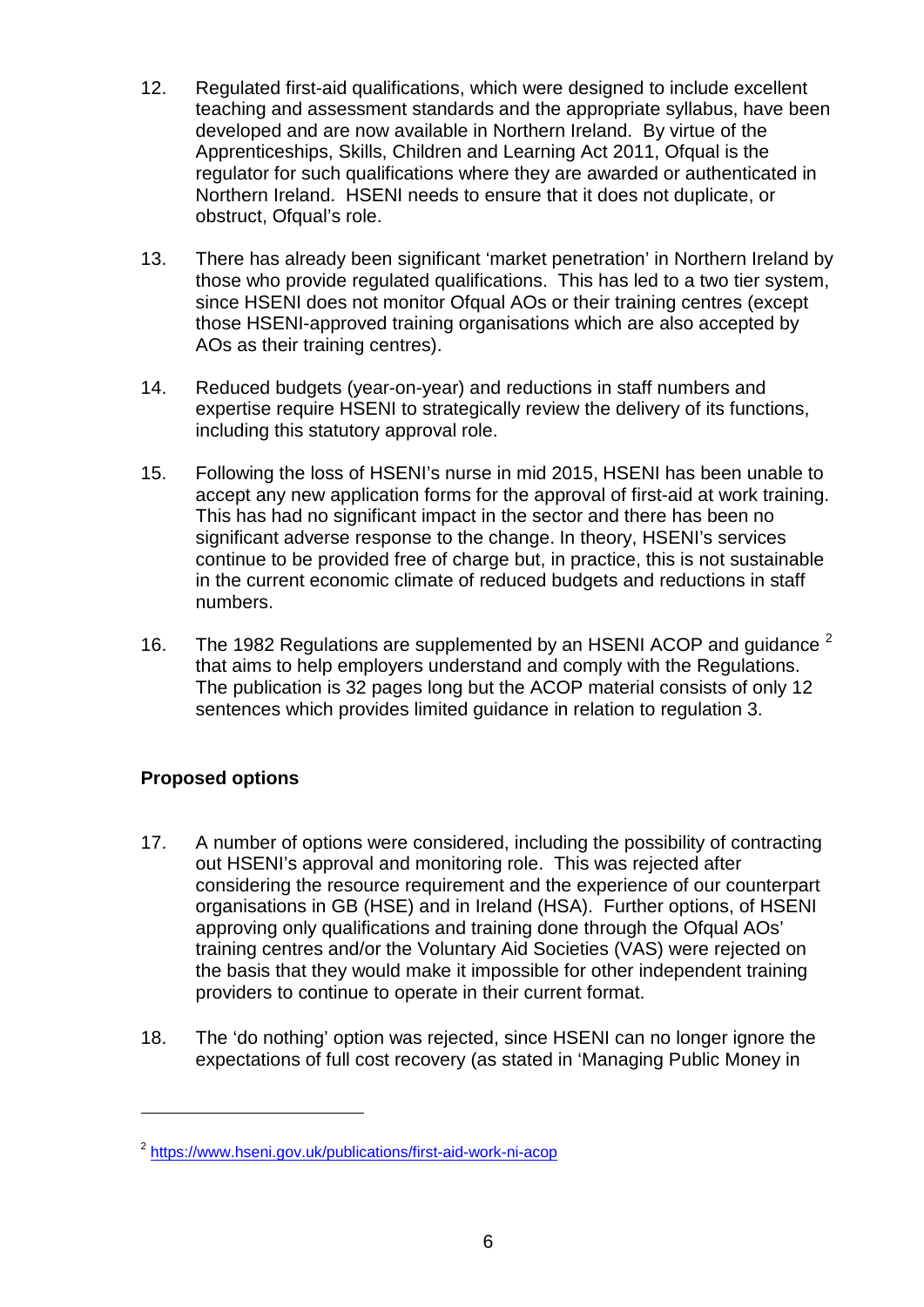Northern Ireland') by providing the current approval, monitoring and renewal services free of charge.

- 19. The main alternative option was therefore for HSENI to retain its statutory approval role, but to bring in fees for approvals, renewals of approvals and monitoring site visits, which would cover additional resources that would be required for administration of fees. Fees would need to be set that are appropriate to 2016 costs.
- 20 Based on current approval and monitoring practices, the minimum five year costs of this option for a newly-approved training provider would be £2386. If additional visits were required, this amount could be considerably more. This option was rejected on the basis of:
	- Lack of attractiveness to training providers because of higher costs (over the preferred option) and an expectation that were these higher costs to materialise, they would be passed on to duty-holders;
	- inconsistency of approach, with fees only payable by those providers directly approved by HSENI (and the barrier this could create to new entrants); and
	- the risk that HSENI may not retain or be able to recruit staff qualified (medically) to continue to carry out the approval and monitoring role.
- 21 This left the preferred option, which is for HSENI to withdraw from its approval role, withdraw approval of the NI ACOP, and adopt HSE's guidance on the regulations and on selection of a training provider. This will offer employers a range of options through which they may fulfil their duties regarding first-aid provision while maintaining health and safety standards. These range from Ofqual-regulated qualifications to training provided by VAS and independent training providers.

#### **Preferred option**

- 22 HSENI proposes to introduce new Regulations entitled the Health and Safety (First-Aid) (Amendment) Regulations (Northern Ireland) 2016. The proposed Regulations would amend regulation 3(2) of the 1982 Regulations to remove the requirement for HSENI to approve the training and qualifications of appointed first-aid personnel. FAW, EFAW and the role of the 'appointed person' would still provide a framework on which first-aid training would continue to be based. Employers would still need to provide, or ensure provision is made for, equipment and facilities to render first-aid to their employees if they became injured or ill at work.
- 23 It is also proposed to withdraw the NI ACOP and to replace it with revised HSE guidance. The NI ACOP is 32 pages long, but of this, the ACOP material consists of only twelve sentences. This is very short and whilst the guidance is right and is useful, the ACOP adds little that would justify its current special legal status.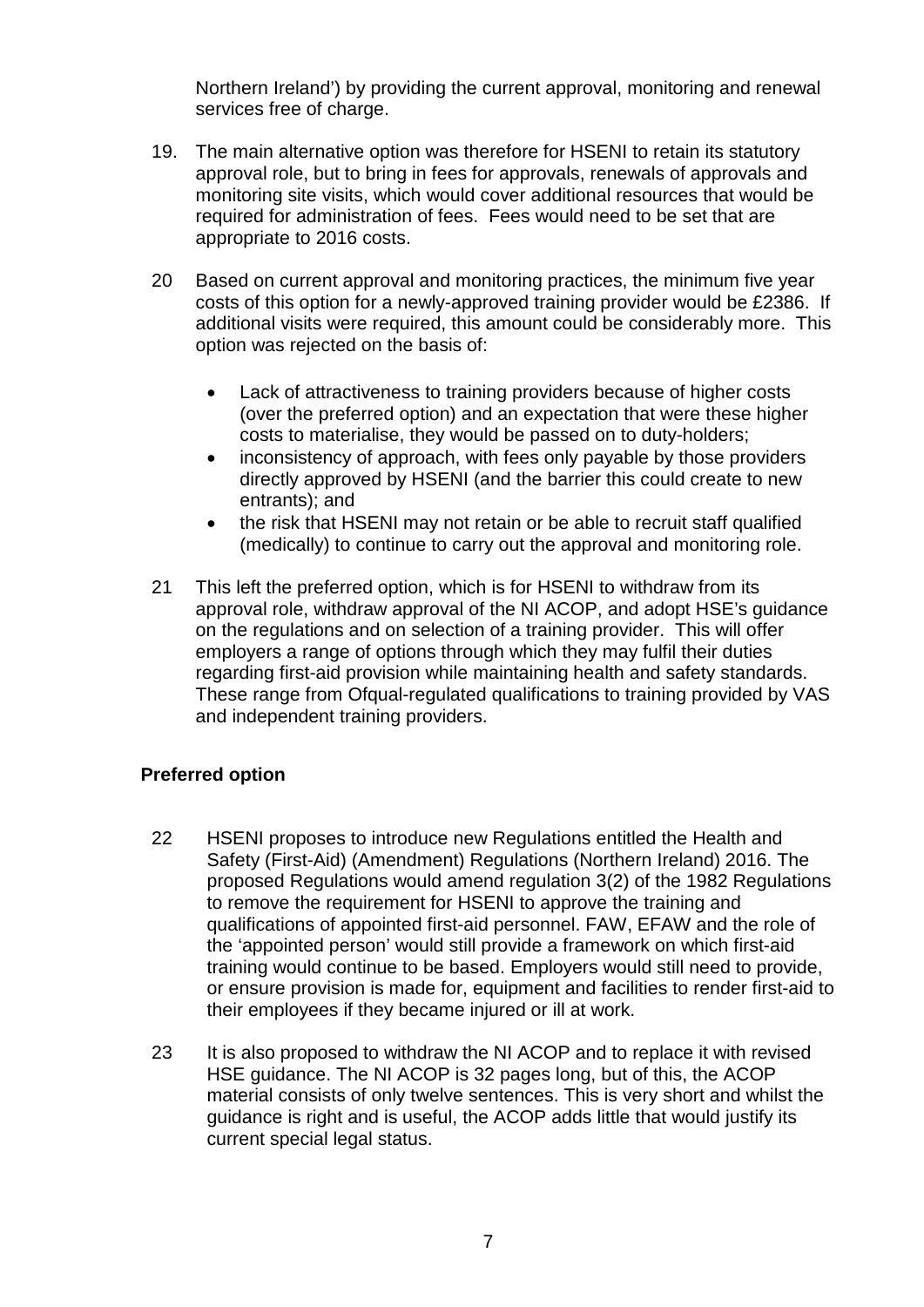- 24 The Regulations have a higher legal status than the ACOP and risk assessment is provided for in the Management of Health and Safety at Work Regulations (Northern Ireland) 2000. In the circumstances the ACOP's limited content does not warrant its special legal status.
- 25 New guidance introduced by  $HSE<sup>3</sup>$  $HSE<sup>3</sup>$  $HSE<sup>3</sup>$  provides information for employers on how to select a competent training provider and includes a checklist for evaluating first-aid training organisations, covering trainer competence, quality assurance systems and syllabus content. The new guidance explains that employers may use non FAW/EFAW qualified first-aiders in the workplace provided they can demonstrate that the training their firstaiders have had is in line with the employer's needs assessment, is up to standard, and complies with currently accepted practice.
- 26 HSENI is confident that the proposed legislative change would improve the choice of training provider and flexibility in implementation, whilst maintaining existing health and safety standards. HSENI would retain a strategic role and function in standard setting for first- aid training. Removing HSENI's role in approvals would not see external verification disappear. It would remain an option for training providers.
- 27 The changes would remove the requirement for employers to use only training providers and training that have been approved by HSENI. This would allow businesses more flexibility to decide on first-aid provision which is appropriate to the requirements of their workplace. As indicated above, businesses are already accessing EFAW and FAW through a recognised AO of OFQUAL
- 28 For those who provide first-aid training, the change would remove the burden of applying for and maintaining HSENI approval to enable them to carry out first-aid training. It would also avoid the possibility of HSENI having to introduce charges for this work as was the case in GB. Paragraphs 17 to 19 of the Assessment of Costs and Benefits at Annex 2 provide further detail.
- 29 Withdrawal from the approval and monitoring role would release HSENI resources for other work, including higher risk-based, occupational health work.

<span id="page-7-0"></span>-

<sup>3</sup> <http://www.hse.gov.uk/pubns/priced/l74.pdf>

<http://www.hse.gov.uk/pubns/geis3.pdf>

<http://www.hse.gov.uk/pubns/casestudy9.pdf>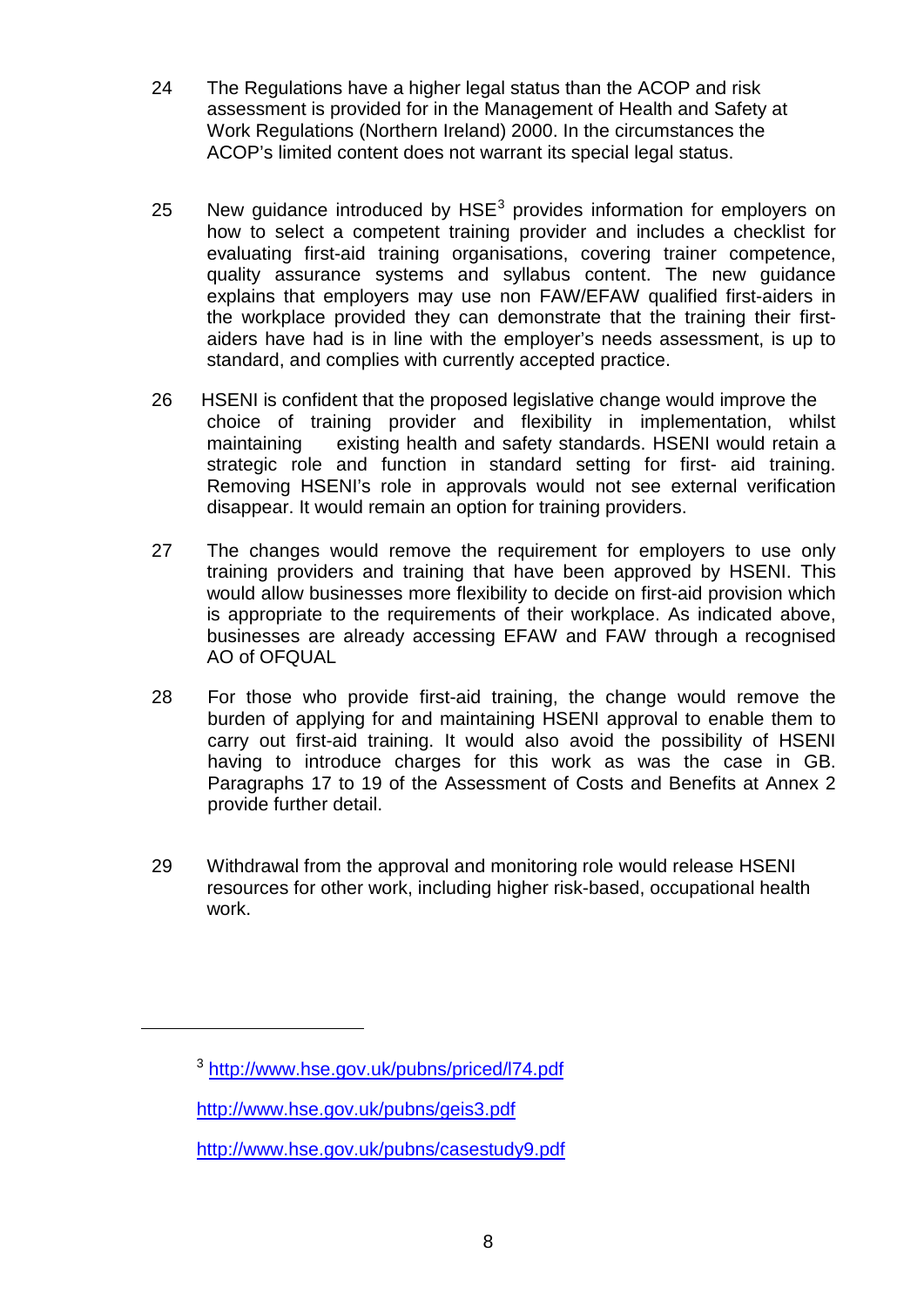#### **Great Britain position**

30 The proposal to amend regulation 3 of the 1982 Regulations mirrors a measure already implemented in GB in respect of the corresponding First – Aid Regulations. GB required an additional amendment to revoke a provision in relation to fees for applications for approvals under the Health and Safety (First-Aid) Regulations 1981. An equivalent measure would not be necessary in NI as, although a proposal to introduce comparable fees in Northern Ireland was consulted upon in 2011, in light of HSE's subsequent decision to withdraw from its role in approving first aid training, this was not implemented. Revised guidance to supplement the Health and Safety (First-Aid) Regulations 1981 was published by HSE in 2013.

#### **Costs and benefits**

- 31 HSENI has carried out an assessment of costs and benefits which indicates that the proposals will impose negligible costs on existing training providers. As a result, a regulatory impact assessment is not considered necessary. It is assumed that 85-90% of the 45 fully independent training providers (i.e. the 62 approved providers minus the 2 VAS and those 15 already approved by Ofqual AOs) may seek approval by an Ofqual AO. This equates to 38 to 40 training providers and, using the GB estimated cost range, suggests that five year costs to those providers could total between £8,740 and £38,800. However, the proposed changes do not *require* training providers to seek to become approved by Ofqual AOs. The cost to those training providers who choose to take this option would not change under the proposed amendment to the legislation and, as such, costs cannot be directly attributable to the proposal. One off familiarisation with the new arrangements is estimated to be a total cost to business of approx £1,340 across 128 training centres. There would be no additional familiarisation costs for new entrants to the market.
- 32 There may be some savings to training providers as the requirement to have two independent assessors would be removed.
- 33 A benefit would also be derived from the revised guidance which would ensure that employers established a level of first-aid provision that was adequate and appropriate for their business needs and was not disproportionate.
- 34 Further information on costs and benefits can be found at Annex 2.

#### **Equality impact**

35 The proposals have been screened for any possible impact on equality of opportunity affecting the groups listed in section 75 of the Northern Ireland Act 1998 and no adverse or differential aspects were identified. A copy of the screening document is at Annex 3.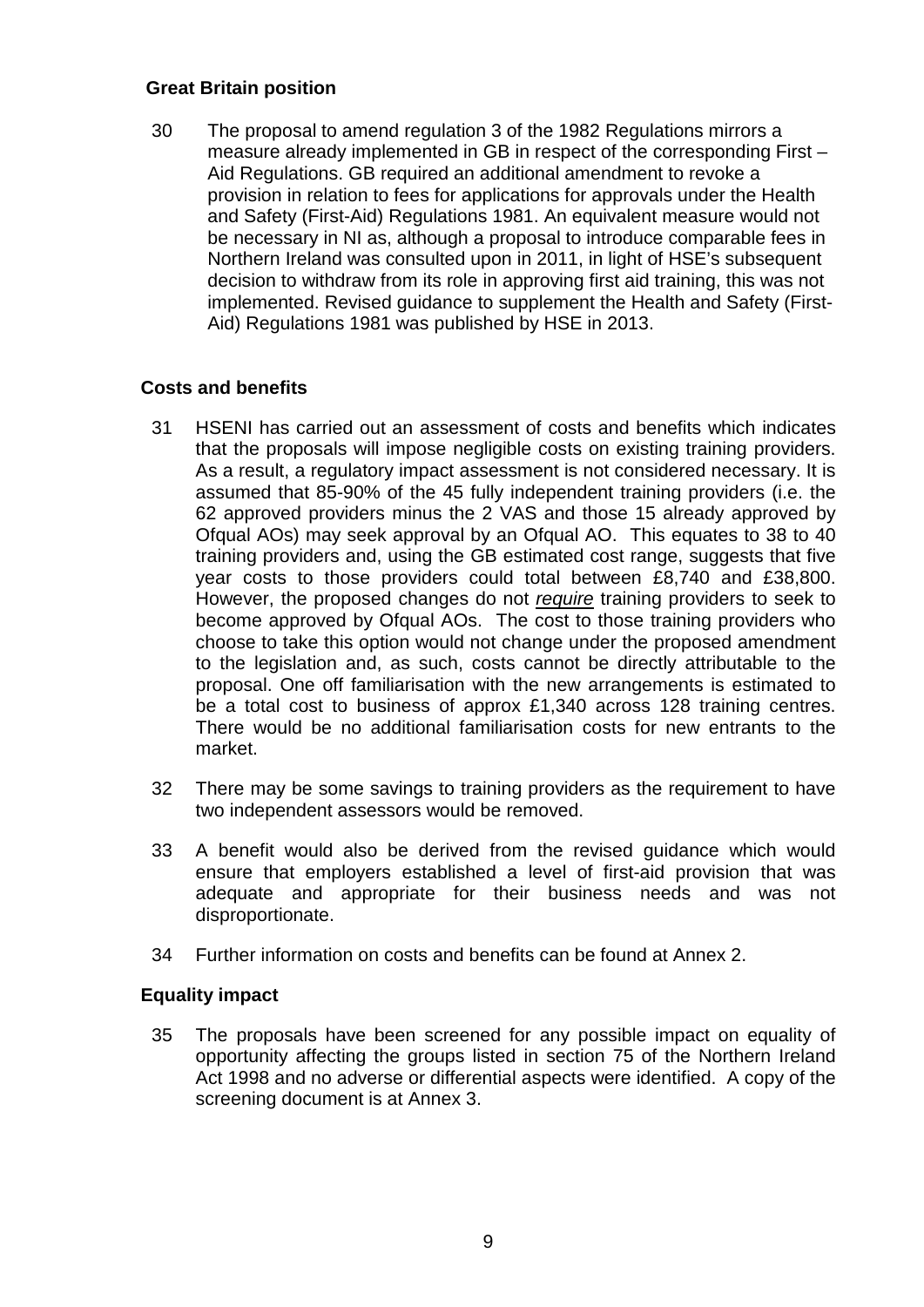#### **Invitation to comment**

- 36 HSENI would welcome your comments on the proposals in this CD. Comments are particularly welcome on the assumptions relating to costs and benefits relevant to Northern Ireland, and the conclusion that the proposals would have no adverse effect on any section 75 groups.
- 37 Comments, in whatever format you choose to use, should be sent to: -

Mr David Beck Health and Safety Executive for Northern Ireland 83 Ladas Drive Belfast BT6 9FR (Tel: 028 9054 6871; Fax: 028 9054 5383: Textphone: 028 9054 6896 E-mail: david.beck@hseni.gov.uk)

*so as to arrive no*t later than **noon on 14 June 2016**

- 38 HSENI tries to make its consultation procedures as thorough and open as possible. Responses to this consultation will be kept at the office of HSENI at the above address after the close of this consultation period, where they can be inspected by members of the public or be copied to them. HSENI can only refuse to disclose information in exceptional circumstances. Before you submit your response, please read the paragraphs below on the confidentiality given by you in response to this consultation.
- 39 The Environmental Information Regulations 2004 and the Freedom of Information Act 2000 give the public rights of access to information held by a public authority, namely, HSENI in this case. These rights of access to information include information provided in response to a consultation. HSENI cannot automatically consider as confidential, information supplied to it in response to a consultation. However, it does have the responsibility to decide whether any information provided by you in response to this consultation, including information about your identity, should be made public or be treated as confidential.
- 40 This means that information provided by you in response to the consultation is unlikely to be treated as confidential, except in very particular circumstances.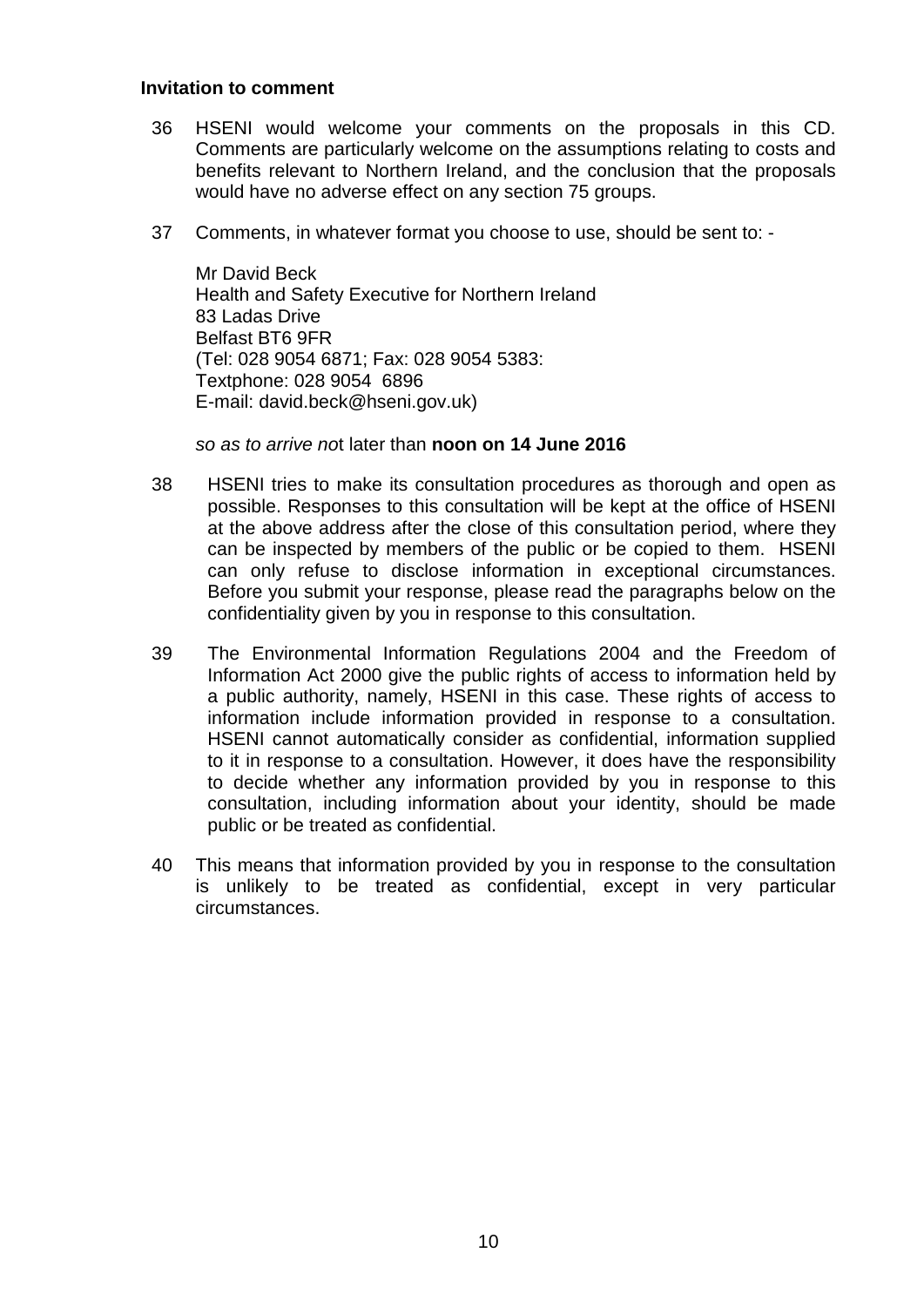#### STATUTORY RULES OF NORTHERN IRELAND

#### **2016 No.000**

#### **HEALTH AND SAFETY**

## The Health and Safety (First-Aid) (Amendment) Regulations (Northern Ireland) 2016

| Made                    | $\sim$ $\sim$ $\sim$ $\sim$ |  |  | xx xxxxxx 2016        |
|-------------------------|-----------------------------|--|--|-----------------------|
| Coming into operation - |                             |  |  | xx <i>xxxxxx</i> 2016 |

The Department of Enterprise, Trade and Investment(<sup>[4](#page-10-0)</sup>), being the Department concerned( $5$ ), makes the following Regulations in exercise of the powers conferred by Articles 17(1) to (5) and paragraphs 9 and 13 of Schedule 3 to the Health and Safety at Work (Northern Ireland) Order 1978(<sup>[6](#page-10-2)</sup>) ("the 1978 Order").

The Regulations give effect without modifications to proposals submitted to it by the Health and Safety Executive for Northern Ireland under Article  $13(1A)/7$  $13(1A)/7$  of the 1978 Order after the Executive had carried out consultations in accordance with Article  $46(3)(^8)$  $46(3)(^8)$  $46(3)(^8)$ .

#### **Citation and commencement**

**1.** These Regulations may be cited as the Health and Safety (First-Aid) (Amendment) Regulations (Northern Ireland) 2016 and shall come into operation on x xxxx 2016.

#### **Amendment to the Health and Safety (First-Aid) Regulations (Northern Ireland) 1982**

**2.** For regulation  $3(2)$  of the Health and Safety (First-Aid) Regulations (Northern Ireland)1[9](#page-10-5)82( $\degree$ ) (duty of employer to make provision for first-aid), substitute—

 $(2)$  Subject to paragraphs (3) and (4), an employer shall provide, or ensure that there is provided, such number of suitable persons as is adequate and appropriate in the circumstances for rendering first-aid to his employees if they are injured or become ill at work; and for this purpose a person shall not be suitable unless he has undergone such training and has such qualifications as may be appropriate in the circumstances of that case.".

-

<span id="page-10-0"></span><sup>(</sup> 4 ) Formerly the Department of Economic Development; see S.I. 1999/283 (N.I. 1), Article 3(5); that Department was formerly the Department of Manpower Services; see S.I. 1982/846 (N.I. 11), Article 3.

<span id="page-10-1"></span><sup>(</sup> 5 ) *See* Article 2(2) of S.I. 1978/1039 (N.I. 9)

<span id="page-10-2"></span><sup>(</sup> 6 ) S.I. 1978/1039 (N.I. 9)

<span id="page-10-3"></span><sup>(</sup> 7 ) Article 13(1) was substituted by S.I. 1998/2795 (N.I. 18), Article 4

<span id="page-10-4"></span><sup>(</sup> 8 ) Article 46(3) was amended by S.I. 1998/2795 (N.I. 18), Article 6(1) and Schedule 1, paragraphs 8 and 18

<span id="page-10-5"></span><sup>(</sup> 9 ) S.R. 1982 No. 429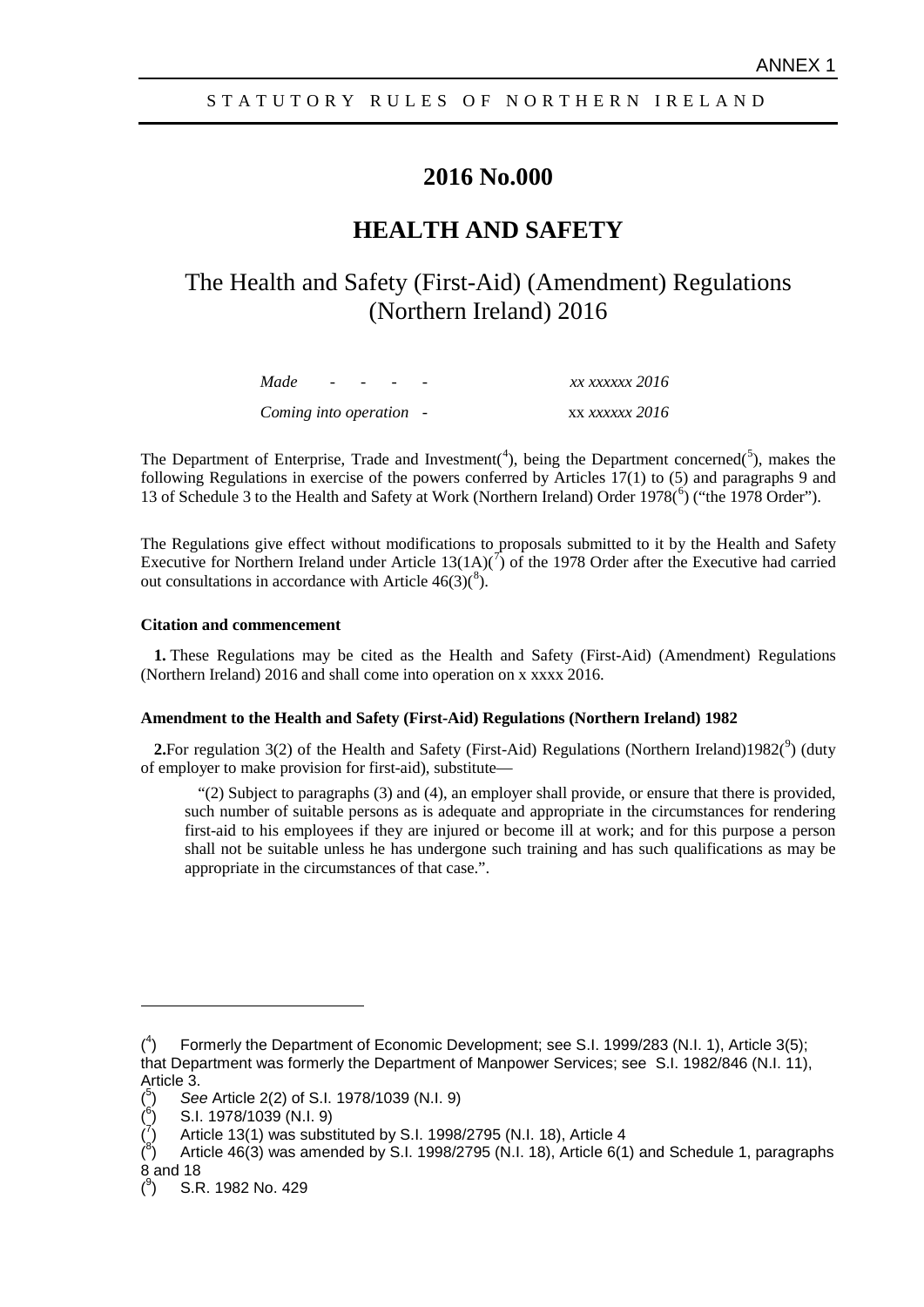Sealed with the Official Seal of the Department of Enterprise, Trade and Investment on xx xxxxx 2016.



*J. Kerr* A senior officer of the Department of Enterprise, Trade and Investment

#### **EXPLANATORY NOTE**

*(This note is not part of the Regulations)*

These Regulations amend the Health and Safety (First-Aid) Regulations (Northern Ireland) 1982 ("the 1982 Regulations").

Regulation 2 amends regulation 3(2) of the 1982 Regulations to remove the requirement for the Health and Safety Executive for Northern Ireland to approve the training and qualification of appointed first-aid personnel.

A regulatory impact assessment has not been completed in respect of these Regulations as the costs and benefits associated with the proposals have been assessed as negligible.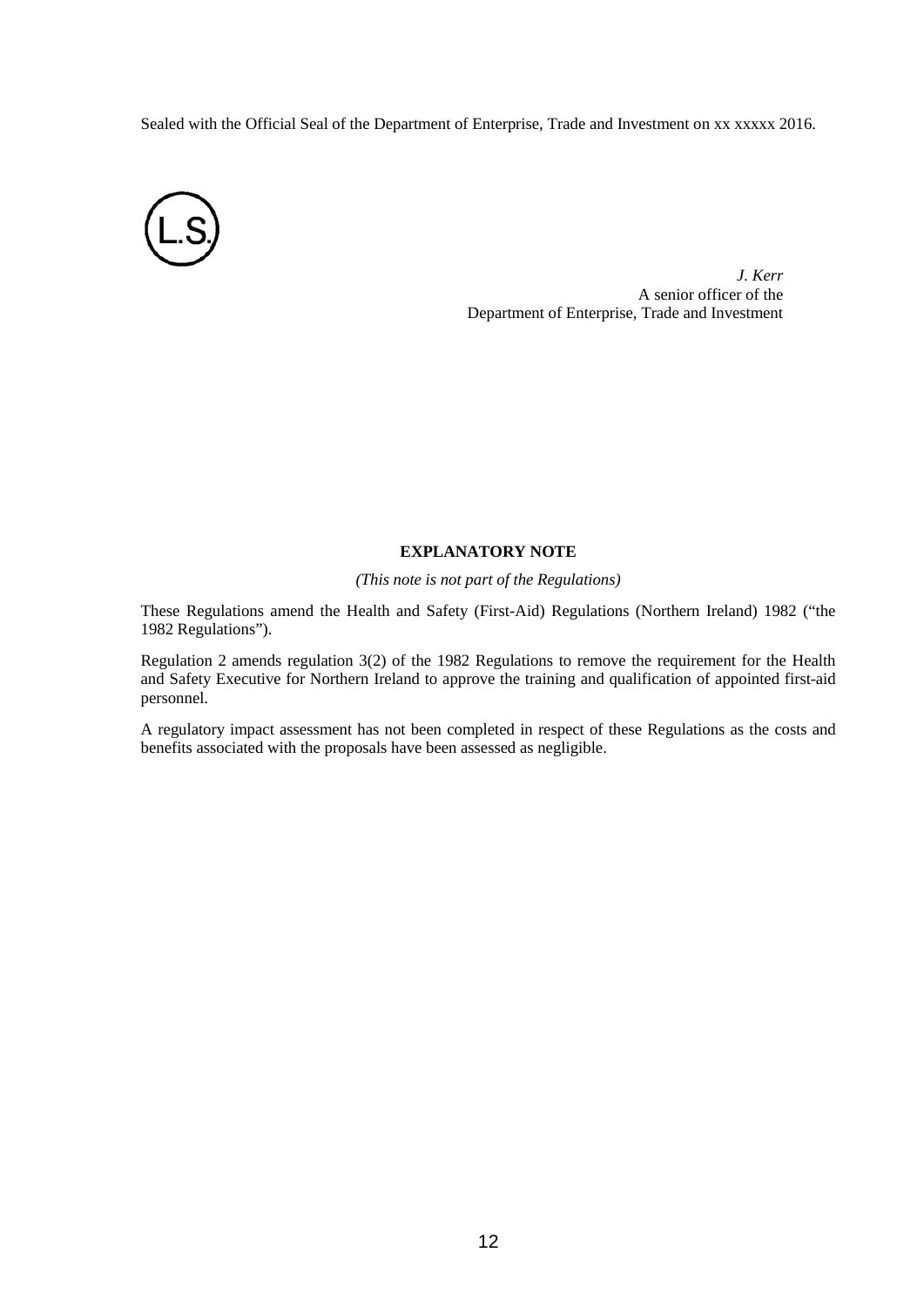#### *ASSESSMENT OF COSTS AND BENEFITS IN RESPECT OF PROPOSALS TO AMEND THE HEALTH AND SAFETY (FIRST-AID) REGULATIONS (NORTHERN IRELAND) 1982*

#### *Background information*

- 1. The EU Framework Directive (1989) contains requirements relating to firstaid at work. The existing Health and Safety (First-Aid) Regulations (Northern Ireland) 1982 (the 1982 Regulations), along with equivalent regulations in GB were deemed sufficient to implement these provisions in the UK. These regulations are supported by an Approved Code of Practice (ACoP) and guidance.
- 2. The 1982 Regulations require an employer to ensure provision of an adequate and appropriate number of suitable persons for rendering first-aid to employees. Suitability is dependent on having undergone training and qualifications approved by HSENI. In practice, this has been effected through HSENI's approval of training providers.
- 3. HSENI has traditionally followed its counterpart in GB (HSE) in relation to the structure and syllabus of training provision and, since 2011, training has taken the form of a three day First-Aid at Work (FAW) course and a one day Emergency First-Aid at Work (EFAW) course.
- 4. HSE worked with the Office of Qualifications and Examinations Regulation (Ofqual) and the Scottish Qualifications Authority (SQA) to make first EFAW, and then FAW, into nationally accredited qualifications that could be delivered by training centres registered with Ofqual/SQA recognised Awarding Organisations. Since 1 January 2013, HSENI has also approved these qualifications for delivery in Northern Ireland through endorsement of a declaration by an Ofqual recognised Awarding Organisation (AO) that it will comply with the current HSENI training standard. This approval is in addition to HSENI's direct approval of training providers.
- 5. Following recommendations from Professor Ragnar Lofstedt's review of Health and Safety Legislation in GB (the Lofstedt review), HSE amended its equivalent (1981) regulations. With effect from 1 October 2013, HSE no longer has a statutory approval role in relation to first-aid training and qualifications, with the GB regulations now requiring a suitable person to have undergone training and have qualifications that are appropriate in the circumstances.
- 6. HSE also withdrew its equivalent ACoP and replaced it with guidance on the Regulations, while also providing a separate guide for employers on selecting a first-aid training provider. While the primary mandate for change was the UK Government's acceptance of the Lofstedt recommendations, HSE's stated intention was to provide flexibility for employers to choose who should deliver their first-aid training based on the needs of their business.
- 7. HSE had introduced fees for its approval, monitoring and renewal activities. In December 2011, HSENI consulted on the introduction of equivalent fees in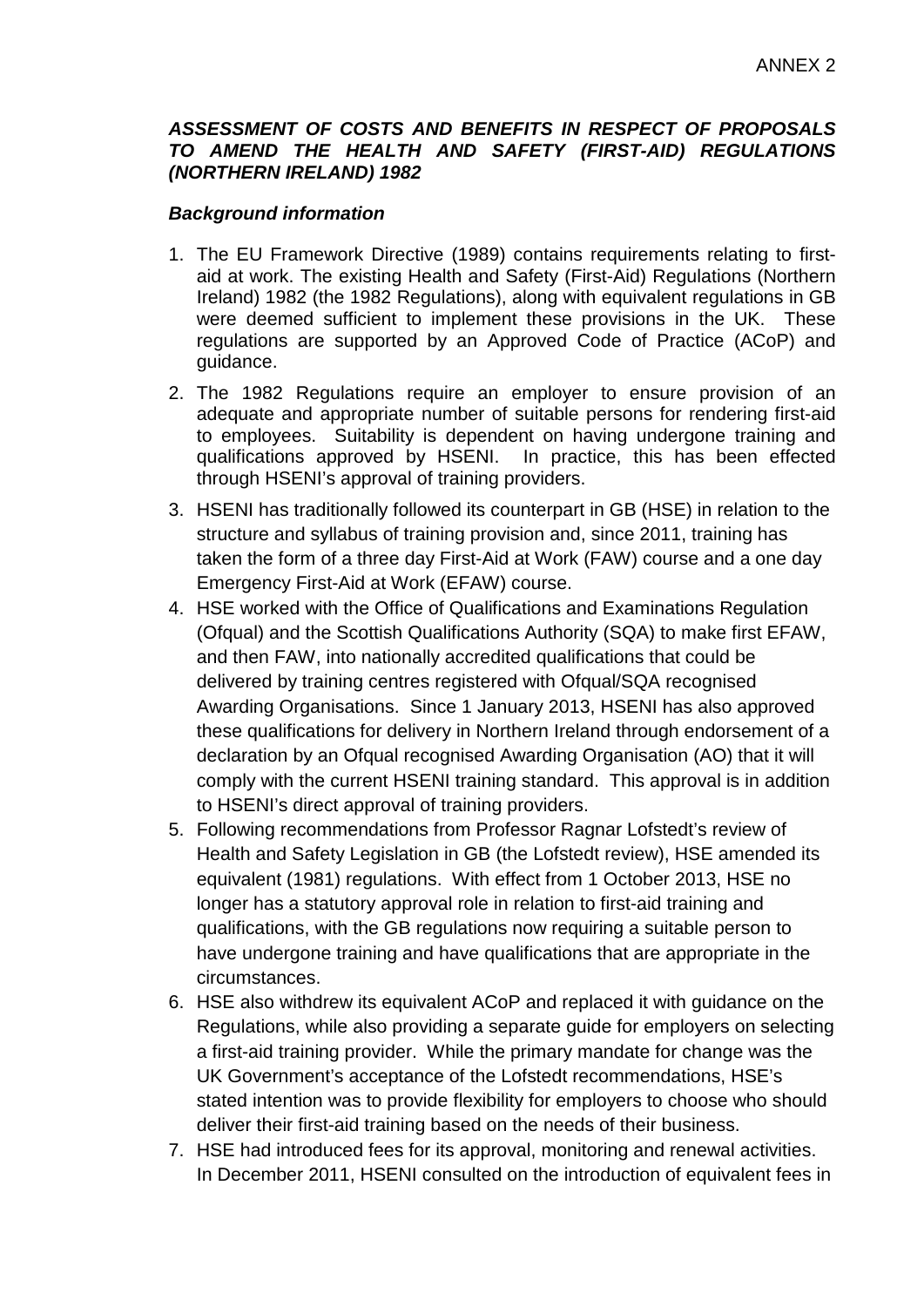Northern Ireland. However, before these were introduced, HSENI became aware of HSE's intention to withdraw from its approval role, and the then Minister agreed not to proceed with fees in Northern Ireland, given the likelihood of HSENI following suit. HSENI's services therefore continue to be provided to training providers free of charge.

#### *Rationale for intervention*

- 8. Given that Health and Safety is a devolved matter, the Lofstedt review did not automatically apply to Northern Ireland. However he reflected on the fact that the European Framework Directive 89/391 required employers to make provision for first-aid, but that the need for HSE's approval of training and qualifications went beyond the requirements of the Directive and had little justification. This applies equally to HSENI's current approval requirement in the 1982 Regulations.
- 9. It has been HSENI policy to maintain legislative and policy parity with GB in this matter, and there is a heavy reliance on HSE regarding the provision of guidance. At the present time, there are significant differences between the two jurisdictions.
- 10.HSENI's statutory approval role for first-aid training seems inconsistent with other areas of Health & Safety legislation, and with its usual practice of standard-setting, provision of advice and enforcement, with the onus being on employers to ensure standards are met. There are several sets of regulations where training is referred to, but where there is no legislative requirement for HSENI to approve the training or qualifications. For example the COSHH regulations require employers to ensure that certain employees are provided with "suitable and sufficient information, instruction and training", going on to say that these should be "provided in a manner appropriate to the level, type and duration of exposure identified by the risk assessment". But HSENI does not have a role in approving, nor in monitoring the delivery of, this training.
- 11.Regulated first-aid qualifications, which were designed to include excellent teaching and assessment standards and the appropriate syllabus, have been developed and are now available in Northern Ireland. By virtue of the Apprenticeships, Skills, Children and Learning Act 2011 (ASCAL), Ofqual is the regulator for such qualifications where they are awarded or authenticated in Northern Ireland. HSENI needs to ensure that it does not duplicate, or obstruct, Ofqual's role.
- 12.There has already been significant 'market penetration' in Northern Ireland by those who provide regulated qualifications. This has led to a two tier system, since HSENI does not monitor Ofqual AOs or their training centres (except those HSENI-approved TOs which are also accepted by AOs as their training centres).
- 13.Reduced budgets (year-on-year) and potential reductions in staff numbers requires HSENI to strategically review the delivery of its functions, including this statutory approval role.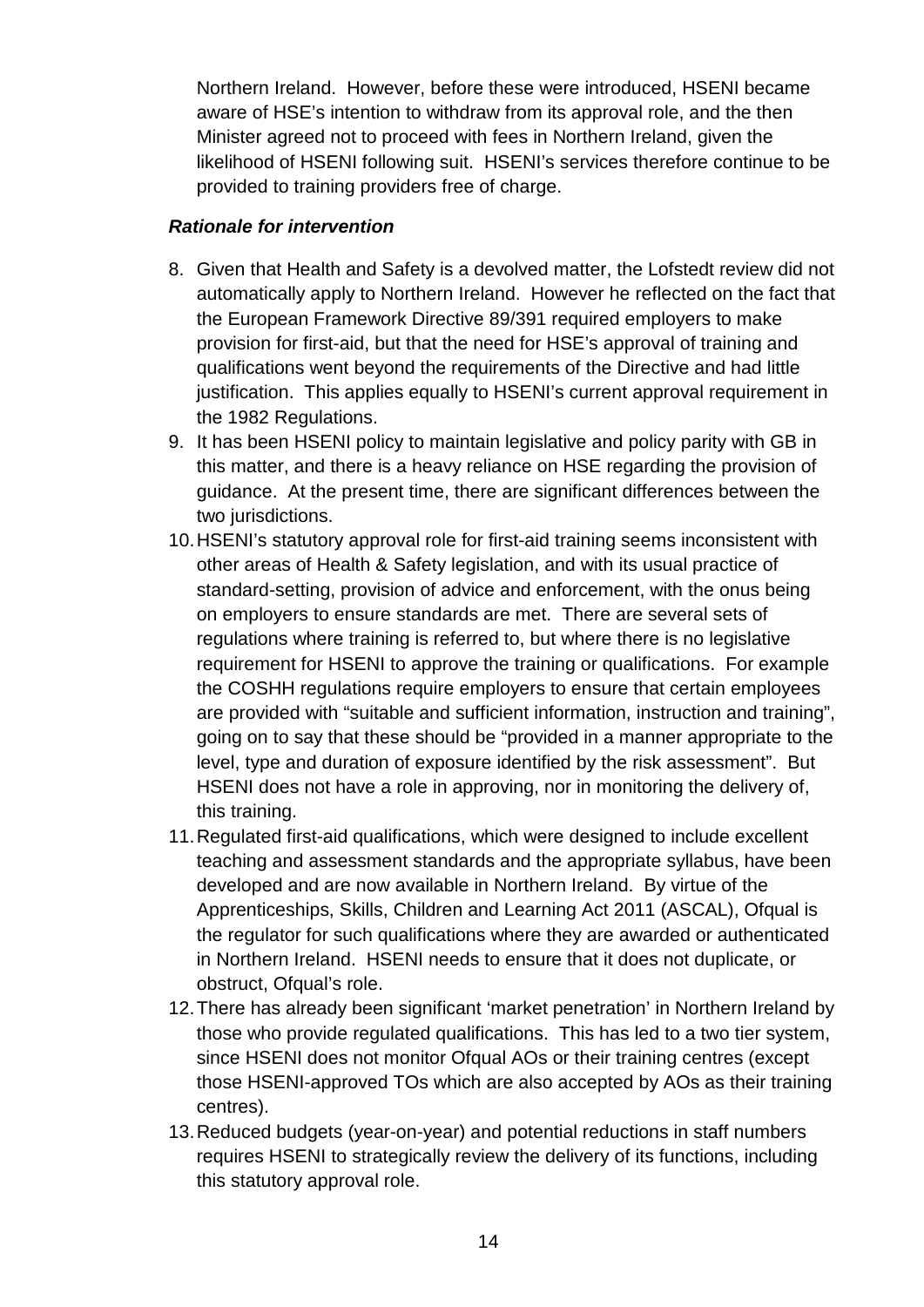#### *Policy Objectives*

14.Policy objectives are as follows:

- a. To ensure that HSENI's role in the area of first-aid training provision is appropriate, and deliverable in the context of shrinking human and financial resources.
- b. To continue to support employers in their duty to make provision for first-aid by ensuring that the requirements and standards for the training of first-aiders are adequate and clearly set out; and
- c. To ensure that protection in relation to first-aid continues to be afforded to employees as required under EU legislation, but also that the regulations should not go beyond these requirements ('goldplating').

#### *Description of options considered*

- 15.A number of options were considered, including the possibility of contracting out HSENI's approval and monitoring role. This was rejected after considering the resource requirement and the experience of our counterpart organisations in GB (HSE) and in Ireland (HSA). Further options, of HSENI approving only qualifications and training done through the Ofqual Awarding Organisations' training centres and/or the Voluntary Aid Societies (VAS) were rejected on the basis that they would make it impossible for other independent training providers to continue to operate in their current format.
- 16.The 'do nothing' option was rejected, since HSENI can no longer ignore the expectations of full cost recovery (as stated in 'Managing Public Money in Northern Ireland') by providing the current approval, monitoring and renewal services free of charge.
- 17.The main alternative option was therefore for HSENI to retain its statutory approval role, but to bring in fees for approvals, renewals of approvals and monitoring site visits, which would cover additional resources that would be required for administration of fees. Fees would need to be set that are appropriate to 2016 costs, but would certainly be no lower than those proposed in our consultation in December 2011 on the introduction of fees.
- 18.At that time fees were proposed as follows:
	- £1693 for an original approval (which would include a site visit)
	- £576 for a post-approval site visit (normally 2  $\frac{1}{2}$  years after approval)
	- £117 for renewal of the certificate of approval
	- £576 was proposed as the fee both for a site visit to investigate a complaint, and for a cancelled site visit. Where an additional site visit was necessary following either the original approval or post-approval monitoring visits, a fee of £565 was proposed.
- 19.Based on current approval and monitoring practices, the minimum five year costs of this option for a newly-approved training provider would be £2386. If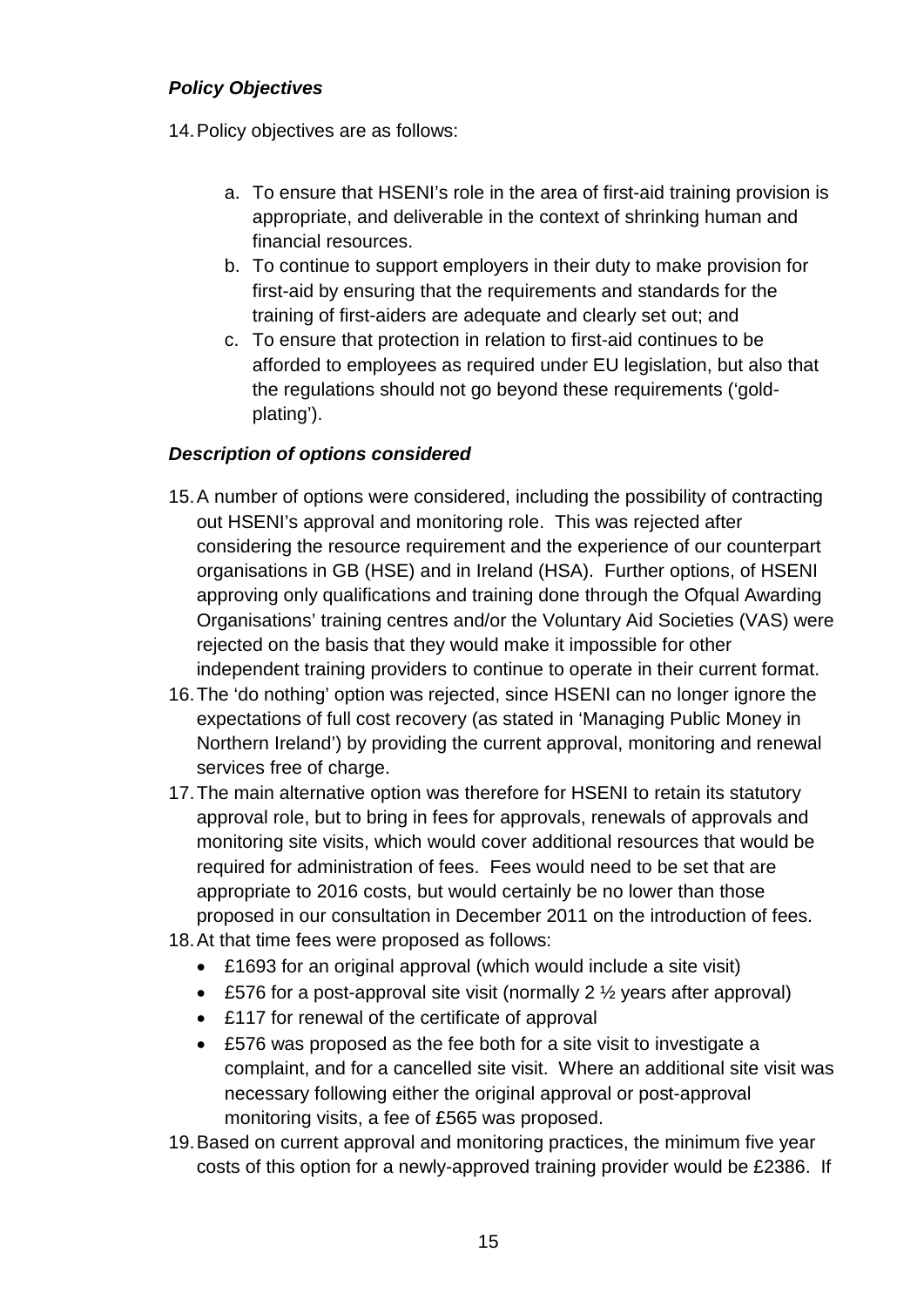additional visits were required, this amount could be considerably more. This option was rejected on the basis of:

- Lack of attractiveness to training providers because of higher costs (over the preferred option) and an expectation that were these higher costs to materialise, they would be passed on to duty-holders;
- inconsistency of approach, with fees only payable by those providers directly approved by HSENI (and the barrier this could create to new entrants); and
- the risk that HSENI may not retain or be able to recruit staff qualified (medically) to continue to carry out the approval and monitoring role.
- 20.This left the preferred option, which is for HSENI to withdraw from its approval role, withdraw approval of the current ACoP, and adopt HSE's guidance on the regulations and on selection of a training provider. This will offer employers a range of options through which they may fulfil their duties regarding first-aid provision, ranging from Ofqual-regulated qualifications to training provided by Voluntary Aid Societies and independent training providers.

#### *Evidence base*

- 21.HSENI has considered the final GB Impact Assessment (i.e. as amended to take account of the results of HSE's consultation on an identical proposal) and has utilised some of the cost calculations and assumptions where these were felt to be appropriate and relevant to the Northern Ireland position. The GB assessment can be accessed via the following link. <http://www.legislation.gov.uk/uksi/2013/1512/impacts>
- 22.Relevant costs were also identified through sampling of local FAW training providers' websites (done on 21 May 2015) and Ofqual AOs' websites (January 2015).
- 23.Another internal data source is HSENI's Employment Medical Advisory Service (EMAS) which currently administers the approval and monitoring of training providers.
- 24.Figures on the numbers of Northern Ireland businesses (VAT and PAYE registered) were obtained from 'Facts and Figures from the Interdepartmental Business Register (IDBR) Edition 17 (updated)'.
- 25.A 'baseline' position, which explains the current structure around approval of First-Aid at Work training in Northern Ireland, is provided in Annex 1 to this assessment.

#### *Monetised costs and benefits*

#### *Training providers*

26.The GB Impact Assessment looked at a sample of prices charged by Ofqualrecognised AOs in approving training providers to deliver FAW qualifications. It concluded that prices varied from £75 (a 2 hour process) to £1000 (a 15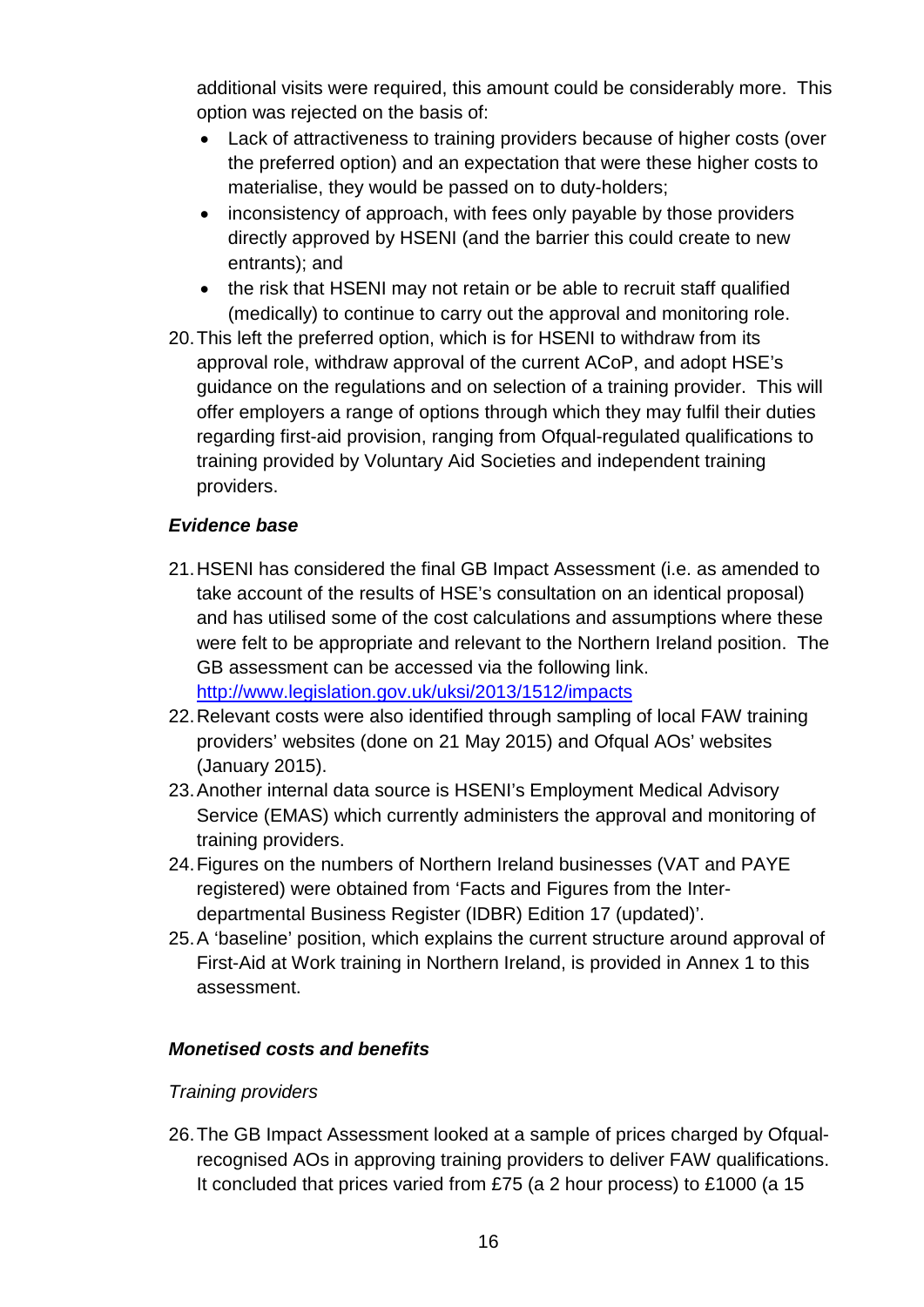day process). Monitoring and certificate costs also varied widely. These figures are consistent with HSENI's small sample which noted approval and/or registration fees of £250-400 (+VAT) and charges of £250-300 (+VAT) for quality assurance visits. We are therefore content to accept the GB estimate that the total cost to a training provider over a five year period for the approval and monitoring process was between £230 and £970.

- 27.It is important to understand that the preferred option does not require training providers to seek to become approved by Ofqual AOs. However the estimated five year cost of doing so informed our rejection of the 'continue to approve but charge fees' option which had an estimated minimum five year cost of £2386.
- 28.It is assumed that 85-90% of the 45 fully independent training providers (i.e. the 62 HSENI-approved providers minus the 2 Voluntary Aid Societies and those 15 already approved by Ofqual AOs) may seek approval by an Ofqual AO. This equates to 38-40 training providers and, using the GB estimated cost range, suggests that five year costs to those providers could total somewhere between £8,740 and £38,800.
- 29.But it is already possible for training providers in Northern Ireland to seek to become approved by Ofqual AOs to deliver FAW qualifications. The cost to those training providers who choose to take this option will not change under the proposed amendment to the legislation, and any such costs cannot therefore be directly attributed to the proposal.
- 30.There will be familiarisation costs to existing training providers. Given HSENI's intention to communicate the changes by letter, HSENI is content to adopt the GB estimated one-off cost per training provider to be approximately £10.50 (assuming15-30 minutes would be needed to read and discuss). Including all those who are currently HSENI-approved and those attached to Ofqual AOs (128 in all), the total cost to business of around £1340 is not considered significant. No additional familiarisation costs are assumed for new entrants to the market, since this is a one-off change and new entrants will simply have to become familiar with the arrangements which are current at the time.
- 31.Training providers are likely to benefit from the fact that under the proposal there will no longer be a requirement to have two independent assessors (provided that staff who deliver training are also competent to assess). The current requirement was estimated in the GB Impact Assessment to cost £160 per FAW course (3 hours at £27 per hour for each assessor).
- 32.However, for those providers who are accepted by an Ofqual AO, these savings will be offset by having to purchase certificates from the AO, rather than printing their own, as they are currently able to do. The GB assessment found that the unit cost ranged from £6 to £17 per certificate. For the (normal size) course of 12 people, the certificate costs to providers could range from £72 to £204.
- 33.Where providers seek an alternative form of approval or accreditation, there may be similar obligations and costs which offset the assessor savings.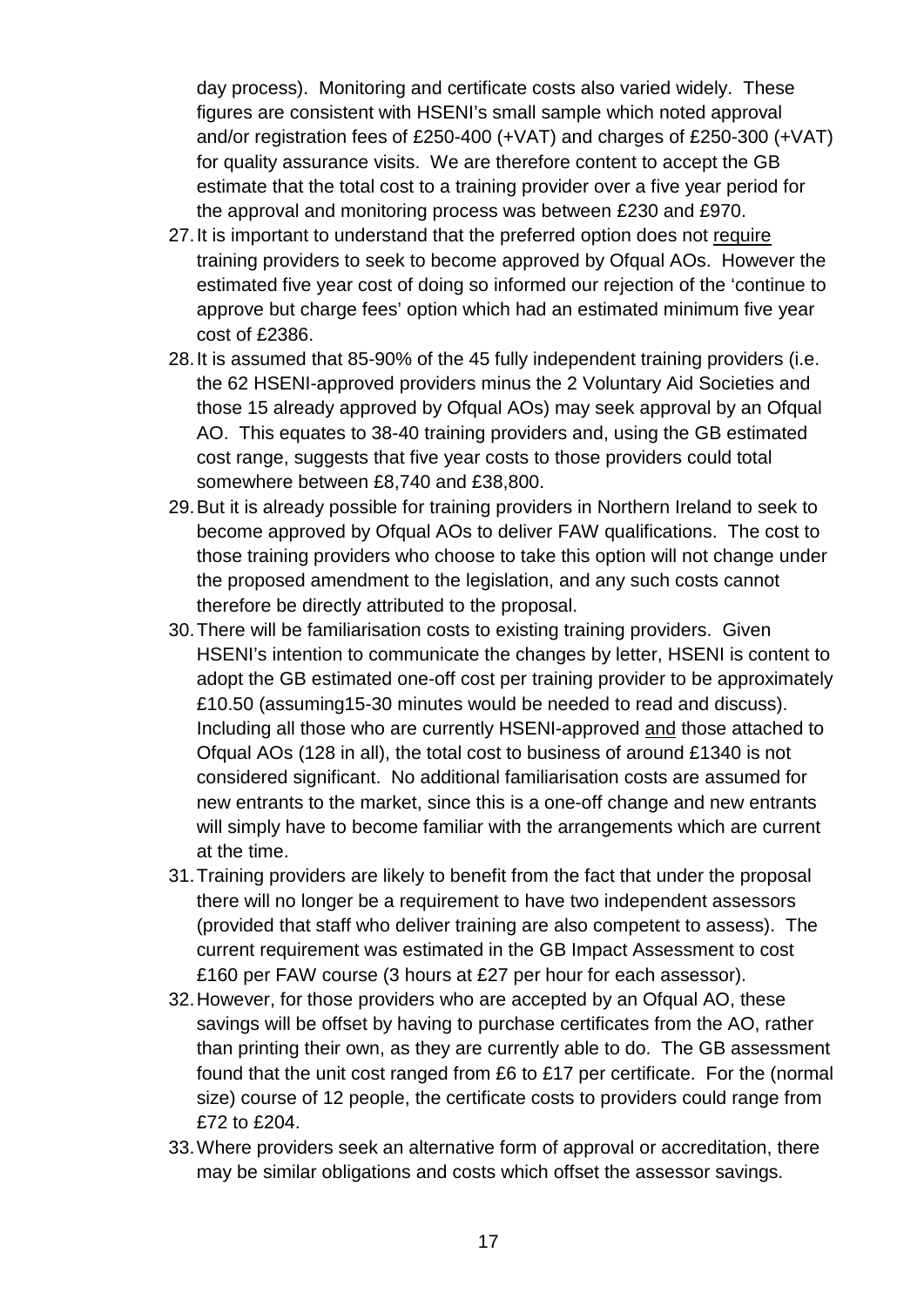#### *Duty holders*

- 34.The proposal could affect the prices charged to duty-holders. From a sample of providers' websites, a 3 day FAW course run by HSENI-approved training providers costs between £115 and £243 (both +VAT). Where a cost comparison is possible between training from an independent provider and a qualification from one approved by an Ofqual AO, the latter is generally a higher price. One provider offers both (what it describes as) HSENI and Ofqual training, with the former costing £115 + VAT and the latter £150 + VAT.
- 35.However, the prices charged are clearly subject to market forces. As noted above, there has already been 'market penetration' by Ofqual AOs - Ofqual AO's centres now accounting for over half of the training centres available in Northern Ireland. Evidence shows that this qualification can be more expensive than independents' training courses. But the most expensive training found in our sample  $(E243 + VAT)$  was not from a provider that is approved through the Ofqual route. It is therefore impossible to say with any certainty that costs to duty-holders will increase as a result of the proposal.
- 36.Duty-holders already incur a cost in seeking a training provider. At the moment, they can currently find a list of approved training providers on the HSENI website. Based on their similar system, the GB assessment estimated that the average cost of this was £100 per duty-holder, suggesting that current annual costs to duty-holders are around £600,000 across 6000 businesses (see 'assumptions' section). Once HSENI withdraws from its approval role, no such list will be available. This might suggest that dutyholders will need to spend more time searching for suitable training providers. This issue was considered in the GB Impact Assessment. However, even with the results of an on-line survey (with almost 600 responses) and the full consultation process, it was not possible for the GB assessment to quantify any change in search costs for duty-holders, and, accordingly, neither can this assessment.
- 37.Separate to these search costs, there will be familiarisation costs to dutyholders, though it is assumed that these will not be incurred until the point of seeking or changing training provider. The GB assessment estimated this to be a one-off cost of between £1 and £2 per duty-holder, based on an anticipated 2-4 minute requirement for familiarisation, with duty-holders being assisted by information on the HSE website. HSENI proposes to have similar information posted on its website.

#### *Withdrawal of ACoP*

38.There are no monetary costs associated with the withdrawal of the current ACoP and its replacement by guidance.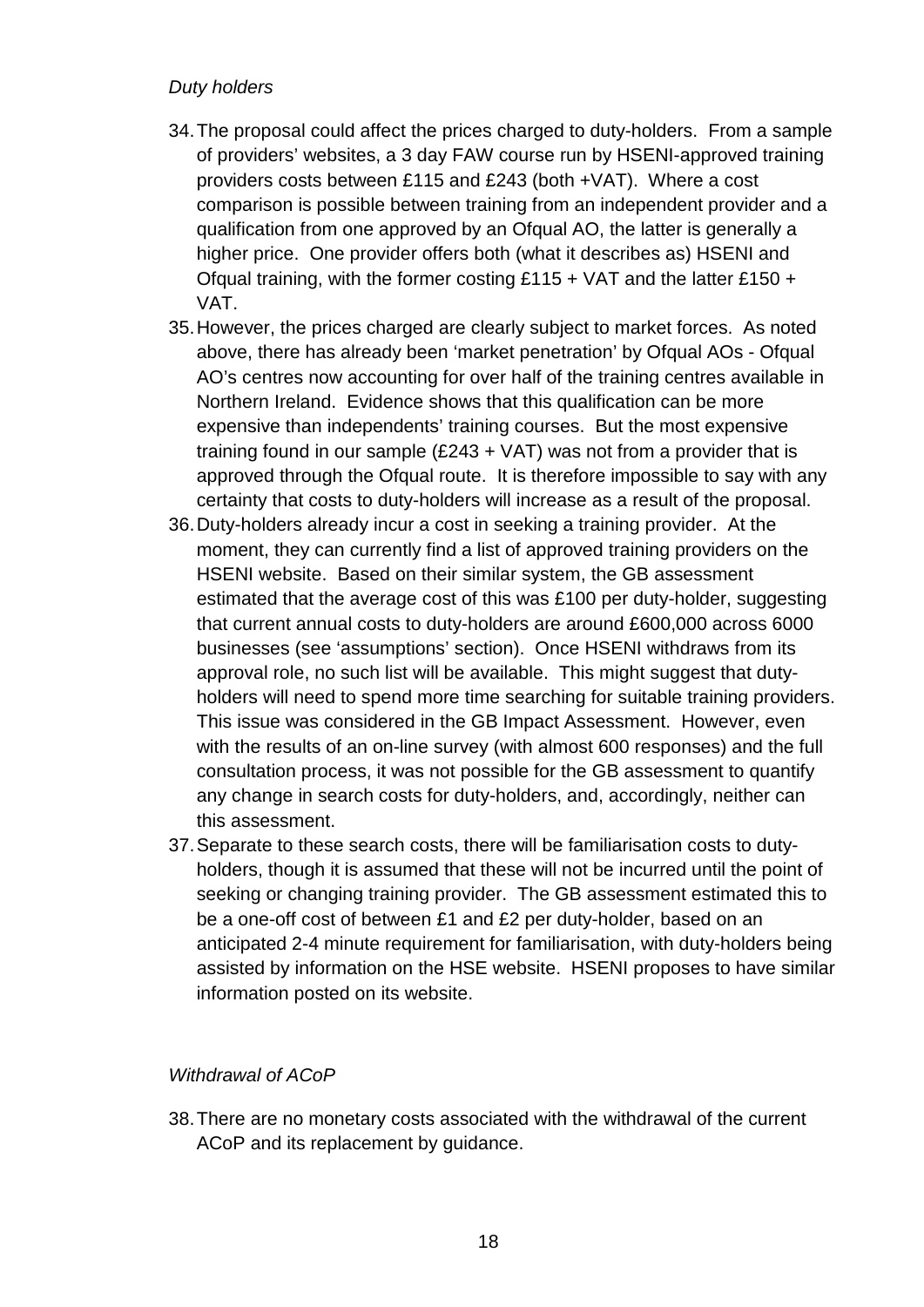#### *Non-Monetised costs and benefits*

#### *Training providers*

39.Those 10-15% of providers who we estimate may remain fully independent (5-7 of the 45 those currently fully independent – see 'Risks and Assumptions' below) may find it harder to retain and develop business. There is some anecdotal evidence of this happening in GB following HSE's withdrawal from its approval role. However, HSENI will, through provision of guidance and maintenance of relationships with HSE and Ofqual, still set the standard/syllabus for training, and independent providers may be able to find creative ways of demonstrating to the market that their product meets this standard.

## *Maintenance of standards*

- 40.The key change around the proposal is to put the onus on employers to ensure that their choice of training provider is "appropriate and adequate". HSE has put significant effort (along with others, including Ofqual) into the creation of a regulated qualification in FAW and EFAW, but HSE stresses that it does not advocate, promote or support that option for employers over other options that they have. In fact, increased flexibility for employers was one of HSE's stated aims of the change.
- 41.In order to ensure that employers are informed in making their choice, HSE still identifies the standards (including qualifications) of training, assessment and quality assurance that are acceptable, and specifies the content of FAW and EFAW courses. Employers are expected to conduct "due diligence" to ensure that training provision to their employees complies with these.
- 42.Those standards, and an appropriate syllabus, were 'designed in' to the accredited (regulated) qualification through the joint efforts of HSE, Ofqual, SQA and Skills for Health. While not advocating the regulated qualifications, HSE's guidance does advise employers that the 'due diligence' that is otherwise expected is not necessary in the case of regulated qualifications.
- 43.HSENI has made a comparison of the standards it currently applies against those within HSE's new system. This considered: syllabus content; trainer and assessor qualifications; monitoring and quality assurance systems; teaching being in accordance with appropriate and current guidance and practice; numbers of trainers and contact hours; certification requirements; examinations/assessment of competence; and standards of administration. We concluded that standards remain at least as high, and that they are more clearly articulated, under the HSE's new system.

## *Duty-holders*

44.Duty-holders will be able to benefit from clearer, improved guidance. Greater understanding of the risk-based nature of the requirement for first-aid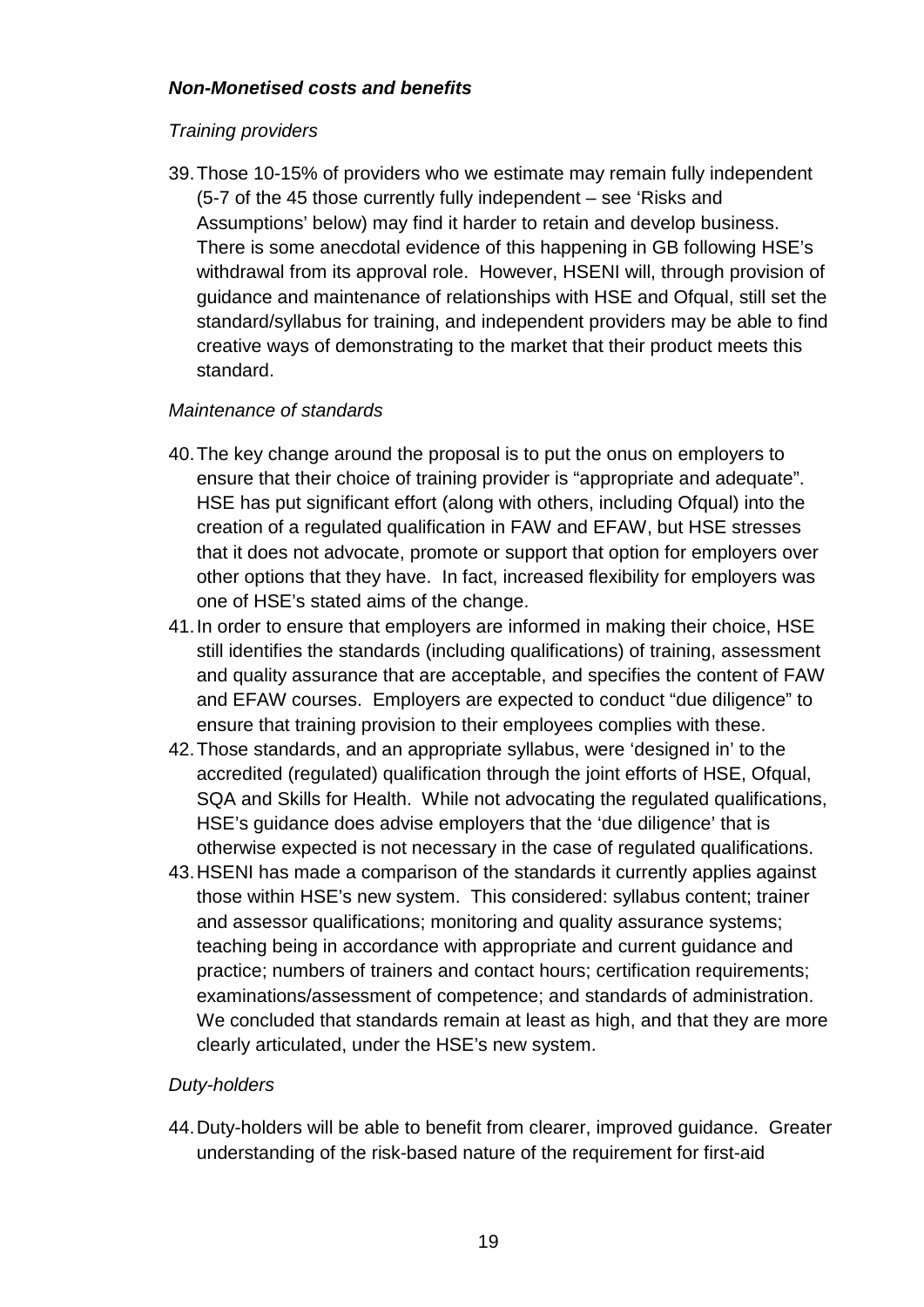provision may even lead to a reduction in provision in small, low-risk workplaces, but this is not quantifiable.

45.Duty-holders who require more advanced first-aid content than the normal FAW course for their employees should find it easier to agree tailored training from providers.

## *HSENI (and Health and Safety Impacts)*

- 46.The current arrangements take a considerable amount of administration effort within HSENI (including that attached to the notification of around 1500 courses). Withdrawal from the approval and monitoring role would allow resource to be deployed elsewhere, including to other, higher-risk-based, occupational health work, and thus could have a positive effect on Health and Safety outcomes (though this is not quantifiable).
- 47. The GB Impact Assessment quoted a 2003 Casella Winton report as having concluded that a large majority of employers considered first-aid provision to be important and beneficial to their workplace and that compliance rates were high. There is no reason to believe that this would change under the proposal, since a clear duty remains on the employer to ensure provision of suitable persons to render first-aid, and to ensure that the training and qualifications of these persons is appropriate. The overall Health and Safety impact is therefore likely to be negligible.

## *Withdrawal of the current ACoP*

- 48.HSE's grounds for removal of its equivalent ACoP were that the ACoP text accounted for 12 sentences of the (then) 32 page ACoP and guidance document. The points raised as ACoP text provided limited guidance in relation to Regulation 3 which had a higher legal status than the ACoP and they provided little by way of additional information to the employer. A fuller, more user-friendly interpretation of the requirement under the Regulations was given in the guidance. As such, the ACoP's limited content did not warrant its special legal status.
- 49.The current NI ACoP has exactly the same structure as that which was in place in GB, and the same grounds for removal therefore apply. In HSENI's experience, first-aid provision is unlikely to become an enforcement issue, and even less likely to result in a prosecution. In any case, such a prosecution would be brought under the Regulations and no changes are proposed to regulation 3. HSENI does not see any likelihood of the ACoP's withdrawal causing any problems in this regard.
- 50.HSENI proposes to adopt (with HSE's agreement) the HSE guide for employers and its guidance on regulations, with references to the GB legislation to be read as references to the NI regulations (since these are almost identical). HSE's resources also include a collection of first-aid at work case studies or scenarios, which HSENI would also propose to adopt. Such adoption would have significant administrative advantages over the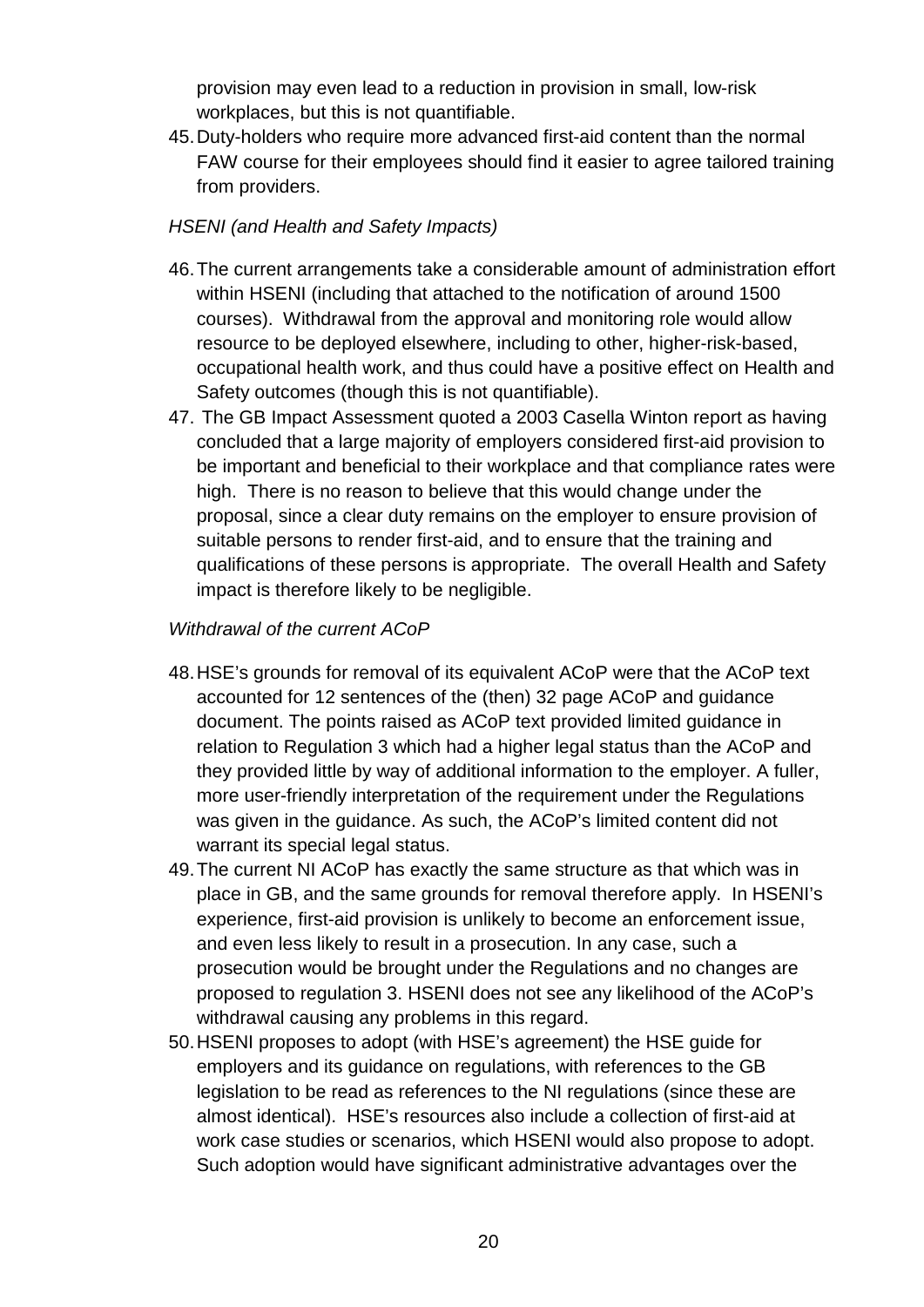development and maintenance of NI only guidance and case studies, but will only be possible if the current ACoP is withdrawn, as it was in GB.

#### *Rationale and evidence that justify the level of analysis used in the assessment of costs and benefits (Proportionality Approach)*

- 51.The level of analysis in this assessment reflects the fact that the actual change that is being proposed does not affect the requirements on dutyholders to ensure provision of first-aid.
- 52.It draws from the GB Impact analysis which, in turn, based its main assumptions around conclusions drawn from an on-line survey to which HSE received almost 600 responses. Reference to the GB assessment reflects the reality that HSENI does not have the resources to conduct its own appraisals.
- 53.There are some matters within this appraisal which cannot be quantified. However, given the relatively small size of the training sector that is directly affected by the proposed changes, and the difficulty in predicting how the market will react to them, it is not proportionate to try to quantify these impacts further.

#### *Key Risks and Assumptions*

54.Risks identified include:

- Lack of capacity within HSENI to effect the necessary legislative change quickly (may be mitigated through re-prioritisation of other legislative work); and
- Lack of control over the continuation of Ofqual's role in Northern Ireland (although this risk is thought to be low, in that it is unlikely that this role would change unless a suitable alternative regulator was in place).
- 55.While some of Northern Ireland's FAW training providers have already aligned themselves to Ofqual AOs, it is assumed that training providers are unlikely to seek to obtain full recognition as an Ofqual AO themselves. While it costs nothing to apply to become recognised, the GB Impact assessment referred to the recognition procedure being complex and very lengthy and stated that it would typically cost the prospective Organisation £100k in management resource time. Costs attached to this option are not, therefore, considered in detail in this assessment.
- 56.It is assumed that the Voluntary Aid Societies will continue to operate independently after the change is made, that 10-15% of other HSENIapproved independent training providers will continue as fully independent, and that the remainder will seek to become training centres for Ofqualrecognised AOs (or seek alternative validation).
- 57.Assumptions were made in the GB assessment that between 20% and 30% of businesses with fewer than 10 employees would actually need to train firstaiders, and that there would be compliance with requirements by businesses with more than 10 employees of between 80% and 90%. From survey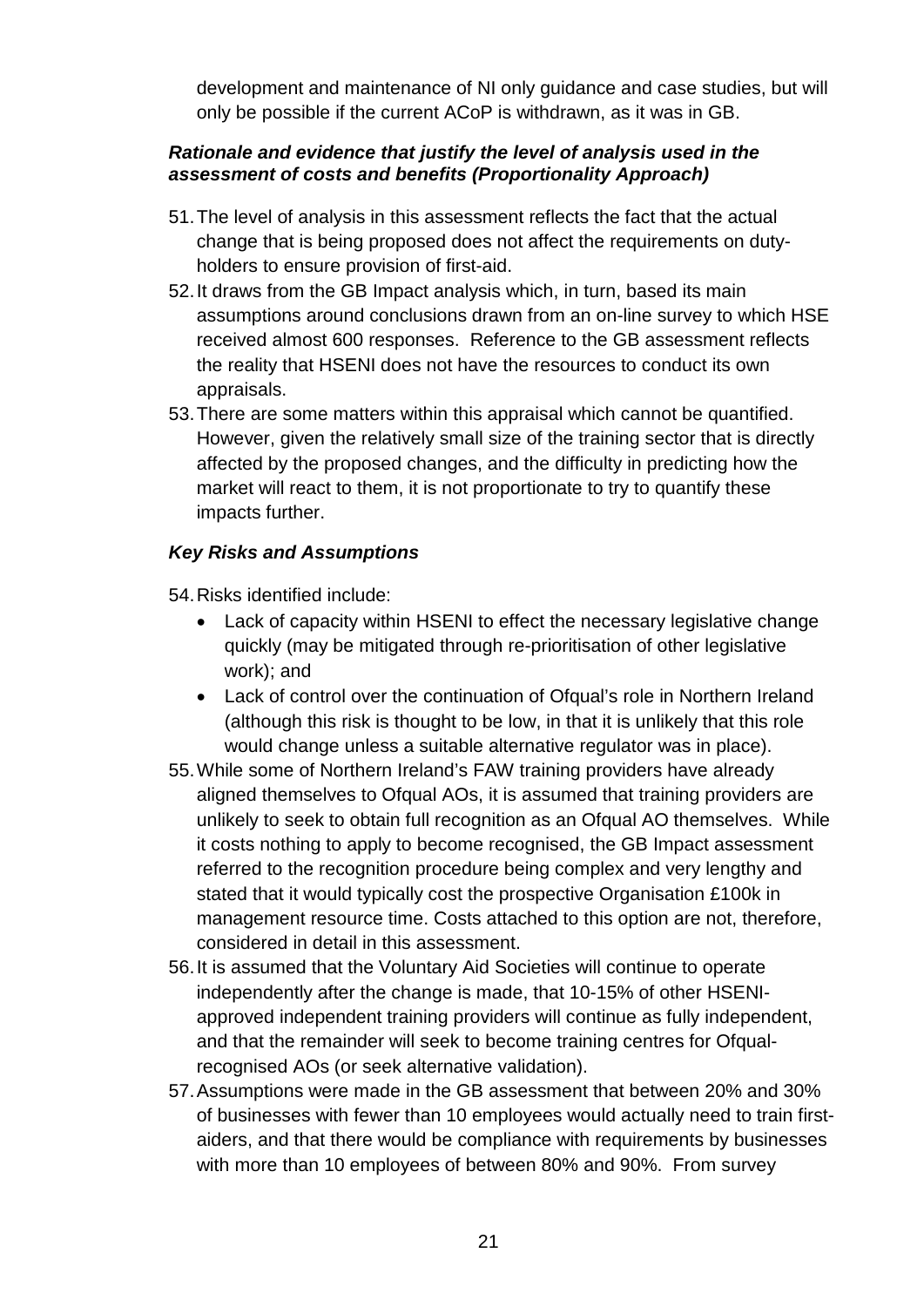results, HSE calculated that, on average, businesses would repeat their search every 3.6 years. Application of these assumptions to the 67,710 businesses in Northern Ireland (in March 2014, of which 88% have fewer than 10 employees) gives a range of 18,400 to 25,200, with a best estimate of 21,800 duty-holders that will seek to train first-aiders, and that approximately 6,000 of these businesses will do so in any given year. This might seem inconsistent with the three year average 'delegates trained' figure of almost 17,000, until it is acknowledged that if more than one person in each business is likely to be trained, it is also possible that there currently is over-compliance by small businesses here.

#### *Wider impacts*

#### *Equality*

58.The Statutory Rule has been screened for any possible impact on equality of opportunity affecting the groups listed in section 75 of the Northern Ireland Act 1998 and no adverse or differential aspects were identified.

#### *Small and Micro Businesses*

- 59.Given the prevalence of micro businesses in NI, the proposal will arguably affect micro businesses to a greater extent. However, the requirement to ensure first-aid provision (which is unchanged) is based on the duty-holder's assessment of risk. That assessment will consider aspects of the particular workplace including size, work activity and other factors.
- 60.It is possible that the proposal will have a negative impact on small training providers if the absence of HSENI's approval means that those providers can no longer signal their quality to the market. If that happens, duty-holders may choose well known providers, including the Voluntary Aid Societies, and some small providers may go out of business. However, training providers may find another way to signal their quality to the market, e.g. via the Ofqual AO approval route.

#### *Conclusion*

61.In light of its assessment, HSENI intends to implement the preferred option through making proposals to DETI for amendment regulations and withdrawal of the current ACoP.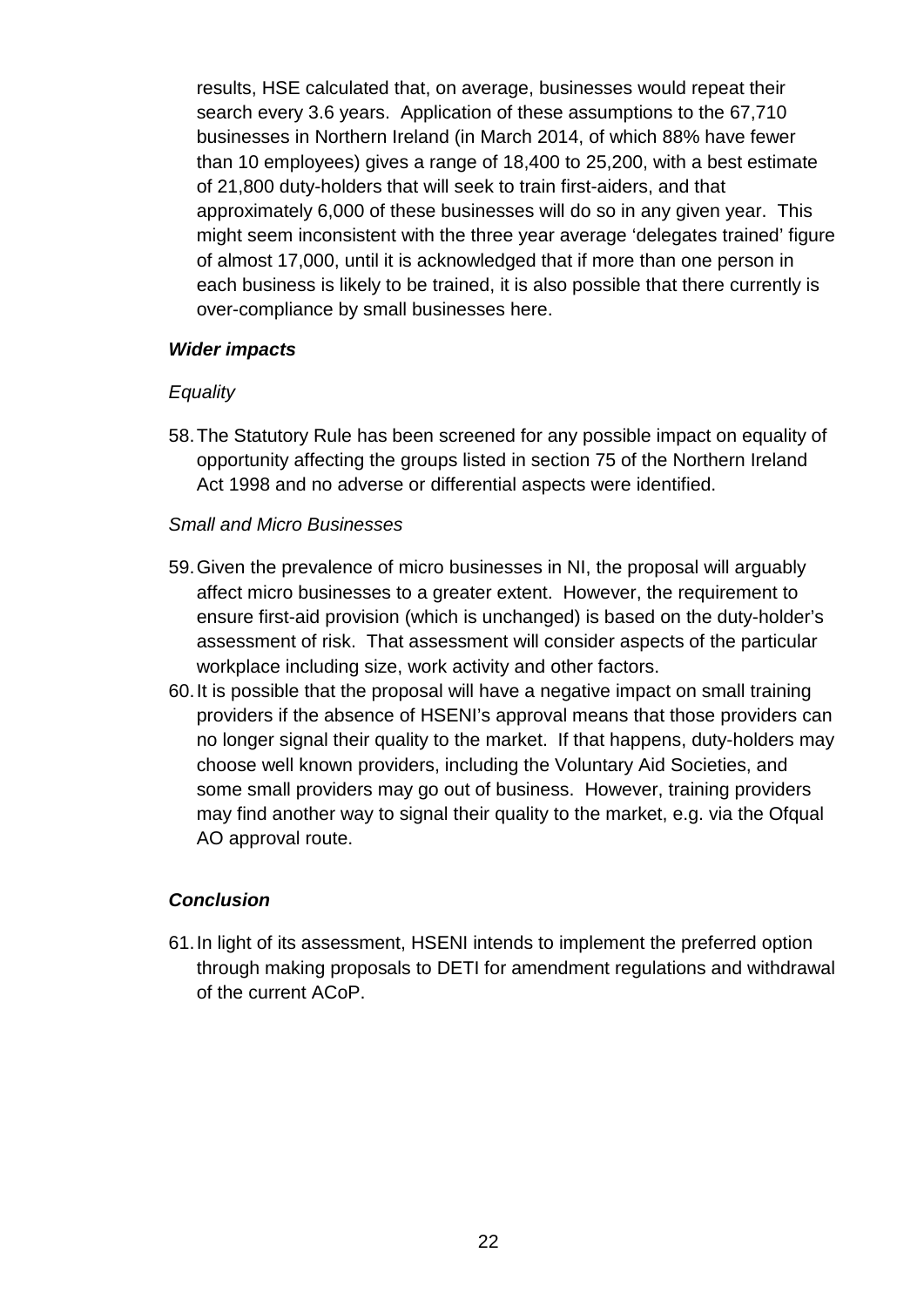#### **Annex 1 – First-Aid at Work training in Northern Ireland – delivery structures and statistics (current May 2015)**

| HSENI approved training providers/centres (End March 15):                                                                                                                           | 62    |
|-------------------------------------------------------------------------------------------------------------------------------------------------------------------------------------|-------|
| Ofqual-recognised Awarding Organisations (AOs) which have made<br>a declaration to HSENI (i.e. with training centres offering FAW and<br>EFAW qualifications in NI) (Jan 14-Dec 14) | 15    |
| Number of Training centres affiliated with the 15 Recognised AOs                                                                                                                    | 81    |
| AOs' Training Centres which are also HSENI approved centres:                                                                                                                        | 15    |
| Total number of training centres available to duty-holders (62<br>HSENI-approved + 66 AOs' centres which are not also HSENI-<br>dually approved)                                    | 128   |
| Courses run by HSENI approved centres:                                                                                                                                              | 1508  |
| (of which) St John Ambulance:                                                                                                                                                       | 391   |
| <b>British Red Cross:</b>                                                                                                                                                           | 52    |
| Voluntary Aid Societies (VAS) total:                                                                                                                                                | 443   |
| Delegates (in courses run by HSENI-approved centres) 12/13:                                                                                                                         | 16778 |
| 13/14                                                                                                                                                                               | 17746 |
| 14/15                                                                                                                                                                               | 16047 |
| Three year average                                                                                                                                                                  | 16857 |
| Certificates awarded by AOs' Training Centres in 2014 (calendar<br>year)                                                                                                            | 3269  |
| (Course numbers are not gathered through AOs' annual returns)                                                                                                                       |       |
|                                                                                                                                                                                     |       |

Under current procedures, approval by HSENI of a new applicant entails:

- Consideration of an application pack (involves checking trainers/assessors, syllabus, schemes of work, quality assurance plan and template for award certificate);
- A pre-approval interview;
- A visit during the first year of delivering courses;
- A monitoring visit after 2  $\frac{1}{2}$  years; and
- A 5 year re-approval visit.

None of these apply to training centres which deliver qualifications under the approval of an Ofqual-recognised AO.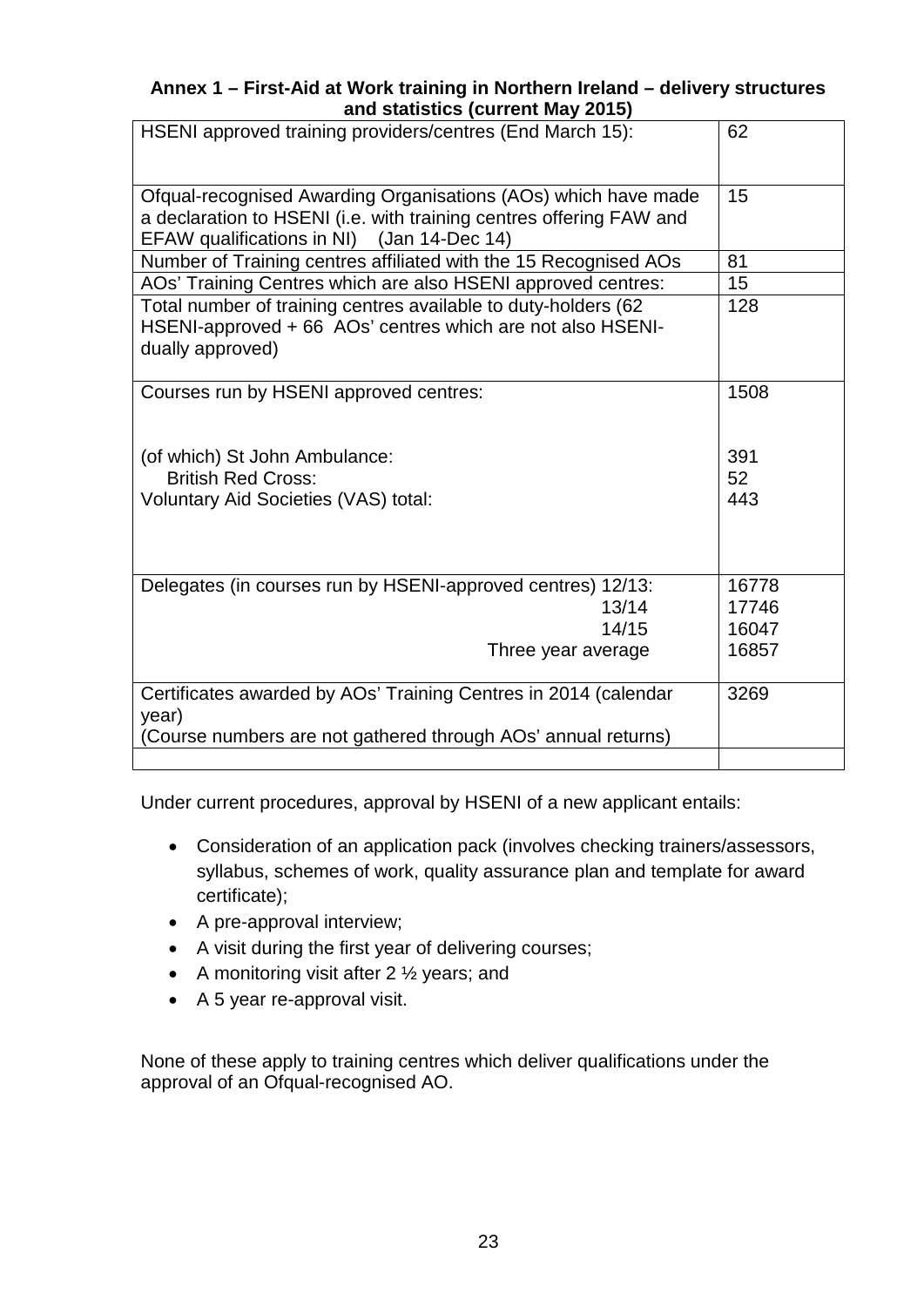## **DETI EQUALITY SCREENING FORM**

## **Part 1. Policy scoping**

The first stage of the screening process involves scoping the policy under consideration. The purpose of policy scoping is to help prepare the background and context and set out the aims and objectives for the policy, being screened. At this stage, scoping the policy will help identify potential constraints as well as opportunities and will help the policy maker work through the screening process on a step by step basis.

Public authorities should remember that the Section 75 statutory duties apply to internal policies (relating to people who work for the authority), as well as external policies (relating to those who are, or could be, served by the authority).

## **Information about the policy**

Name of the policy

Consultation on proposals to amend the Health and Safety (First-Aid) Regulations (Northern Ireland) 1982.

Is this an existing, revised or a new policy?

Revised

What is it trying to achieve? (intended aims/outcomes)

The main proposed changes are to remove the requirement in the 1982 Regulations for the Health and Safety Executive for Northern Ireland (HSENI) to approve the training and qualifications of appointed first-aid personnel and to replace the existing Approved Code of Practice (ACOP) with guidance published by the Health and Safety Executive in Great Britain (HSE).

Are there any Section 75 categories which might be expected to benefit from the intended policy? If so, explain how.

No. The policy will apply equally to all Section 75 groups Who initiated or wrote the policy?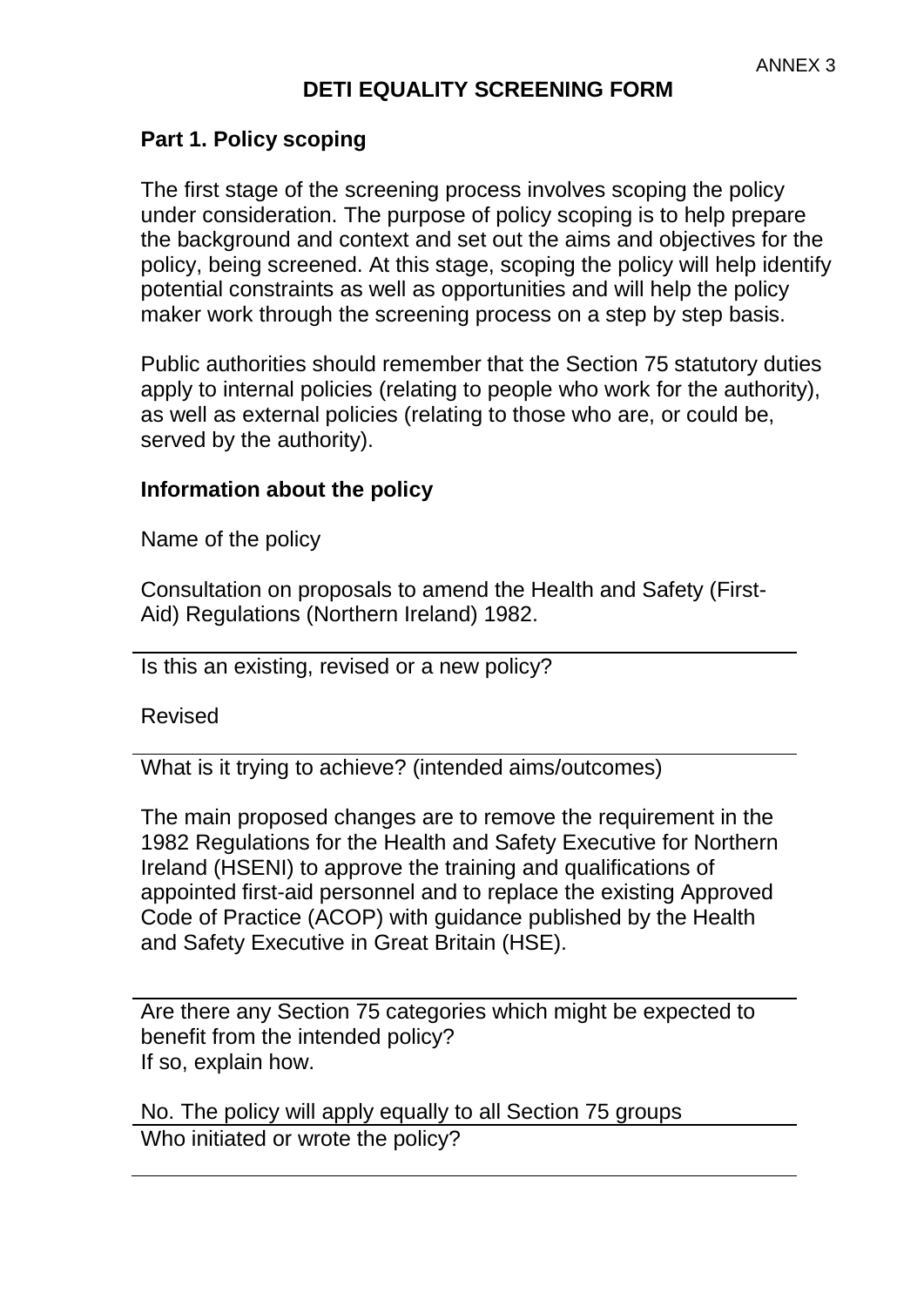The proposals are to be submitted to DETI for the making of Health and Safety Regulations under the Health and Safety at Work (Northern Ireland) Order 1978. HSENI is responsible for devising and delivering the proposals to DETI. If DETI accepts the proposals, it is responsible for enacting the legislation.

Who owns and who implements the policy?

HSENI owns and implements the policy.

#### **Implementation factors**

Are there any factors which could contribute to/detract from the intended aim/outcome of the policy/decision? .

If yes, are they

| financial |  |
|-----------|--|
|           |  |

 $x \Box$  legislative

 $\Box$  other, please specify  $\Box$ 

## **Main stakeholders affected**

Who are the internal and external stakeholders (actual or potential) that the policy will impact upon?

- $\Box$  staff
- $\Box$  service users
- $\Box$  other public sector organisations
- $\Box$  voluntary/community/trade unions
- $\boxtimes$  other, please specify employers, training providers

## **Other policies with a bearing on this policy**

• what are they?

The Löfstedt review of health and safety legislation 'Reclaiming health and safety for all'. A UK Government independent review to make proposals for simplifying health and safety law.

• who owns them?

Department of Work and Pensions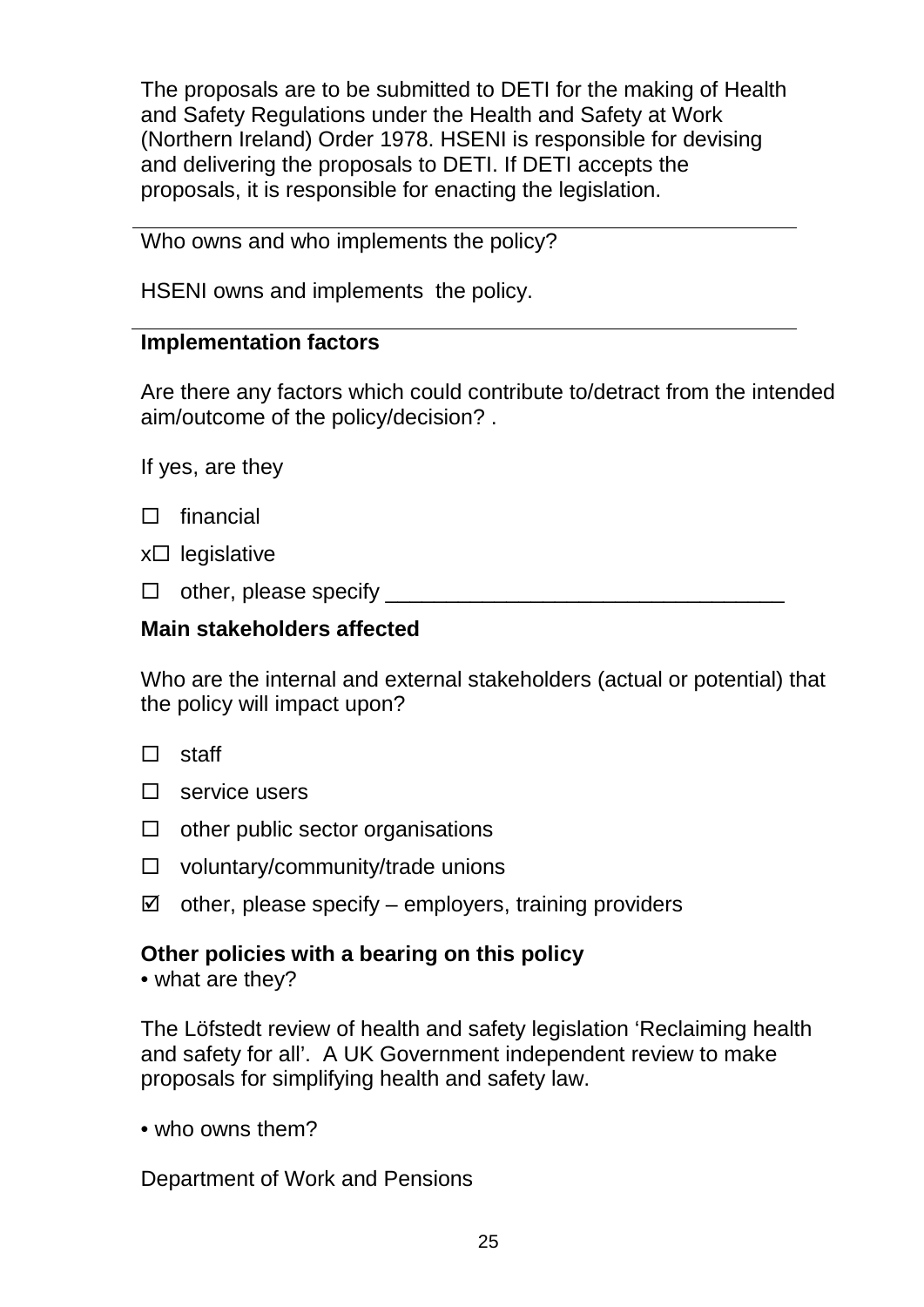# **Available evidence**

Evidence to help inform the screening process may take many forms. Public authorities should ensure that their screening decision is informed by relevant data.

What evidence/information (both qualitative and quantitative) have you gathered to inform this policy? Specify details for each of the Section 75 categories.

| <b>Section 75</b><br>category | Details of evidence/information                                                                                    |
|-------------------------------|--------------------------------------------------------------------------------------------------------------------|
| <b>Religious</b><br>belief    | Although there is no available data the policy changes<br>apply equally beneficially to all Section 75 categories. |
| <b>Political</b><br>opinion   | As above.                                                                                                          |
| Racial group                  | As above.                                                                                                          |
| Age                           | As above.                                                                                                          |
| <b>Marital status</b>         | As above.                                                                                                          |
| Sexual<br>orientation         | As above.                                                                                                          |
| Men and<br>women<br>generally | As above.                                                                                                          |
| <b>Disability</b>             | As above.                                                                                                          |
| Dependants                    | As above.                                                                                                          |

# **Needs, experiences and priorities**

Taking into account the information referred to above, what are the different needs, experiences and priorities of each of the following categories, in relation to the particular policy/decision? Specify details for each of the Section 75 categories

| Section 75 | Details of needs/experiences/priorities |
|------------|-----------------------------------------|
| category   |                                         |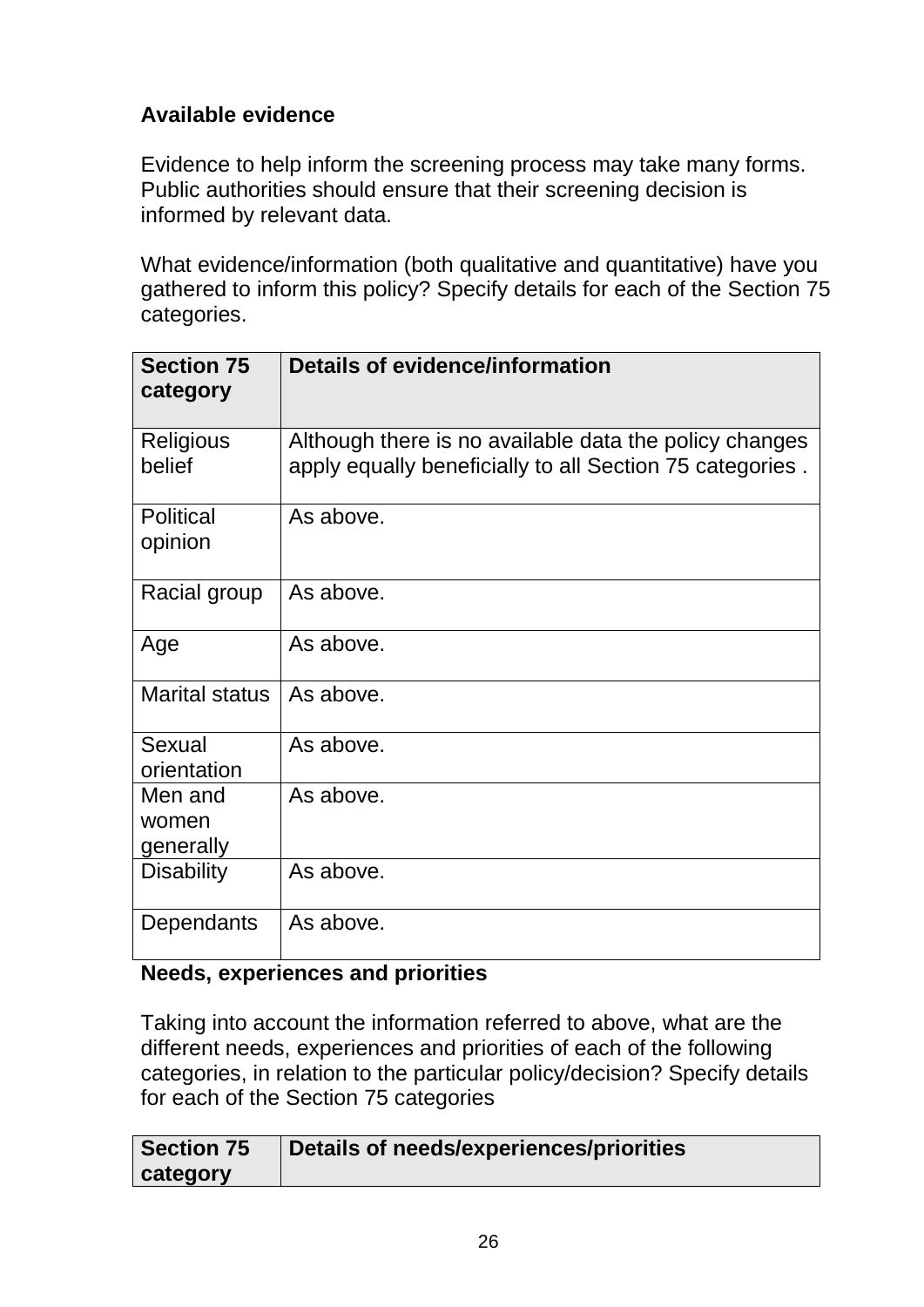| <b>Religious</b><br>belief    | Although there is no available data the policy changes<br>apply equally beneficially to all Section 75 categories. |
|-------------------------------|--------------------------------------------------------------------------------------------------------------------|
| <b>Political</b><br>opinion   | As above.                                                                                                          |
| Racial group                  | As above.                                                                                                          |
| Age                           | As above.                                                                                                          |
| <b>Marital status</b>         | As above.                                                                                                          |
| Sexual<br>orientation         | As above.                                                                                                          |
| Men and<br>women<br>generally | As above.                                                                                                          |
| <b>Disability</b>             | As above.                                                                                                          |
| Dependants                    | As above.                                                                                                          |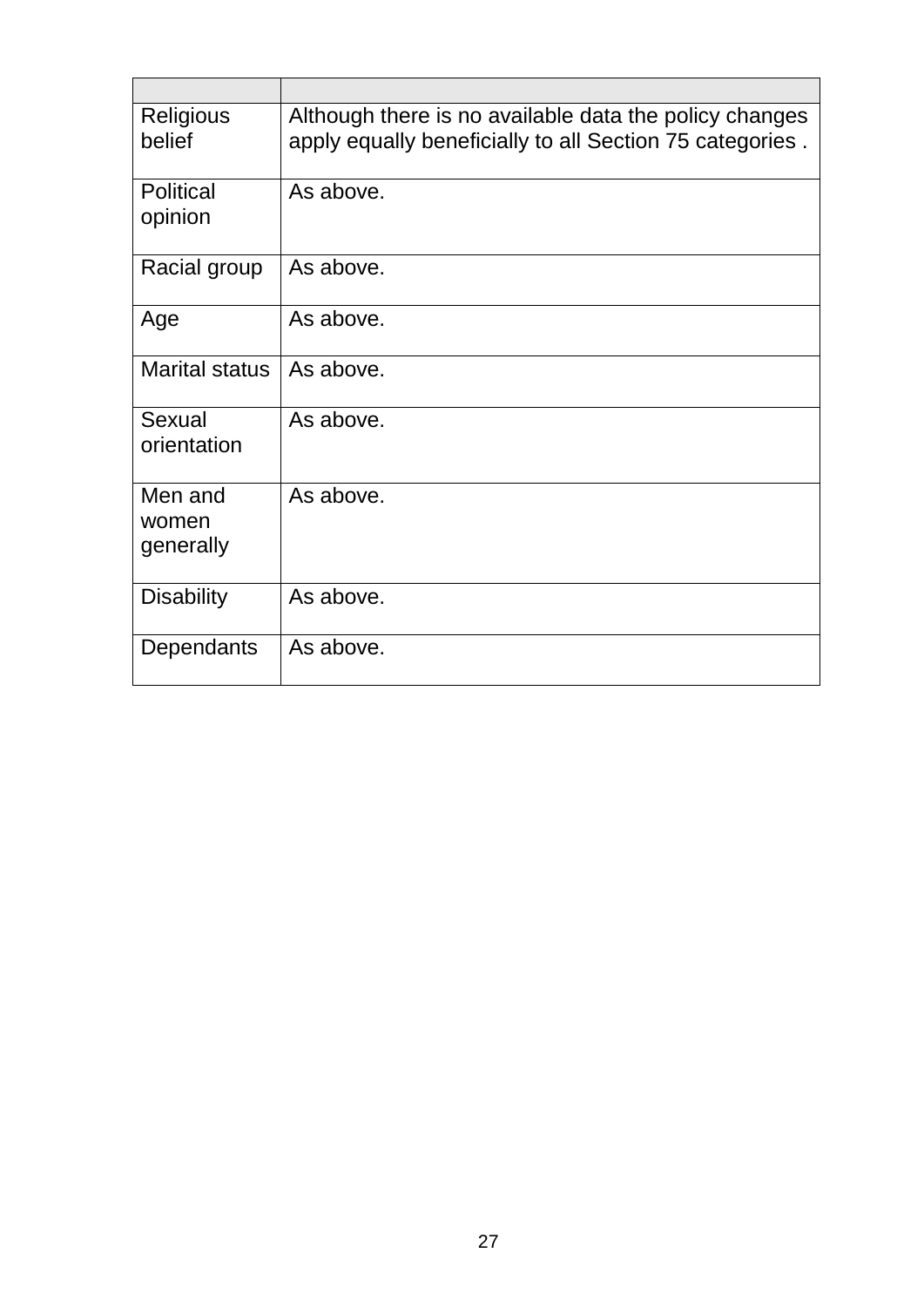## **Part 2. Screening questions**

## **Introduction**

In making a decision as to whether or not there is a need to carry out an equality impact assessment, the public authority should consider its answers to the questions 1-4 detailed below.

If the public authority's conclusion is **none** in respect of all of the Section 75 equality of opportunity and/or good relations categories, then the public authority may decide to screen the policy out. If a policy is 'screened out' as having no relevance to equality of opportunity or good relations, a public authority should give details of the reasons for the decision taken.

If the public authority's conclusion is **major** in respect of one or more of the Section 75 equality of opportunity and/or good relations categories, then consideration should be given to subjecting the policy to the equality impact assessment procedure.

If the public authority's conclusion is **minor** in respect of one or more of the Section 75 equality categories and/or good relations categories, then consideration should still be given to proceeding with an equality impact assessment, or to:

- measures to mitigate the adverse impact; or
- the introduction of an alternative policy to better promote equality of opportunity and/or good relations.

## **In favour of a 'major' impact**

- a) The policy is significant in terms of its strategic importance;
- b) Potential equality impacts are unknown, because, for example, there is insufficient data upon which to make an assessment or because they are complex, and it would be appropriate to conduct an equality impact assessment in order to better assess them;
- c) Potential equality and/or good relations impacts are likely to be adverse or are likely to be experienced disproportionately by groups of people including those who are marginalised or disadvantaged;
- d) Further assessment offers a valuable way to examine the evidence and develop recommendations in respect of a policy about which there are concerns amongst affected individuals and representative groups, for example in respect of multiple identities;
- e) The policy is likely to be challenged by way of judicial review;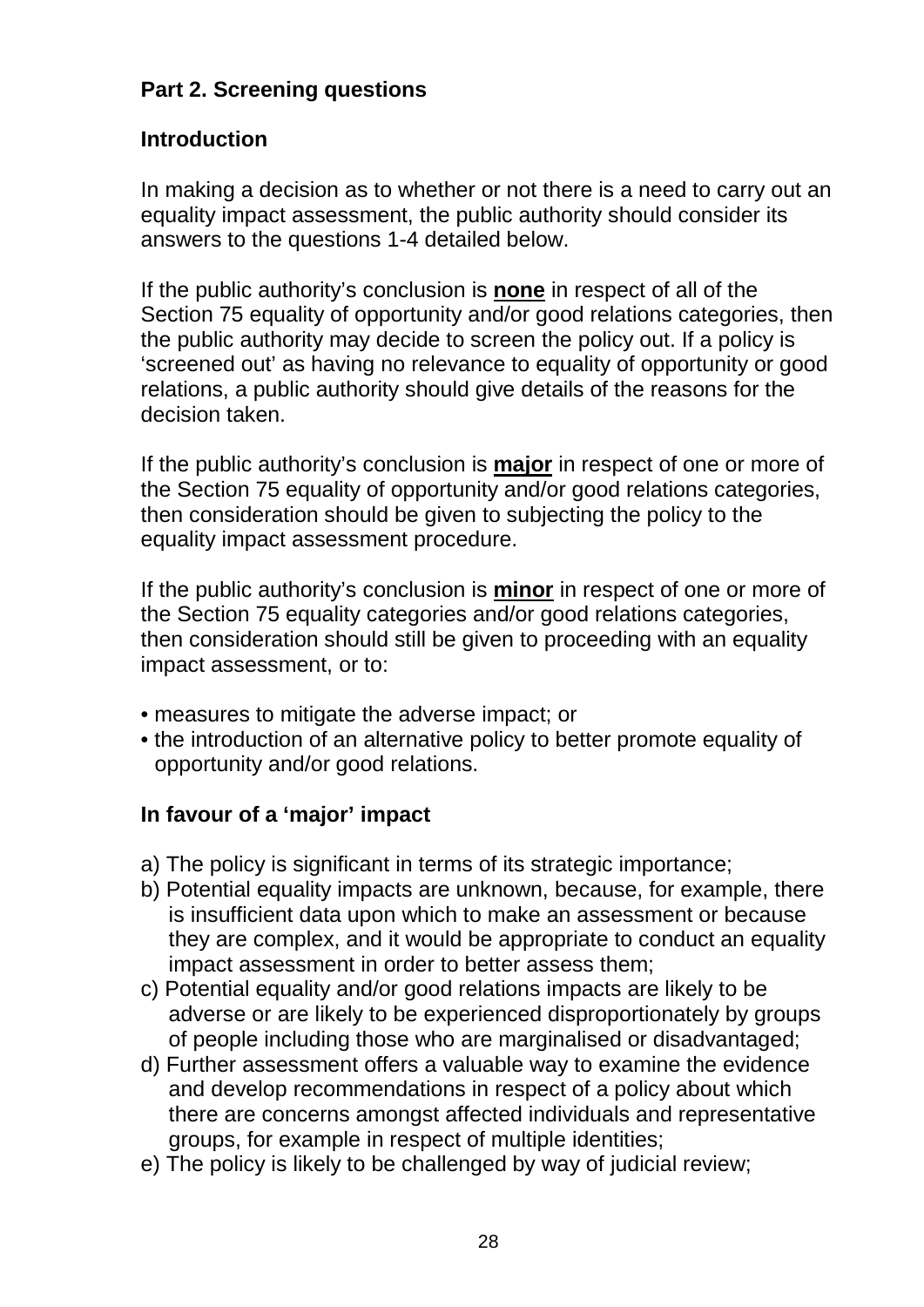f) The policy is significant in terms of expenditure.

## **In favour of 'minor' impact**

- a) The policy is not unlawfully discriminatory and any residual potential impacts on people are judged to be negligible;
- b) The policy, or certain proposals within it, are potentially unlawfully discriminatory, but this possibility can readily and easily be eliminated by making appropriate changes to the policy or by adopting appropriate mitigating measures;
- c) Any asymmetrical equality impacts caused by the policy are intentional because they are specifically designed to promote equality of opportunity for particular groups of disadvantaged people;
- d) By amending the policy there are better opportunities to better promote equality of opportunity and/or good relations.

## **In favour of none**

- a) The policy has no relevance to equality of opportunity or good relations.
- b) The policy is purely technical in nature and will have no bearing in terms of its likely impact on equality of opportunity or good relations for people within the equality and good relations categories.

Taking into account the evidence presented above, consider and comment on the likely impact on equality of opportunity and good relations for those affected by this policy, in any way, for each of the equality and good relations categories, by applying the screening questions detailed below and indicate the level of impact on the group i.e. minor, major or none.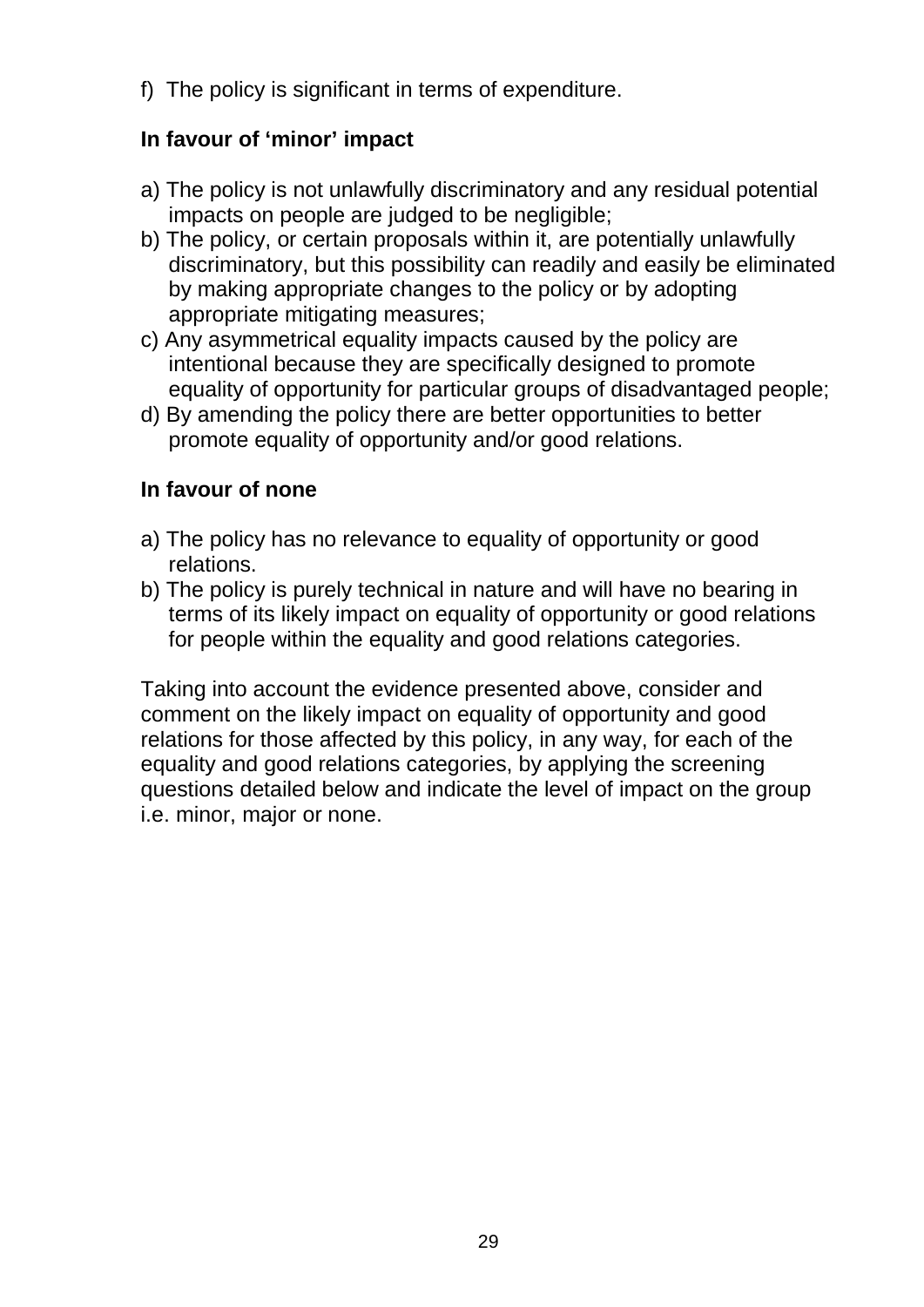# **Screening questions**

| 1 What is the likely impact on equality of opportunity for those<br>affected by this policy, for each of the Section 75 equality<br>categories? minor/major/none |                                                                                                                                                                                                       |                                                                       |  |  |
|------------------------------------------------------------------------------------------------------------------------------------------------------------------|-------------------------------------------------------------------------------------------------------------------------------------------------------------------------------------------------------|-----------------------------------------------------------------------|--|--|
| Section 75<br>category                                                                                                                                           | Details of policy impact                                                                                                                                                                              | Level of impact?<br>minor/major/none                                  |  |  |
| <b>Religious</b><br>belief                                                                                                                                       | The intended impact is to provide<br>flexibility for employers to choose<br>who should deliver first-aid<br>training based on the needs of<br>their business whilst maintaining<br>existing standards | None. The policy<br>has no relevance<br>to equality of<br>opportunity |  |  |
| <b>Political</b><br>opinion                                                                                                                                      | As above.                                                                                                                                                                                             | <b>None</b>                                                           |  |  |
| Racial<br>group                                                                                                                                                  | As above.                                                                                                                                                                                             | <b>None</b>                                                           |  |  |
| Age                                                                                                                                                              | As above.                                                                                                                                                                                             | <b>None</b>                                                           |  |  |
| <b>Marital</b><br>status                                                                                                                                         | As above.                                                                                                                                                                                             | <b>None</b>                                                           |  |  |
| Sexual<br>orientation                                                                                                                                            | As above.                                                                                                                                                                                             | <b>None</b>                                                           |  |  |
| Men and<br>women<br>generally                                                                                                                                    | As above.                                                                                                                                                                                             | <b>None</b>                                                           |  |  |
| <b>Disability</b>                                                                                                                                                | As above.                                                                                                                                                                                             | <b>None</b>                                                           |  |  |
| Dependants                                                                                                                                                       | As above.                                                                                                                                                                                             | <b>None</b>                                                           |  |  |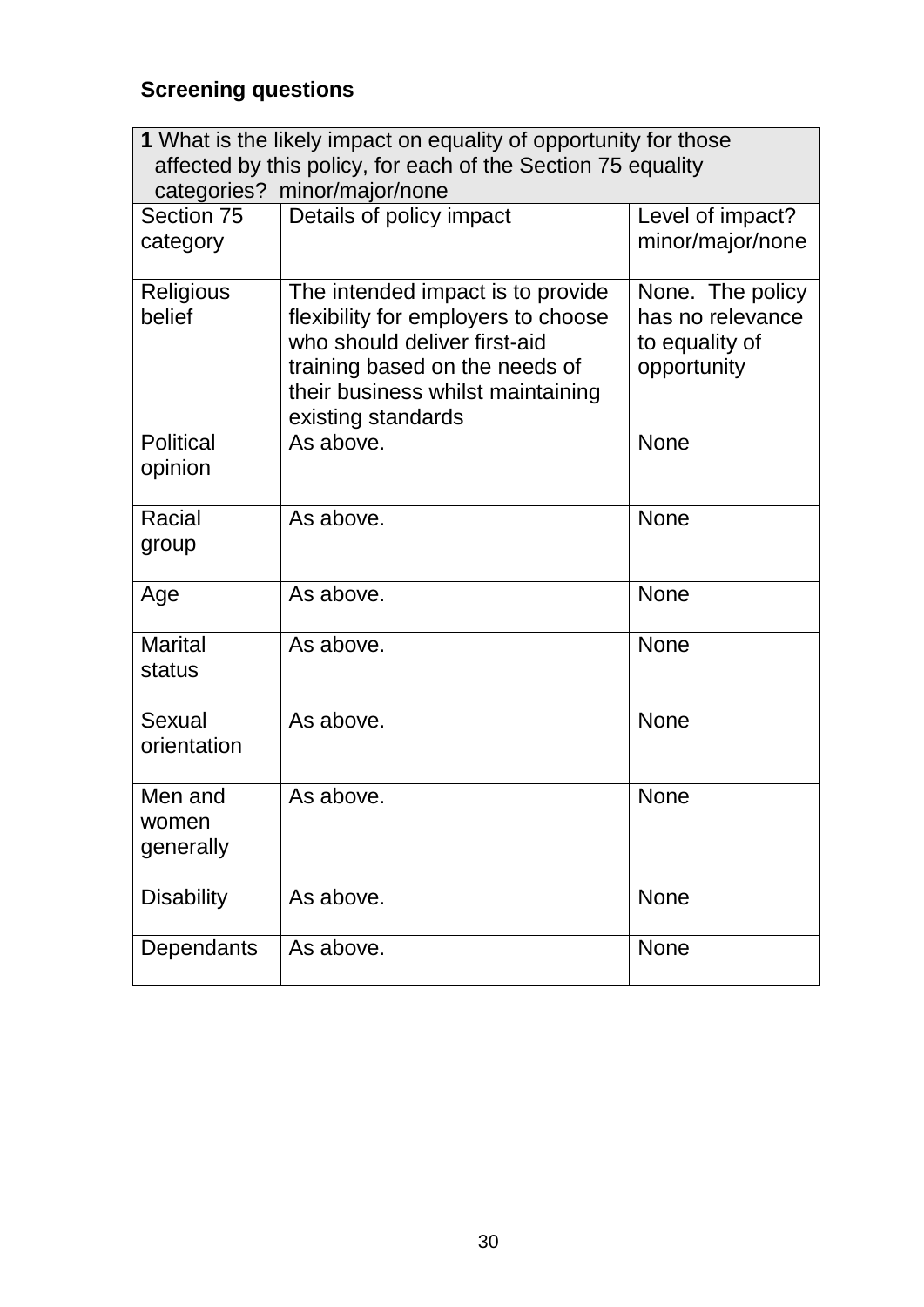| <b>2</b> Are there opportunities to better promote equality of opportunity for<br>people within the Section 75 equalities categories? |                         |                                                                                                                                   |  |  |
|---------------------------------------------------------------------------------------------------------------------------------------|-------------------------|-----------------------------------------------------------------------------------------------------------------------------------|--|--|
| Section 75<br>category                                                                                                                | If Yes, provide details | If No, provide reasons                                                                                                            |  |  |
| <b>Religious</b><br>belief                                                                                                            |                         | The policy applies equally<br>to all Section 75 groups<br>and has no relevance to<br>the promotion of equality<br>of opportunity. |  |  |
| <b>Political</b><br>opinion                                                                                                           |                         | As above.                                                                                                                         |  |  |
| Racial<br>group                                                                                                                       |                         | As above.                                                                                                                         |  |  |
| Age                                                                                                                                   |                         | As above.                                                                                                                         |  |  |
| <b>Marital</b><br>status                                                                                                              |                         | As above.                                                                                                                         |  |  |
| Sexual<br>orientation                                                                                                                 |                         | As above.                                                                                                                         |  |  |
| Men and<br>women<br>generally                                                                                                         |                         | As above.                                                                                                                         |  |  |
| <b>Disability</b>                                                                                                                     |                         | As above.                                                                                                                         |  |  |
| Dependants                                                                                                                            |                         | As above.                                                                                                                         |  |  |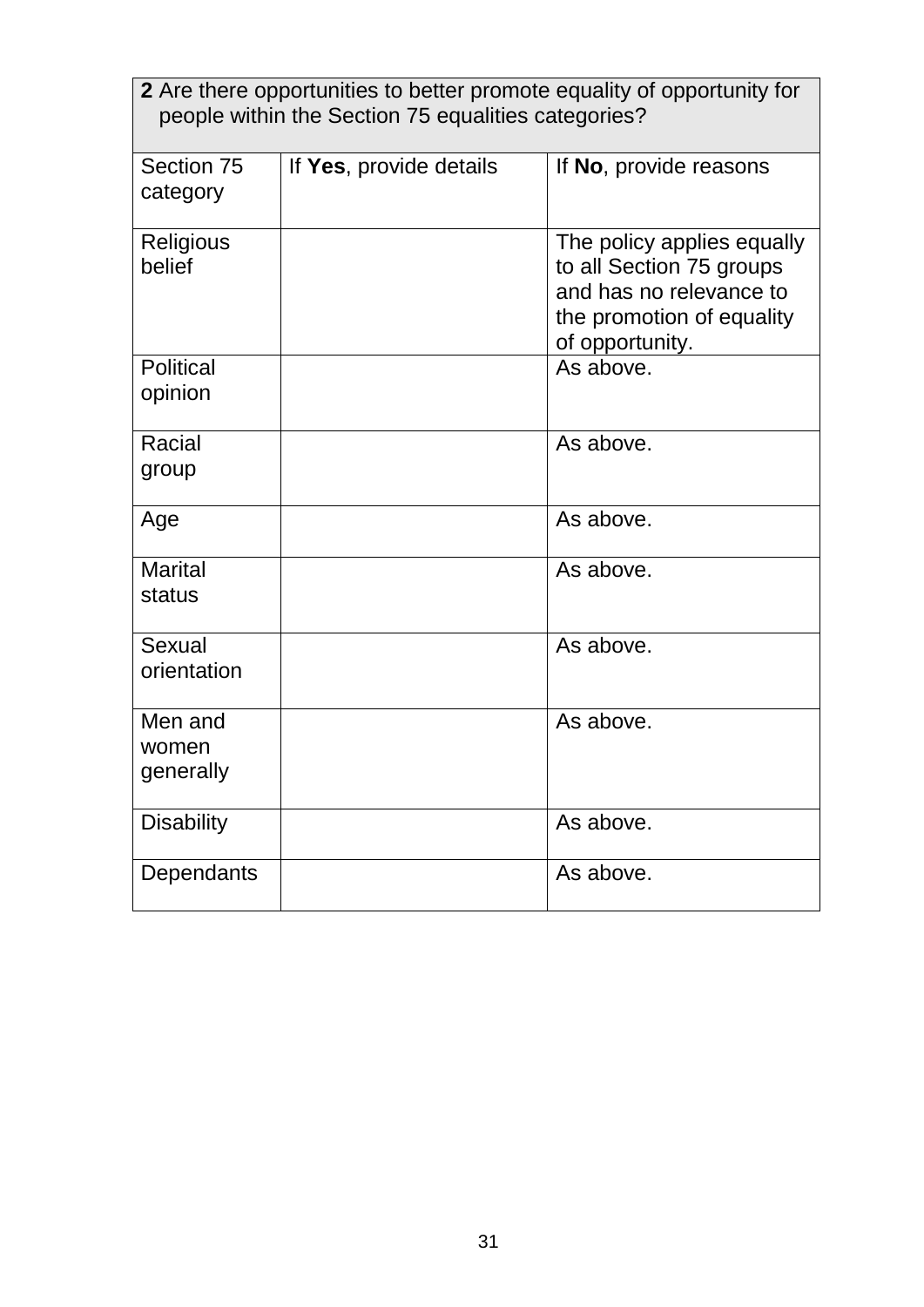| 3 To what extent is the policy likely to impact on good relations         |
|---------------------------------------------------------------------------|
| between people of different religious belief, political opinion or racial |
| group?                                                                    |

| Section 75<br>category      | Details of policy impact                                                                                                                                                                               | Level of impact<br>minor/major/none                                                                  |
|-----------------------------|--------------------------------------------------------------------------------------------------------------------------------------------------------------------------------------------------------|------------------------------------------------------------------------------------------------------|
| <b>Religious</b><br>belief  | The intended impact is to provide<br>flexibility for employers to choose<br>who should deliver first-aid training<br>based on the needs of their<br>business whilst maintaining<br>existing standards. | None. The policy<br>has no bearing on<br>good relations<br>between the<br>relevant<br>people/groups. |
| <b>Political</b><br>opinion | As above.                                                                                                                                                                                              | <b>None</b>                                                                                          |
| Racial<br>group             | As above.                                                                                                                                                                                              | <b>None</b>                                                                                          |

| 4 Are there opportunities to better promote good relations between<br>people of different religious belief, political opinion or racial group? |                         |                                                                                                                                                                                                                                                                                                                         |  |
|------------------------------------------------------------------------------------------------------------------------------------------------|-------------------------|-------------------------------------------------------------------------------------------------------------------------------------------------------------------------------------------------------------------------------------------------------------------------------------------------------------------------|--|
| Good<br>relations<br>category                                                                                                                  | If Yes, provide details | If No, provide reasons<br>The proposals are intended to<br>provide flexibility for employers<br>to choose who should deliver<br>first-aid training based on the<br>needs of their business. The<br>changes will not contribute to or<br>detract from the promotion of<br>good relations between the<br>relevant groups. |  |
| <b>Religious</b><br>belief                                                                                                                     |                         | As above.                                                                                                                                                                                                                                                                                                               |  |
| <b>Political</b><br>opinion                                                                                                                    |                         | As above.                                                                                                                                                                                                                                                                                                               |  |
| Racial<br>group                                                                                                                                |                         | As above.                                                                                                                                                                                                                                                                                                               |  |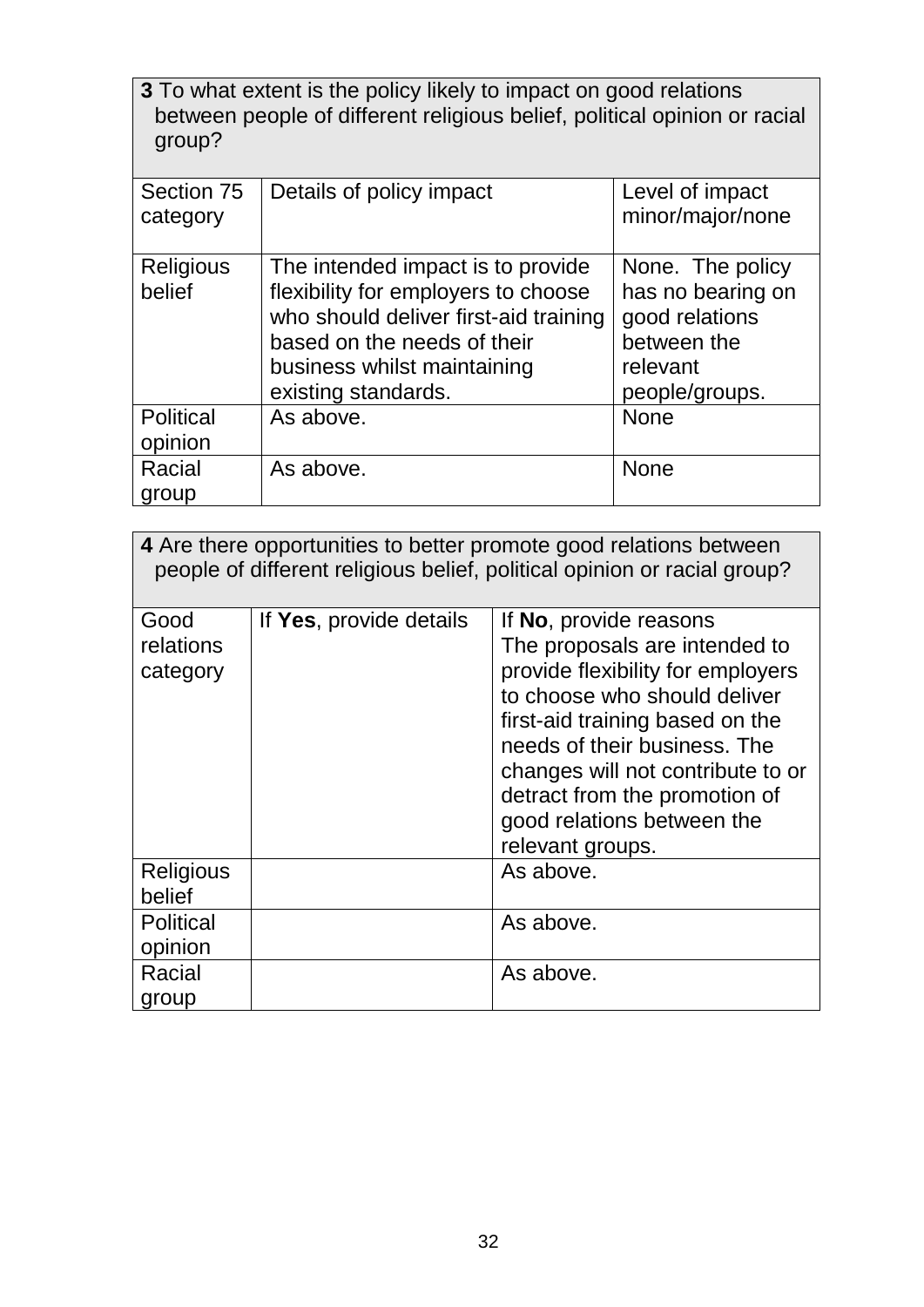## **Additional considerations**

## **Multiple identity**

Generally speaking, people can fall into more than one Section 75 category. Taking this into consideration, are there any potential impacts of the policy/decision on people with multiple identities? (*For example; disabled minority ethnic people; disabled women; young Protestant men; and young lesbians, gay and bisexual people).*

Provide details of data on the impact of the policy on people with multiple identities. Specify relevant Section 75 categories concerned.

The policy has been designed to provide flexibility for employers to choose who should deliver first-aid training based on the needs of their business and will apply equally to all of the Section 75 Groups. There is no evidence to suggest that people with multiple identities will be affected.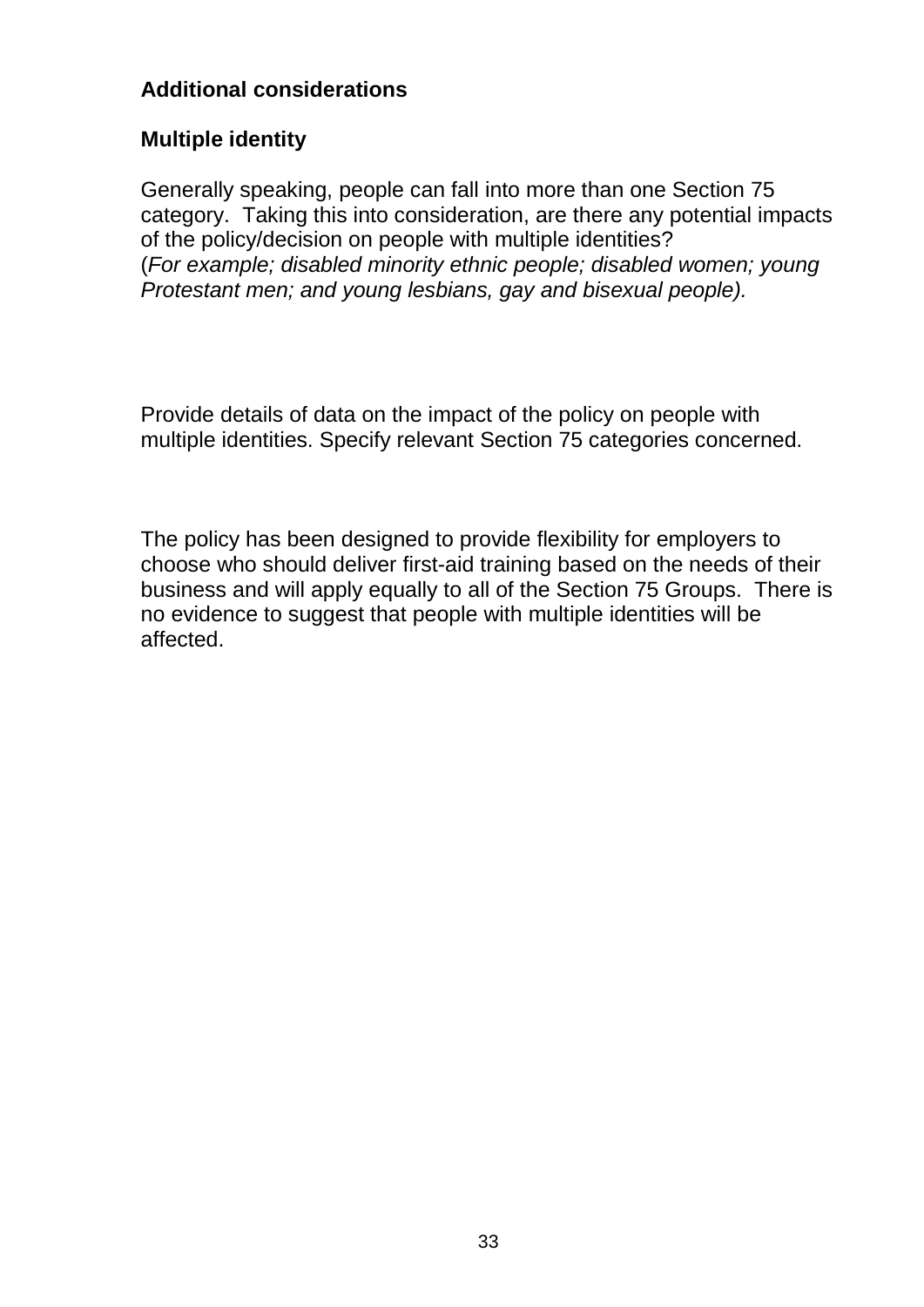## **Part 3. Screening decision**

If the decision is not to conduct an equality impact assessment, please provide details of the reasons.

The proposals will provide flexibility for employers to choose who should deliver first-aid training based on the needs of their business. The provisions will apply universally and would be expected to benefit rather than adversely impact all of the Section 75 groups equally.

If the decision is not to conduct an equality impact assessment the public authority should consider if the policy should be mitigated or an alternative policy be introduced.

The provisions will apply universally and would be expected to benefit all of the Section 75 groups equally. There are therefore no grounds for mitigation or alternative policies.

If the decision is to subject the policy to an equality impact assessment, please provide details of the reasons.

All public authorities' equality schemes must state the authority's arrangements for assessing and consulting on the likely impact of policies adopted or proposed to be adopted by the authority on the promotion of equality of opportunity. The Commission recommends screening and equality impact assessment as the tools to be utilised for such assessments. Further advice on equality impact assessment may be found in a separate Commission publication: Practical Guidance on Equality Impact Assessment.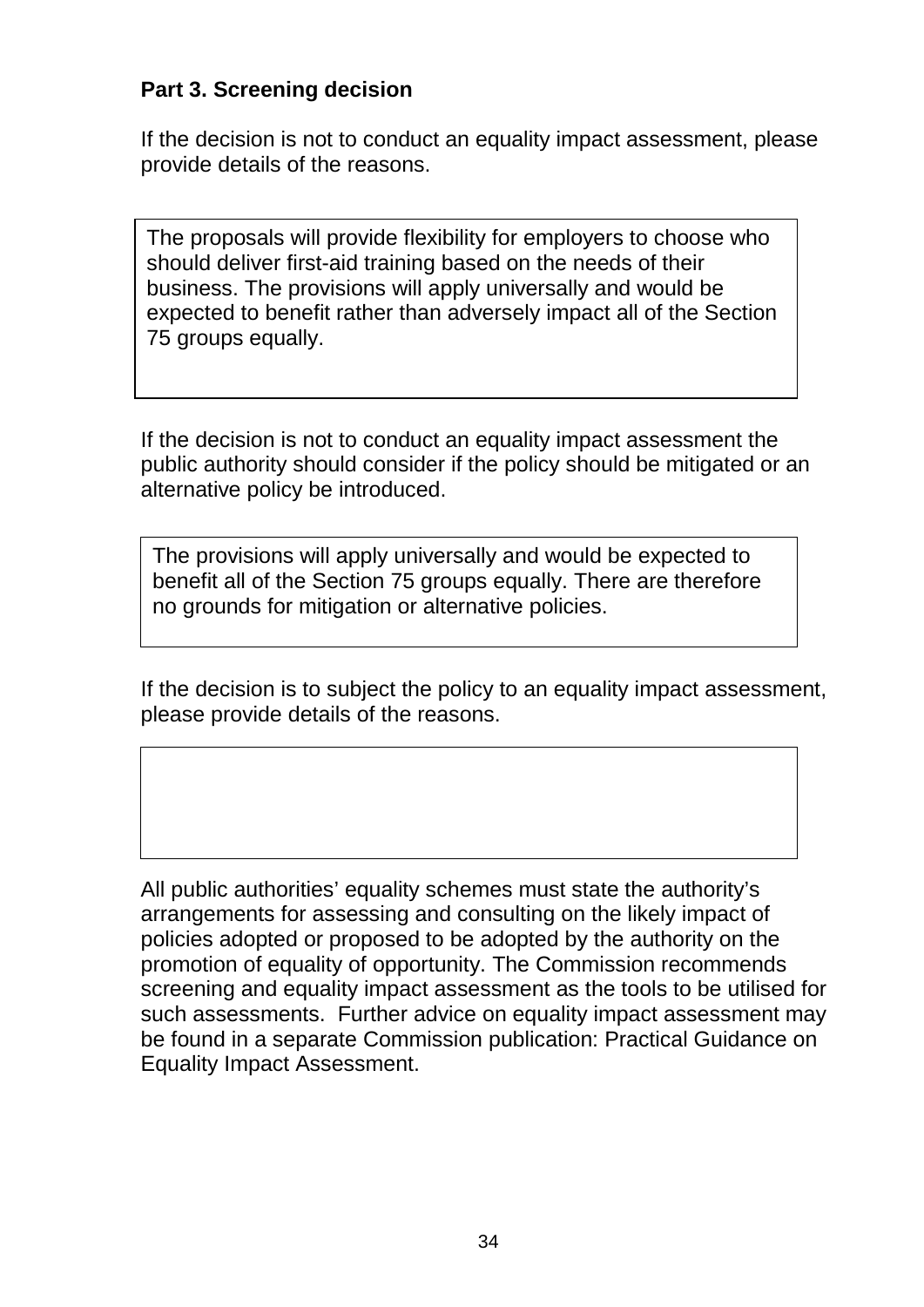## **Mitigation**

When the public authority concludes that the likely impact is 'minor' and an equality impact assessment is not to be conducted, the public authority may consider mitigation to lessen the severity of any equality impact, or the introduction of an alternative policy to better promote equality of opportunity or good relations.

Can the policy/decision be amended or changed or an alternative policy introduced to better promote equality of opportunity and/or good relations?

If so, give the **reasons** to support your decision, together with the proposed changes/amendments or alternative policy.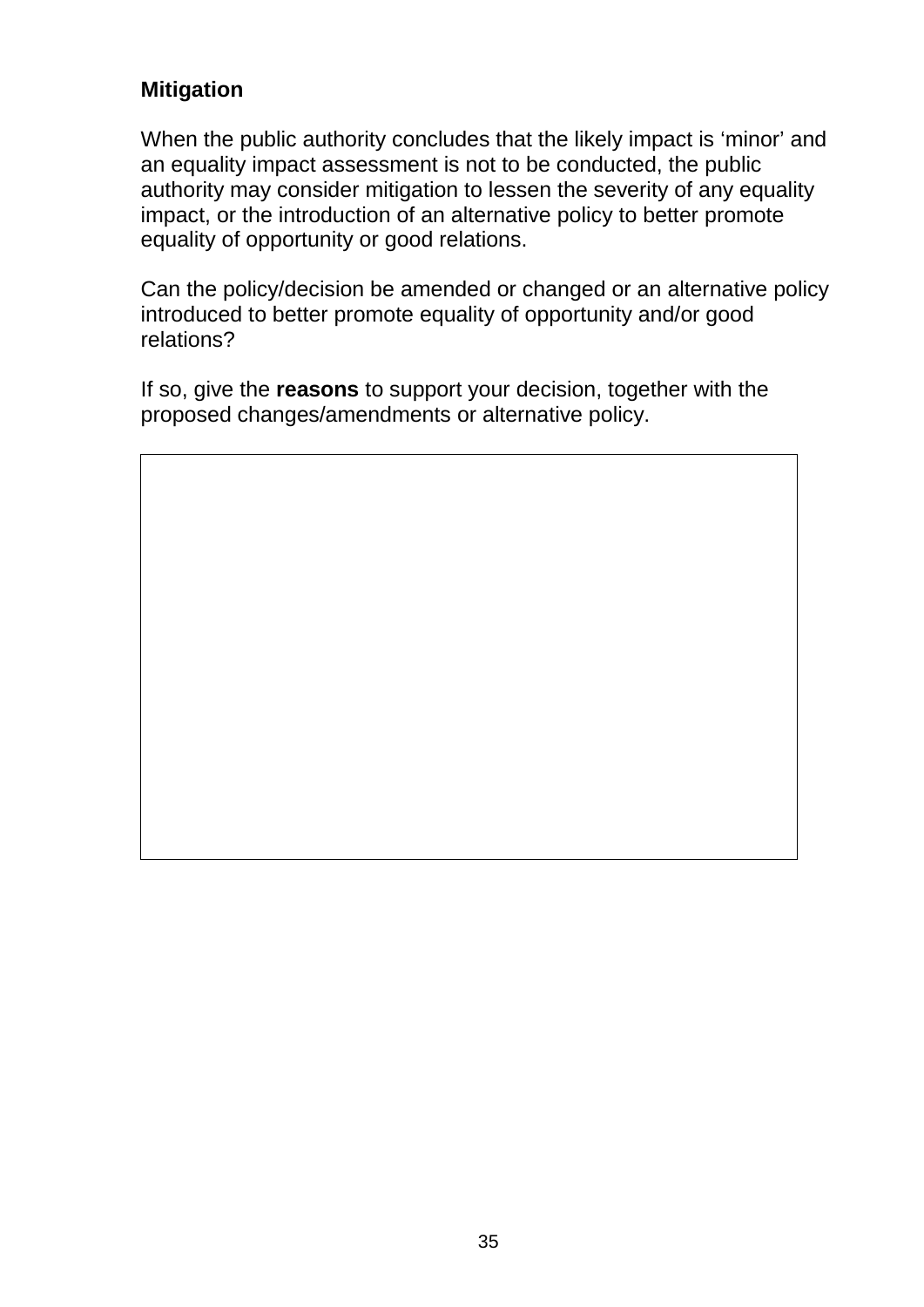## **Timetabling and prioritising**

Factors to be considered in timetabling and prioritising policies for equality impact assessment.

If the policy has been **'screened in'** for equality impact assessment, then please answer the following questions to determine its priority for timetabling the equality impact assessment.

On a scale of 1-3, with 1 being the lowest priority and 3 being the highest, assess the policy in terms of its priority for equality impact assessment.

| <b>Priority criterion</b>                            | Rating<br>$(1-3)$ |
|------------------------------------------------------|-------------------|
| Effect on equality of opportunity and good relations |                   |
| Social need                                          |                   |
| Effect on people's daily lives                       |                   |
| Relevance to a public authority's functions          |                   |

Note: The Total Rating Score should be used to prioritise the policy in rank order with other policies screened in for equality impact assessment. This list of priorities will assist the public authority in timetabling. Details of the Public Authority's Equality Impact Assessment Timetable should be included in the quarterly Screening Report.

Is the policy affected by timetables established by other relevant public authorities?

If yes, please provide details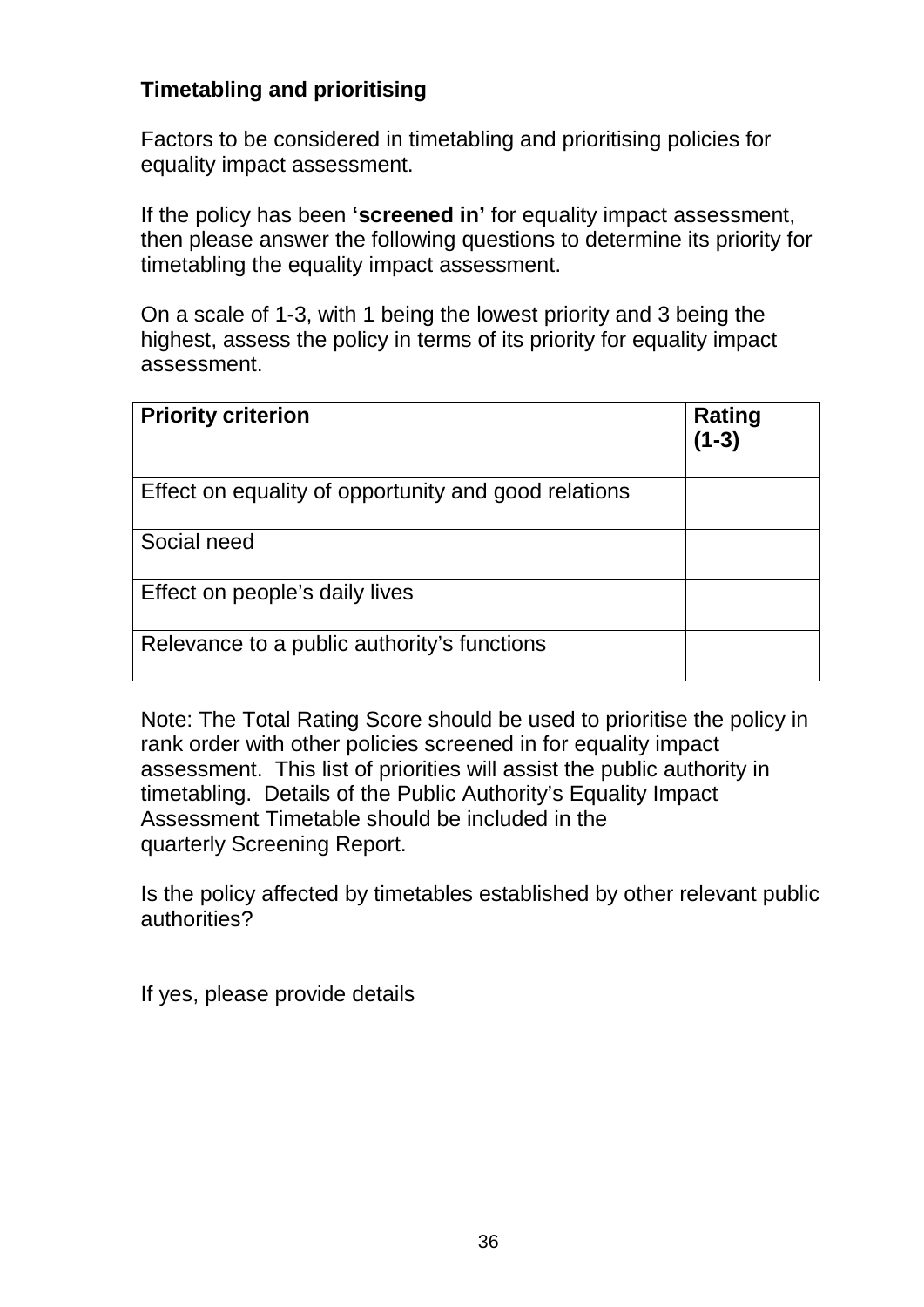## **Part 4. Monitoring**

Public authorities should consider the guidance contained in the Commission's Monitoring Guidance for Use by Public Authorities (July 2007).

The Commission recommends that where the policy has been amended or an alternative policy introduced, the public authority should monitor more broadly than for adverse impact (See Benefits, P.9-10, paras 2.13 – 2.20 of the Monitoring Guidance).

Effective monitoring will help the public authority identify any future adverse impact arising from the policy which may lead the public authority to conduct an equality impact assessment, as well as help with future planning and policy development.

# **Part 5. Disability Duties**

Under the Disability Discrimination Act 1995 (as amended by the Disability Discrimination (Northern Ireland) Order 2006), public authorities, when exercising their functions, are required to have due regard to the need:

- **to promote positive attitudes towards disabled people; and**
- **to encourage participation by disabled people in public life.**
- 5. Does this policy/legislation have any potential to contribute towards promoting positive attitudes towards disabled people or towards encouraging participation by disabled people in public life? If yes, please give brief details.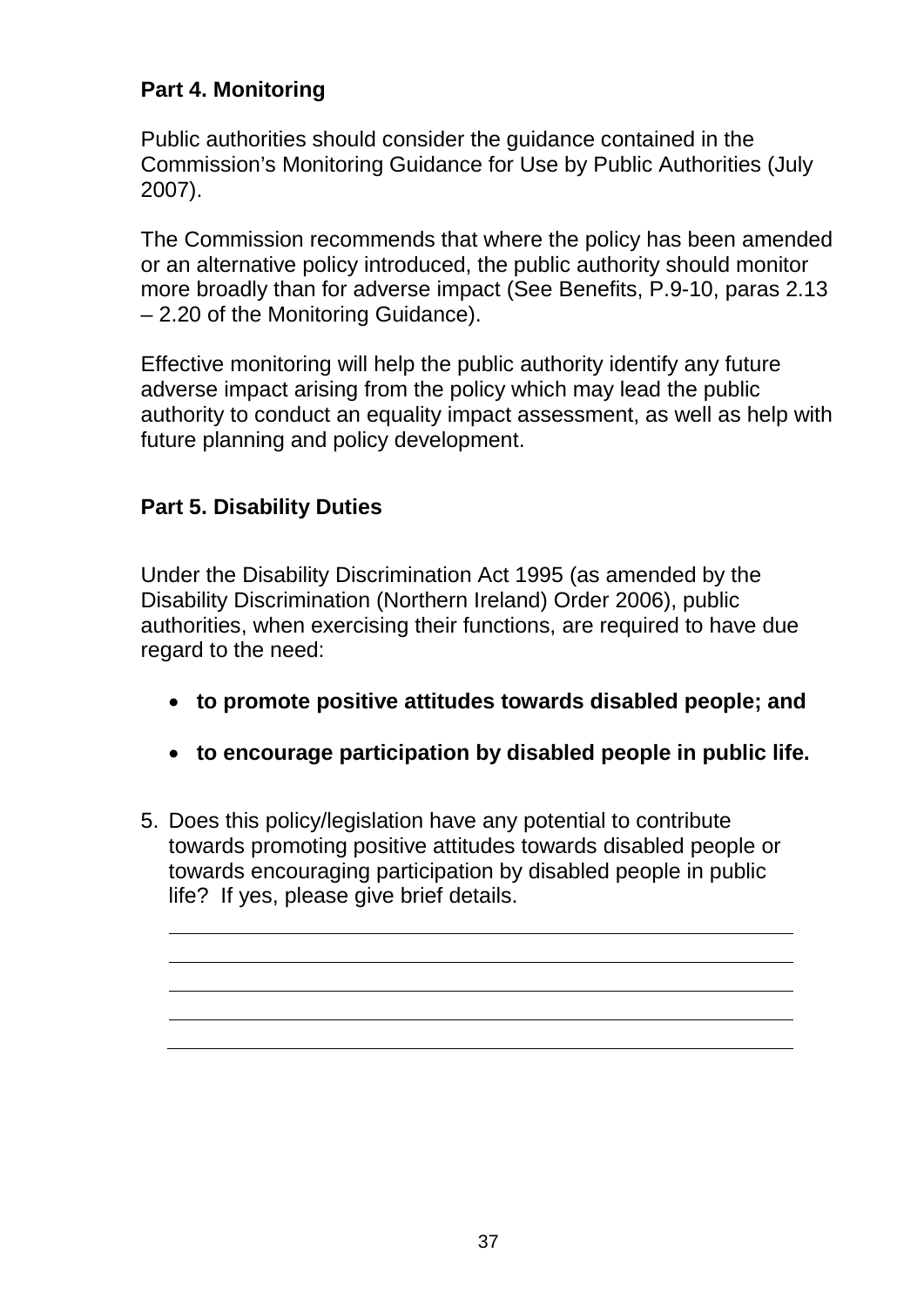#### **Name of Consultees**

3fivetwo Training Academy 360 Active Training Solutions Abertay Nationwide Training Ltd Action on Hearing Loss Active IQ Advice NI AES Age NI Age Sector Platform Agency for the Legal Deposit Libraries Alliance Party Allpipe Engineering Ltd. AML Skills Ltd An Munia Tober AoFA Qualifications Archbishop of Armagh and Primate of all Ireland Ards Business Centre Ltd. Argyle Business Centre Ltd. Armagh Business Centre Ltd. Aspergers Network Attorney General (NI) Autism Northern Ireland AVX Ltd Ballymena Business Centre Ltd. Banbridge Enterprise Centre Bar Council Belfast Centre for the Unemployed Belfast City Centre Management Belfast Harbour Commissioners Belfast Health and Social Care Trust Belfast Hebrew Congregation Belfast International Airport Belfast Islamic Centre Belfast Metropolitan College Belfast Solicitors Association Bishop of Down and Connor Bisp Training & Consultancy Bluelight Medical Training Board of Deputies of British Jews BOC Bombardier British Deaf Association British Library – Legal Deposit Office British Red Cross Bryson House BSC and Electric Ireland Buildhealth NI Business in the Community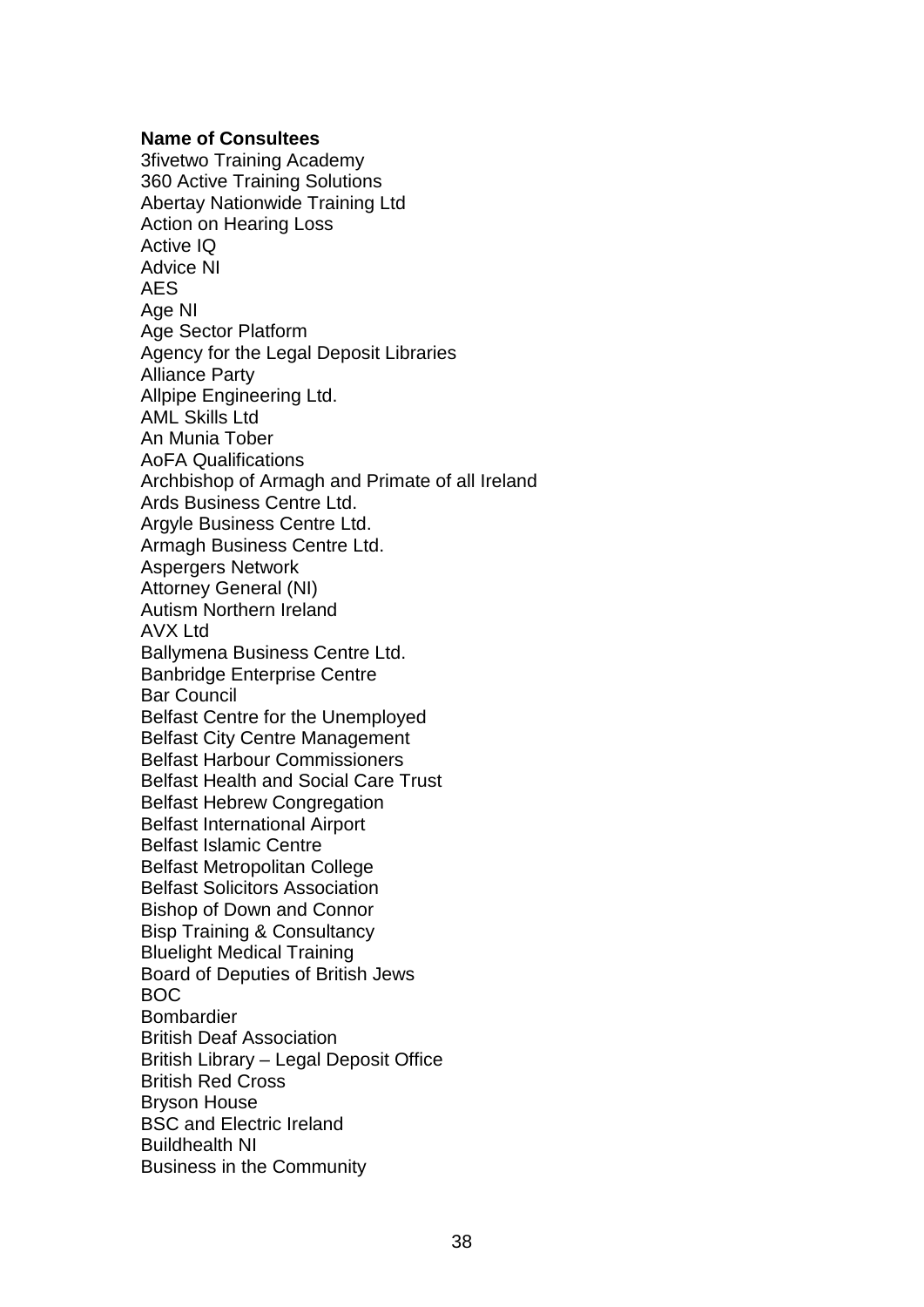Calor Gas (NI) Ltd. Cancer Focus Northern Ireland Cara-Friend Carers NI Carrickfergus Enterprise Agency Ltd. Catholic Bishops of Northern Ireland Causeway Enterprise Agency Ltd. Cedar Foundation Central Services Agency Chartered Institute of Environmental Health NI Chemical Business Association Chief Constable Police Service of Northern Ireland Children in Northern Ireland Children's Law Centre Chinese Chamber of Commerce Chinese Welfare Association CIEH City of Derry Airport Civil Law Reform Division Civil Service Occupational Health Service CM Training Services Commission for Victims and Survivors Commissioner for Older People Northern Ireland Committee on the Administration of Justice Communication Access Community Foundation for Northern Ireland Community Relations Council Construction Employers' Federation Construction Industry Training Board NI Cookstown Enterprise Centre Ltd. Co-Operation Ireland Council for Catholic Maintained Schools Countryside Services Ltd. Courts and Tribunal Service CPNI Training Solutions Ltd Creggan Enterprises Ltd. Democratic Unionist Party Derry City and Strabane District Council Diageo Diamond Training Disability Action District Councils Driver and Vehicle Testing Agency Du Pont (UK) Industrial Ltd. Dungannon Enterprise Centre Ltd. Dungannon Leisure Centre East Belfast Community Development Agency East Belfast Enterprise Park Ltd. East Belfast Partnership Board Eastern Group Environmental Health Committee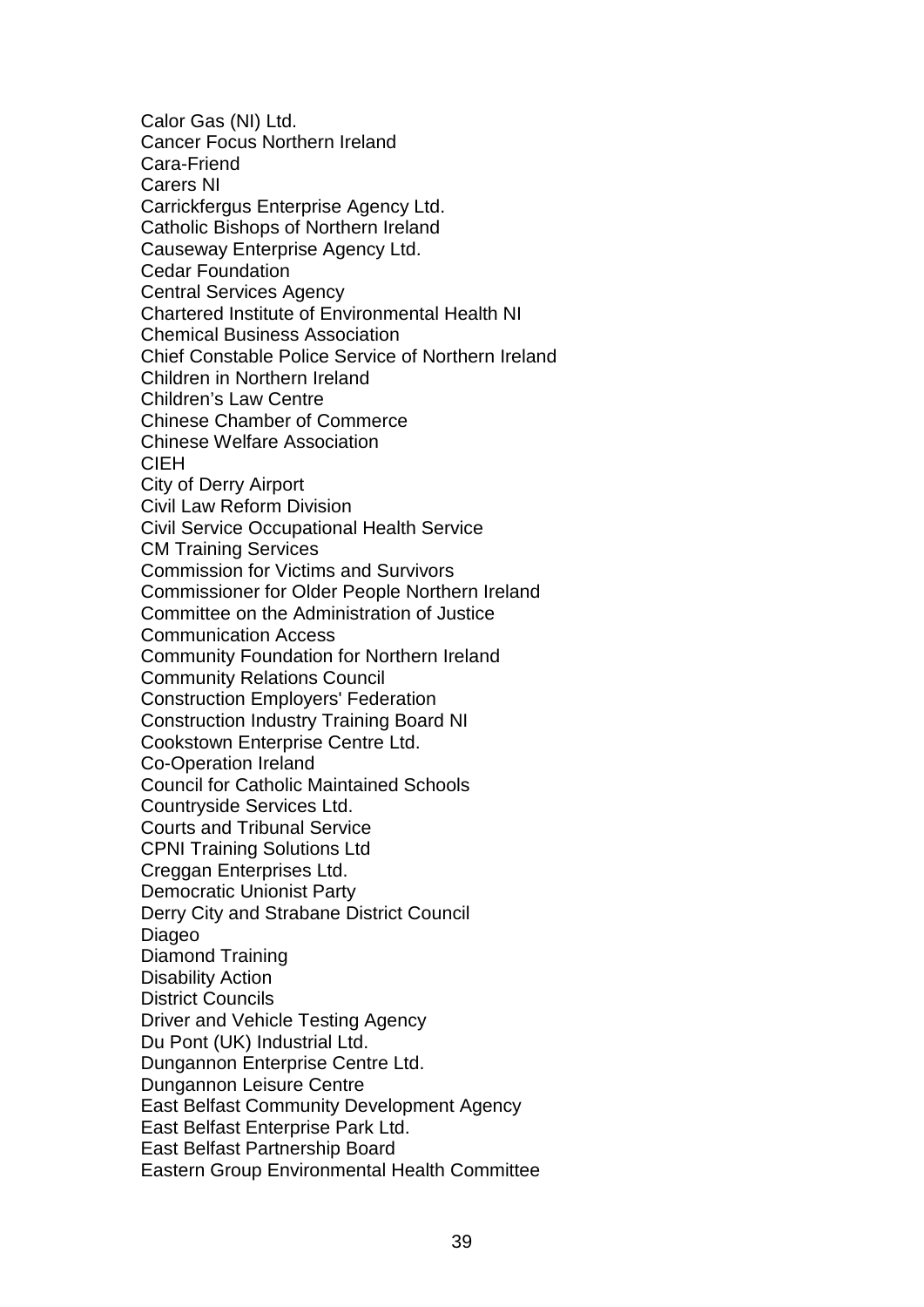Education Authority Elite Medical Training Services Emergency Care NI Emergency First Response Emergency Medical Care Emergency Medical Supplies Employers For Disability NI Engineering Employers' Federation NI (EEF) Equality Coalition Equality Commission Europrime Consulting and Associates Ltd Executive Council of the Inn of Court of NI Falls Community Council Federation of Small Businesses Fermanagh Enterprise Ltd. Fire Brigades Union First Aid International Ltd First Aid Awards Ltd Food Standards Agency Northern Ireland Forensic Science Agency of Northern Ireland Foyle Women's Information Network Freight Transport Association Future Awards & Qualifications Ltd General Consumer Council for Northern Ireland George Best Belfast City Airport Gingerbread Northern Ireland Global Horizon Skills Ltd GMB Goody Training Solutions Gray & Adams (Ireland) Ltd Greater Shankill Partnership Green Party Harberry Training Harland and Wolff Heavy Industries Ltd. Health and Safety Executive Health and Social Care Board HQ Health Matters (Health & Safety) Ltd Heron Brothers Ltd. Highfield (HABC) HM Council of County Court Judges HM Revenue and Customs Home Retail Group ITC First Aid Ltd Incident & Risk Management Solutions Inclusive Mobility and Transport Advisory Committee (IMTAC) INCORE Conflict Resolutions Ltd. Independent Political Parties Indian Community Centre Industry Training Services Information Commissioner's Office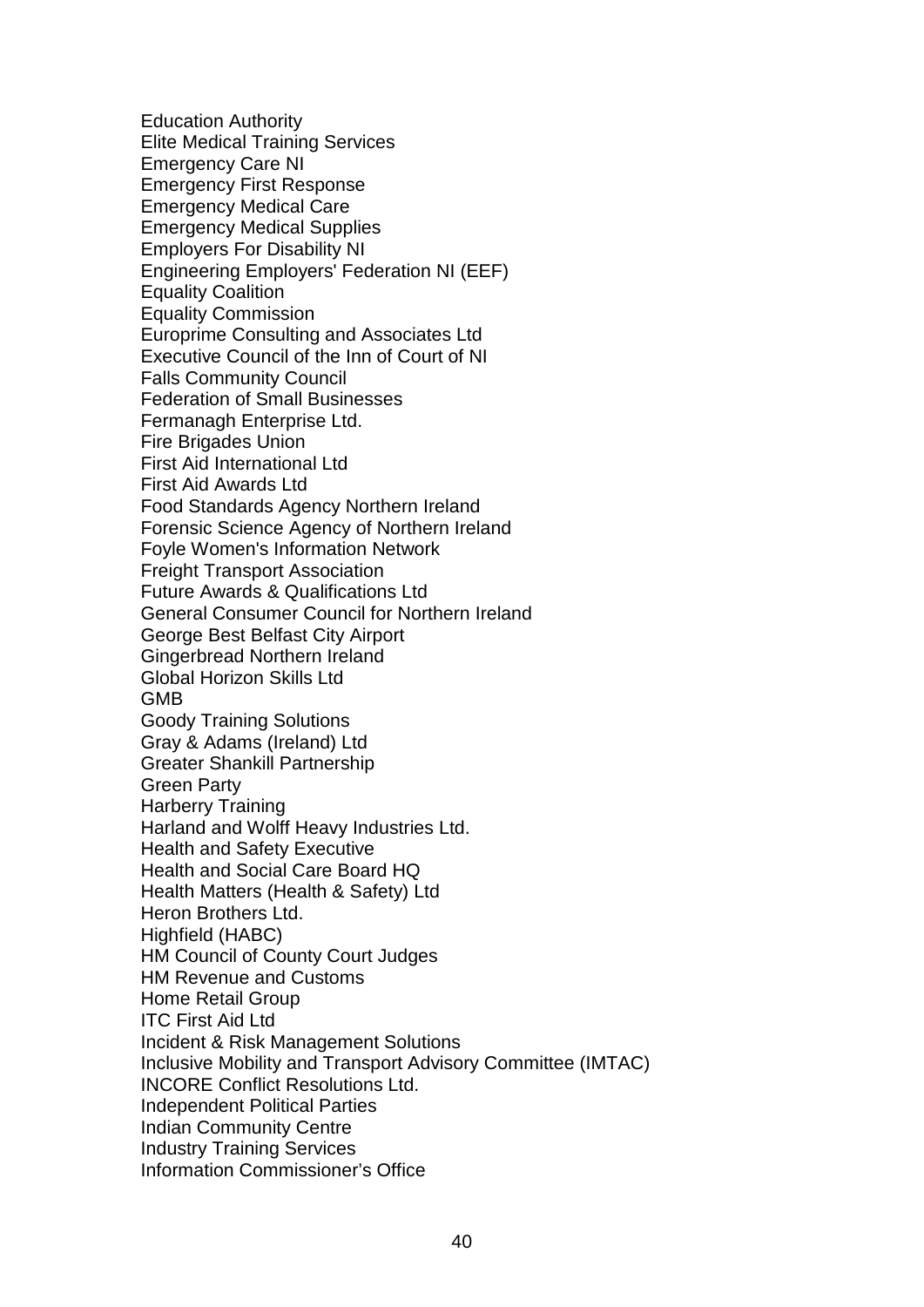Institute of Directors Institute of Directors (NI Division) Invest NI Irish National Teachers' Organisation (INTO) JCM Training Services JDP Consulting JMD Training Judge G Conner Justice for Asbestos Victims Kesh Development Association Charitable Trust Kinnego Marina Labour Party Labour Relations Agency Lantra Awards Larne Development Forum Law Centre (NI) Law Society of Northern Ireland Lonmin (NI) Ltd Lord Chief Justice Office Mallusk Enterprise Park Maritime and Coastguard Agency McAlorum Construction Ltd. McClay Library, QUB MCP Safety and Health Promotion **MENCAP** Methodist Church in Ireland Mindwise Ministry of Defence MPs & MEPs (NI) Mr Sam McKane Musicians Union Mutual Energy Ltd. National Collection of NI Publications National Library of Ireland Newry and Mourne Enterprise Agency NI21 NI Security Guard Service NI Water North Belfast Partnership North City Business Centre Ltd. North Down Development Organisation Ltd. North Down First Aid Training (NDFA) North / South Ministerial Council North West Community Network North West Regional College Northern Group Northern Health and Social Care Trust Northern Ireland Ambulance Service Northern Ireland Assembly Library Northern Ireland Assembly Members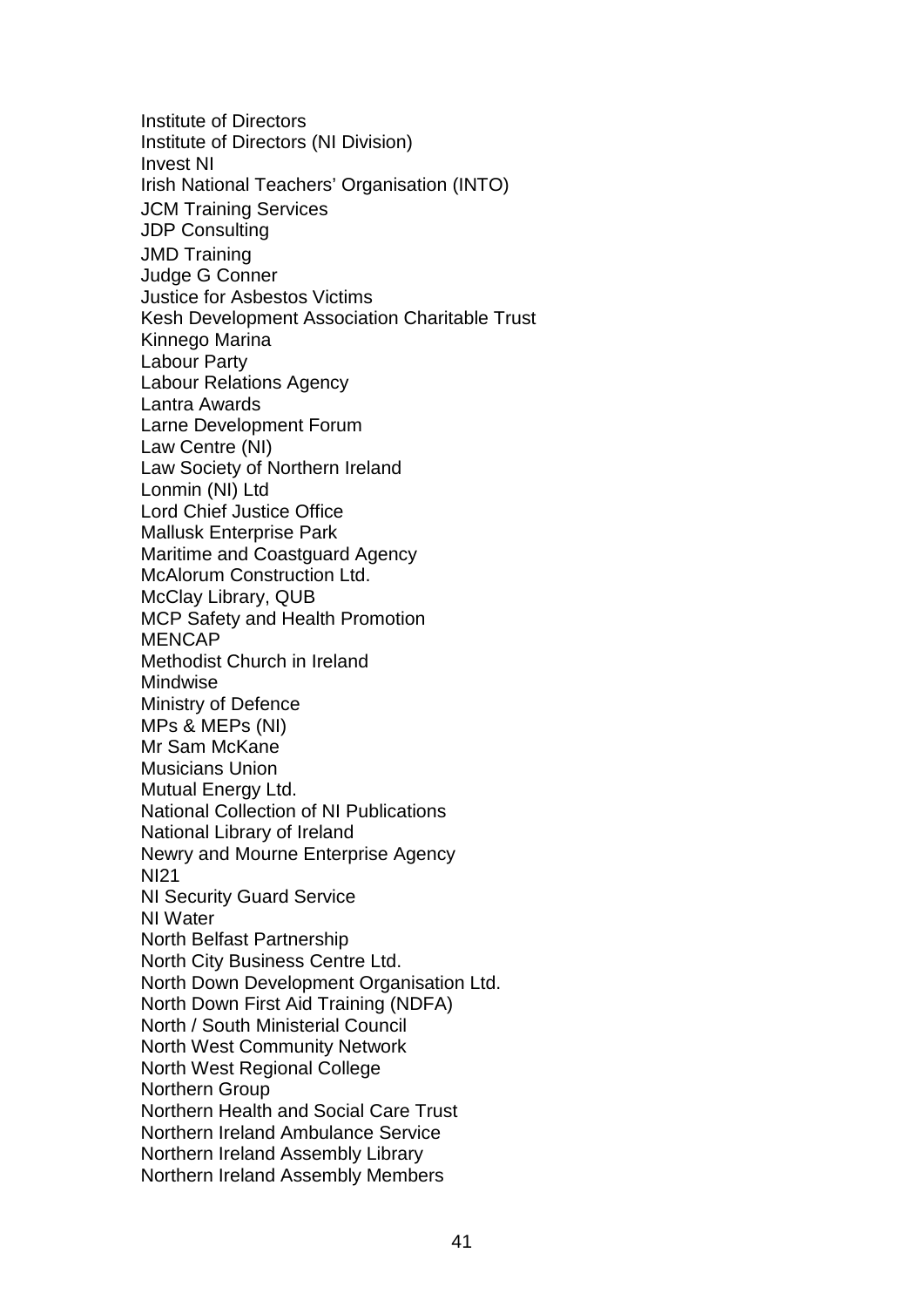Northern Ireland Assembly – The Speaker Northern Ireland Association for Mental Health Northern Ireland Association for the Care and Resettlement of Offenders Northern Ireland Audit Office Northern Ireland Authority for Utility Regulation Northern Ireland Association of Citizens Advice Bureaux Northern Ireland Centre for Competitiveness Northern Ireland Chamber of Commerce Northern Ireland Chamber of Trade Northern Ireland Commissioner for Children and Young People Northern Ireland Committee/Irish Congress of Trade Unions Northern Ireland Conservative Association Northern Ireland Council for Ethnic Minorities Northern Ireland Council for Voluntary Action Northern Ireland Court Service Northern Ireland Electricity Northern Ireland Environment Link Northern Ireland Fire and Rescue Service Northern Ireland Gay Rights Association Northern Ireland Housing Executive Northern Ireland Human Rights Commission Northern Ireland Judicial Appointments Commission Northern Ireland Law Commission Northern Ireland Local Government Association (NILGA) Northern Ireland Prison Service Northern Ireland Public Service Alliance (NIPSA) Northern Ireland Public Services Ombudsperson's Office (NIPSO) Northern Ireland Regional Training Centre Northern Ireland Safety Group (NISG) Northern Ireland Statistics and Research Agency (NISRA) Northern Ireland Tourist Board Northern Ireland Women's European Platform NSPCC, Northern Ireland Regional Office NUS/USI NW Community Network Occupational Health Service Office of Industrial Tribunals **Ofqual** Omagh Enterprise Co. Ltd. Ormeau Enterprises Ltd. Participation the Practice of Rights Project Paul Berry First Aid Training Pearson PFI Healthcare Training & Consultancy Pharmaceutical Society of Northern Ireland POBAL Police Federation for Northern Ireland Police Service of Northern Ireland Presbyterian Church in Ireland Prestige Employment Solutions Ltd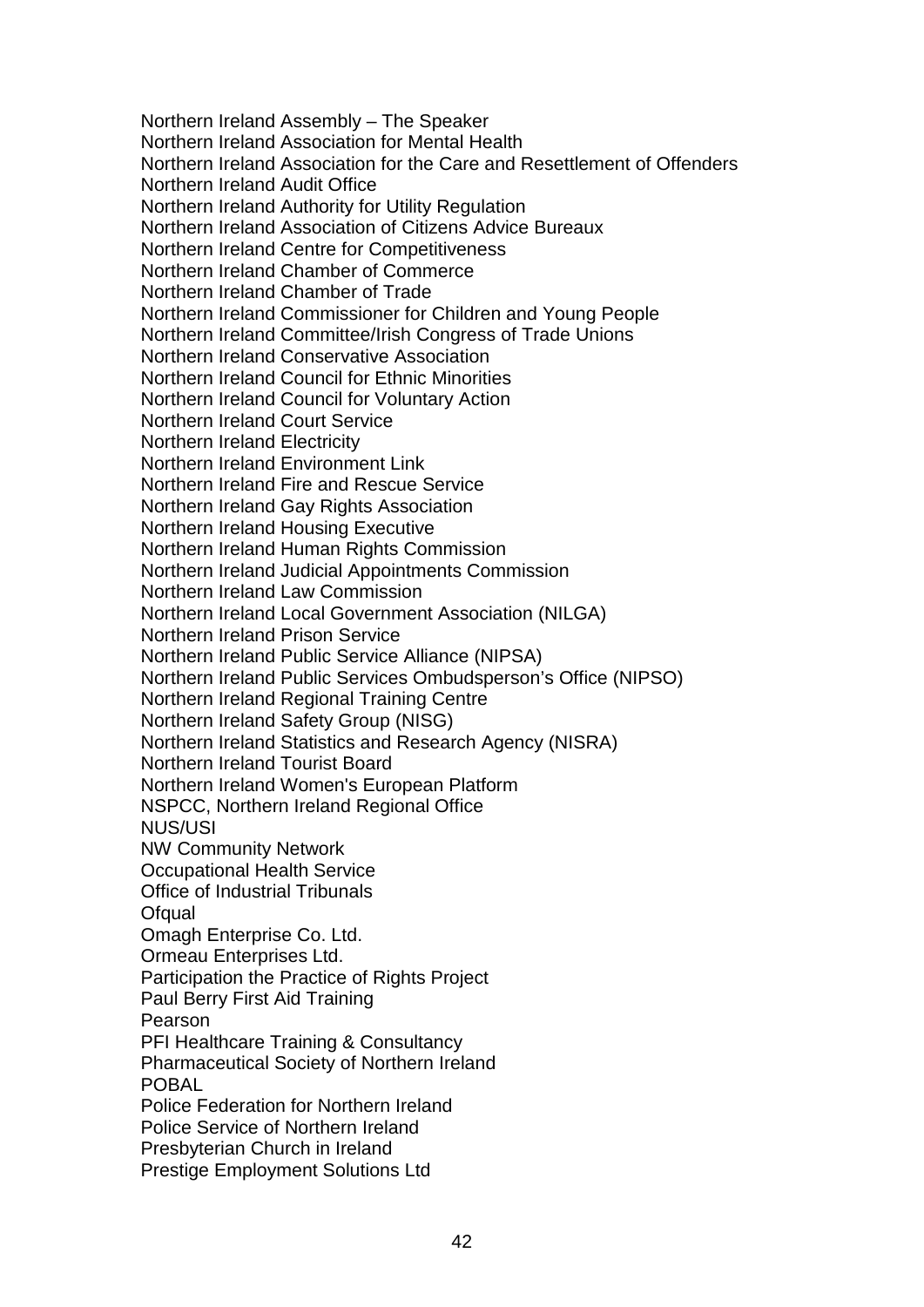Prince's Trust Pro Paramedics Ltd Progressive Unionist Party Prospect Qualifications Network Qualsafe Awards Quarry Products Association NI Queen's University Redrock Training Consultancy Rescue Emergency Care Revive Healthcare Training Limited Roads Service Roman Catholic Church Roy Coulter Consulting Ltd. Royal College of Midwives Royal Institution of Chartered Surveyors (RICS) Royal National Institute for the Blind (NI) Rural Community Network Rural Development Council St. John Ambulance NI Safe2Care Training Services Safety Training Awards **SCTNI** Scotia Gas Networks (SGN) SDLP Seagate Technology (Ireland) Sense NI Services Industrial Professional Technical Union (SIPTU) Sinn Fein Social Security Agency Society of Local Authority Chief Executives South Belfast Partnership Board South Eastern Health and Social Care Trust South Eastern Regional College South West Fermanagh Development Organisation Ltd. Southern Group Environmental Health Committee Southern Health and Social Care Trust SR Training NI SSE Airtricity Energy Supply (NI) Ltd Stewart First Aid Strabane Industrial Properties Ltd. Survival Linx Solutions Sustain First Aid Target Training Solutions Tennants Textile Colours Ltd. Townsend Enterprise Park Ltd. Traditional Unionist Voice Training for Women Network Ltd. Training Qualifications UK (TQUK) **Translink**